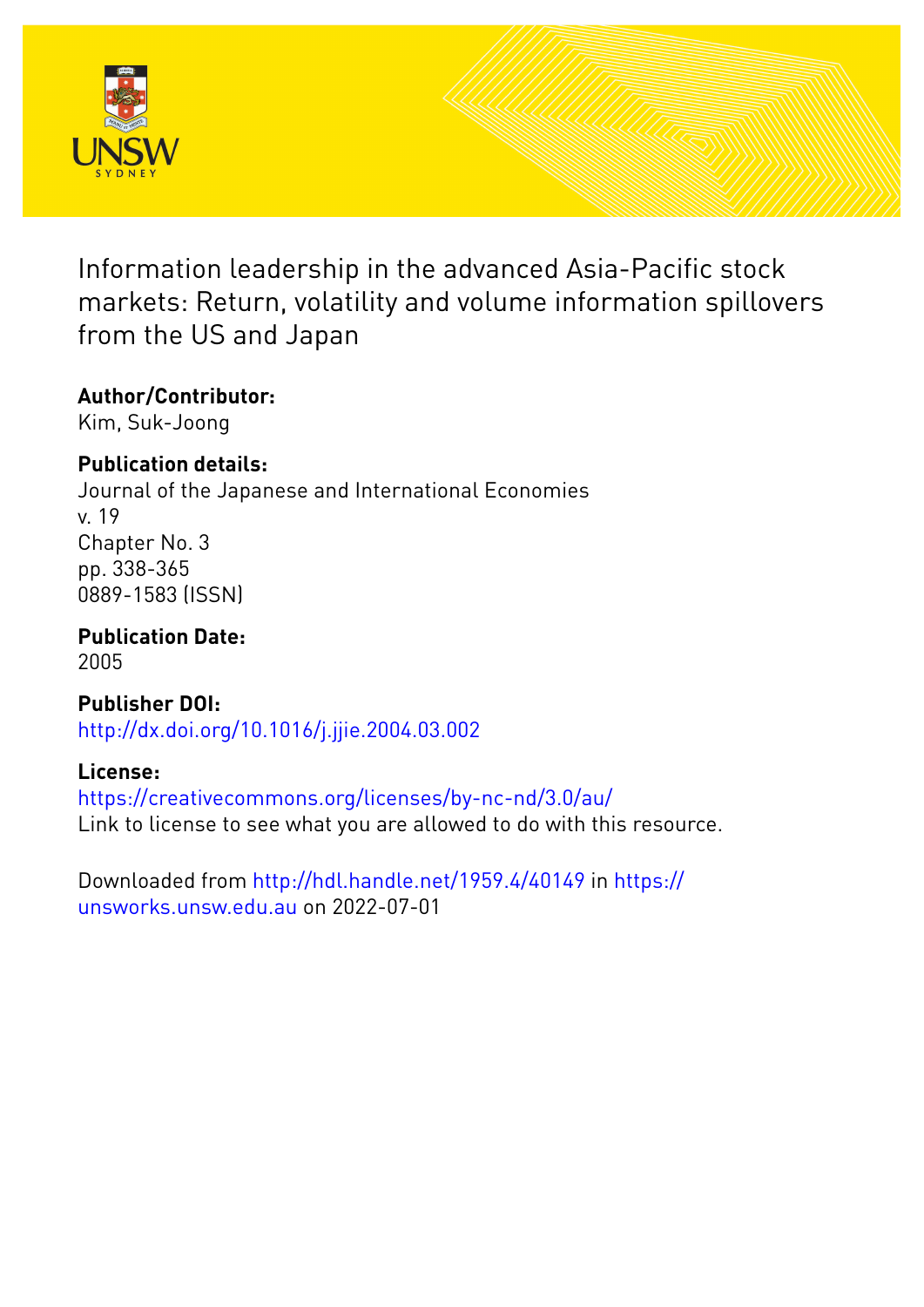*Information leadership in the advanced Asia-Pacific stock markets: Return, volatility and volume information spillovers from the U.S. and Japan* 

> Suk-Joong Kim School of Banking and Finance The University of New South Wales UNSW SYDNEY NSW 2052 Australia Tel: +61 2 9385-4278 Fax: + 61 2 9385-6347 Email: s.kim@unsw.edu.au

#### **Abstract:**

This paper investigates the nature of the stock market linkages in the advanced Asia-Pacific stock markets of Australia, Hong Kong, Japan and Singapore with the U.S and the information leadership of the U.S. and Japan in the region since the early 1990s. It has been found that both the contemporaneous return and volatility linkages were significant and tended to be more intense after the 1997 Asian crisis period. However, the investigation of the dynamic information spillover effects in terms of returns, volatility and trading volume from the U.S. and Japan did not produce such timevarying influence. In general, significant dynamic information spillover effects from the U.S. were found in all the Asia-Pacific markets, but the Japanese information flows were relatively weak and the effects were country specific.

**Keywords:** Information spillover, Asia-Pacific stock markets, trade volume

**JEL Codes:** G15, G14

#### **Acknowledgement**

I wish to thank Takeo Hoshi (Editor) for his valuable comments, which led to a substantial improvement in the paper. The remaining errors, if any, are my own.

Published in *Journal of the Japanese and International Economies*, Vol. 19, No 3, pp. 338- 365, 2005.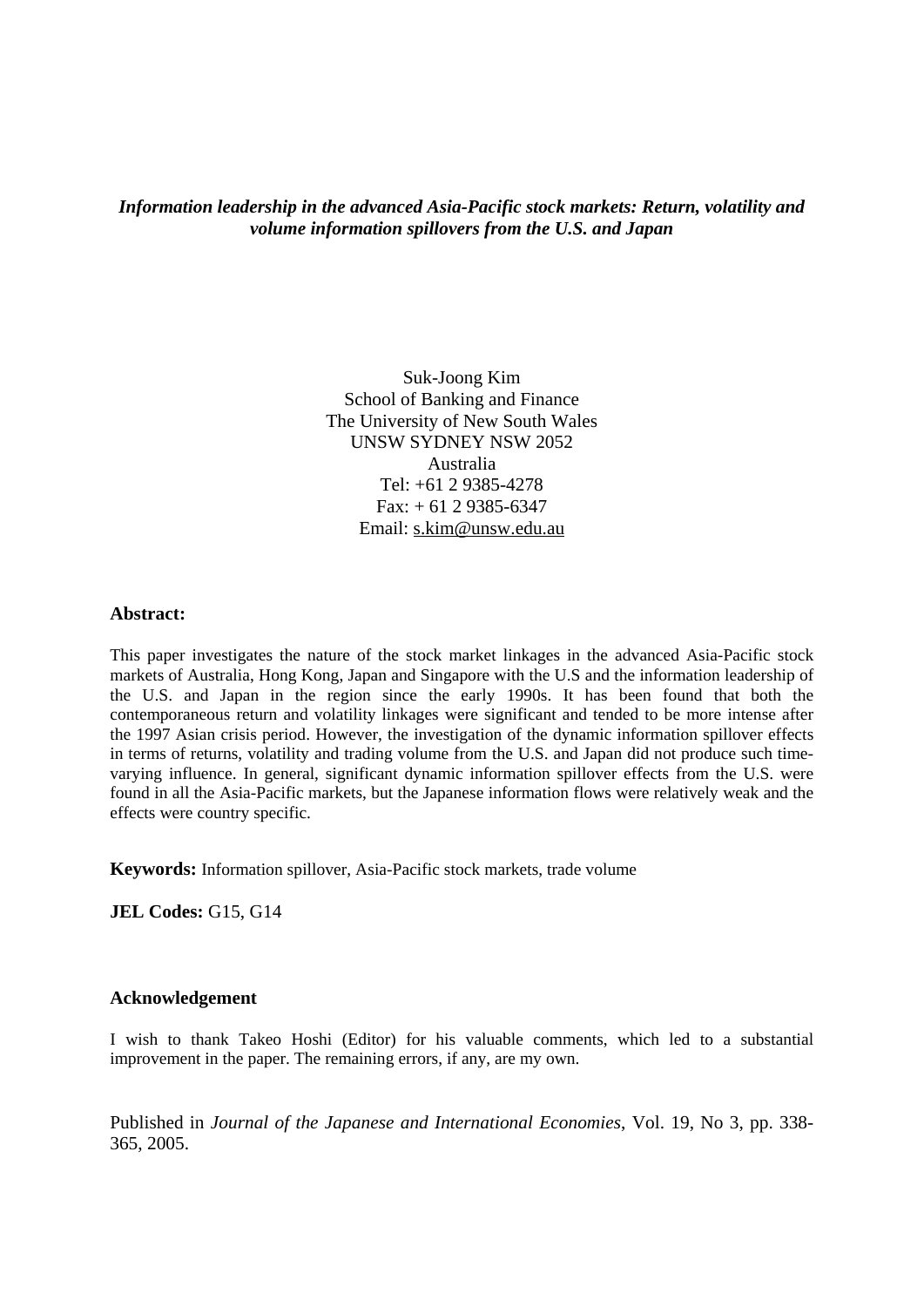### **1. Introduction**

1

The existence of financial market linkages amongst advanced equity markets is well documented. Numerous researchers find significant contemporaneous return correlations which is not surprising considering the implications of international capital asset pricing models. In addition, dynamic market interdependences which indicate causal relationships were also investigated by many researchers who report significant price and volatility spillovers between advanced markets (*inter alia* Hamao, Masulis and Ng, 1990, Theodossiou and Lee, 1993, Koutmos and Booth, 1995, Connolly and Wang, 2000, Bae, Karolyi and Stulz, 2000). A common finding in these studies is the role of the U.S. market in leading other major markets. In addition to return and volatility spillovers, the information content of the U.S. trading volume had a significant causal influence in other markets (For example, see Lee and Rui,  $2002$ <sup>1</sup>. These contemporaneous and dynamic inter-market linkages intensified after the 1987 global stock market crash. Arshanapalli and Doukas (1993), among others, find enhanced market linkages with increasing U.S. influence on French, German and the U.K. markets for the post crisis period. However, the literature reports a negligible role of the Japanese market in information leadership, despite the Japanese stock market being world's second largest, and an absence of significant market linkages between Japan and other major markets of the U.S. and Western Europe<sup>2</sup>.

Asia-Pacific financial markets also exhibit significant and growing interdependence. The increasing regionalisation of economic activities since the mid-1980s and the liberalisation of stock markets from late 1980s resulted in regional economic integrations

<sup>&</sup>lt;sup>1</sup> The relationships among return, volatility and trading volume within a market were investigated by many researchers. Significant contemporaneous linkages between return and trading volume are reported in Tauchen and Pitts (1983) and Karpoff (1987), and between variance (mostly measured as absolute price change) and trading volume by Karpoff (1987) and Gallant et. al (1992). In addition, dynamic causal relationships are reported in Lee and Rui (2002), Chen, Firth and Rui (2001) and Chordia and Swaminathan (2000).

 $2\overline{B}$  Bae and Karolyi (1994), however, report that the degree of market linkages between the U.S. and the Japanese stock markets are significantly understated when good and bad market returns are not investigated separately.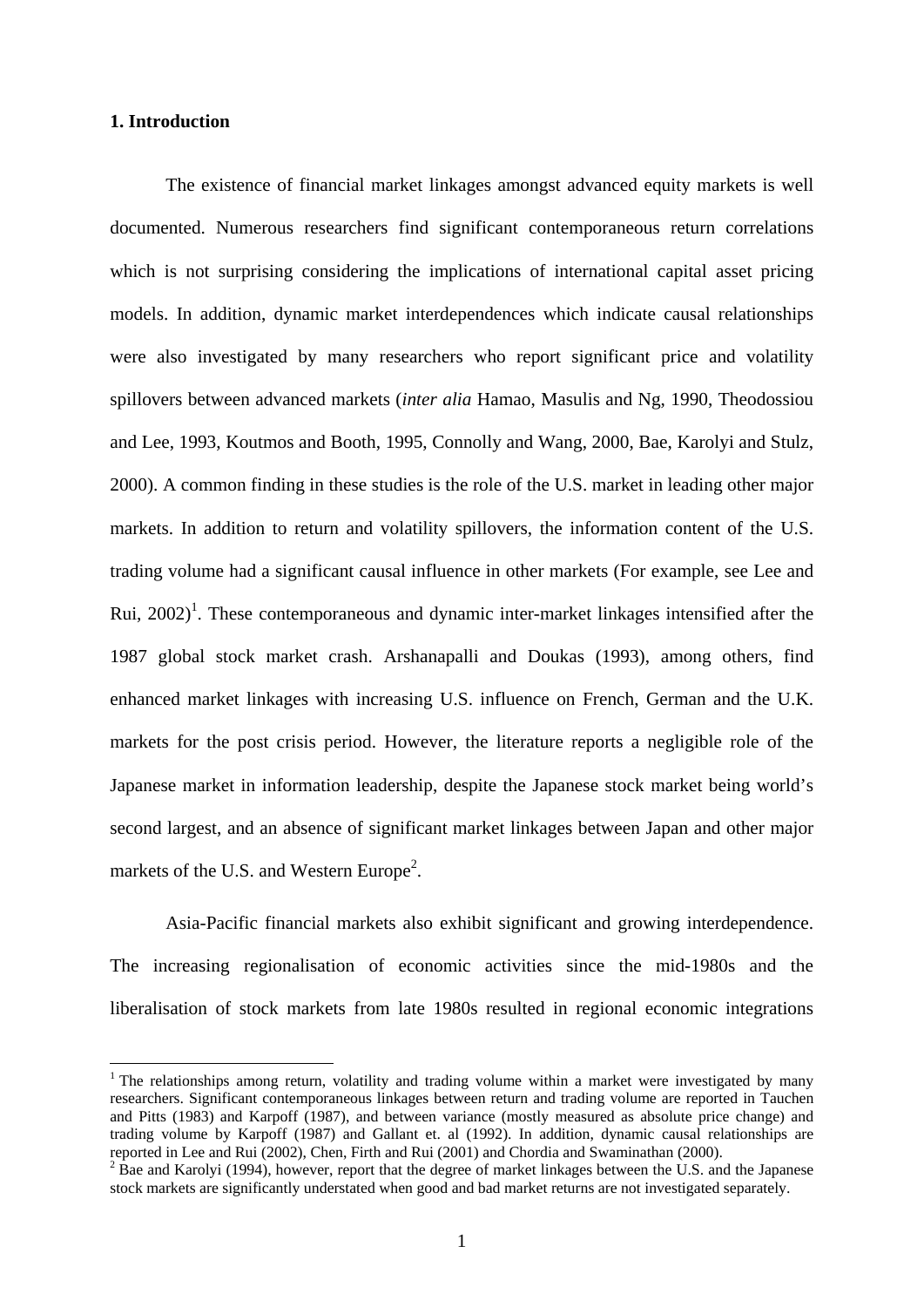(Phylaktis, 1997 and 1999) and growing stock market interdependence (Janakiramanan and Lamba, 1998, Pan, Liu and Roth, 1999). Market linkages are noticeably greater for the post-1987 period as reported in Arshanapalli, Doukas and Lang (1995), and for the post-1997 period (Chow, 1999, Kaminsky and Schmukler, 1999, Girard and Rahman, 2002). In addition, information leadership of the U.S. market is confirmed in the Asia-Pacific markets as evidenced by significant first and second moment return spillovers (*inter alia* Arshanapalli, et al, 1995, Pan and Fung, 1996, Lin and Pan, 1997, Liu, Ghosh, Saidi and Johnson, 1999, Janakiramanan and Lamba, 1998, Girard and Rahman, 2002). Another potential source of information flow for the Asia-Pacific markets is Japan due to its economic linkages with the rest of the countries in the region. A number of studies report significant spillover effects from both the U.S. and the Japanese markets to the Asia-Pacific markets especially since the East Asian financial crisis of 1997 (Liu and Pan, 1997, Cha and Cheung, 1998, Cha and Oh, 2000, and Ng, 2000). However, despite close economic linkages (especially from the mid to late 1980s) between Japan and other regional countries, the influence of the Japanese stock market had not been very strong until the onslaught of the financial crises in the East Asian countries in 1997 (Chow, 1999, Cha and Oh, 2000).

The existing body of studies concentrates mostly on weekly return horizons (and at best, daily) in their investigations of market linkages and information spillover effects, and it rarely go beyond the examination of the first and second moment spillover effects. Due to the existence of trading time differences between the U.S. and the Asia-Pacific, disaggregating the daily return horizons into overnight and intradaily periods would produce better insights into the nature of the market interdependence as this would allow the investigation of contemporaneous (co-movements) and dynamic (causation) information spillover effects. This research angle has been neglected by many researchers. In addition, the information content of the U.S. and Japanese market trading volumes would potentially prove useful in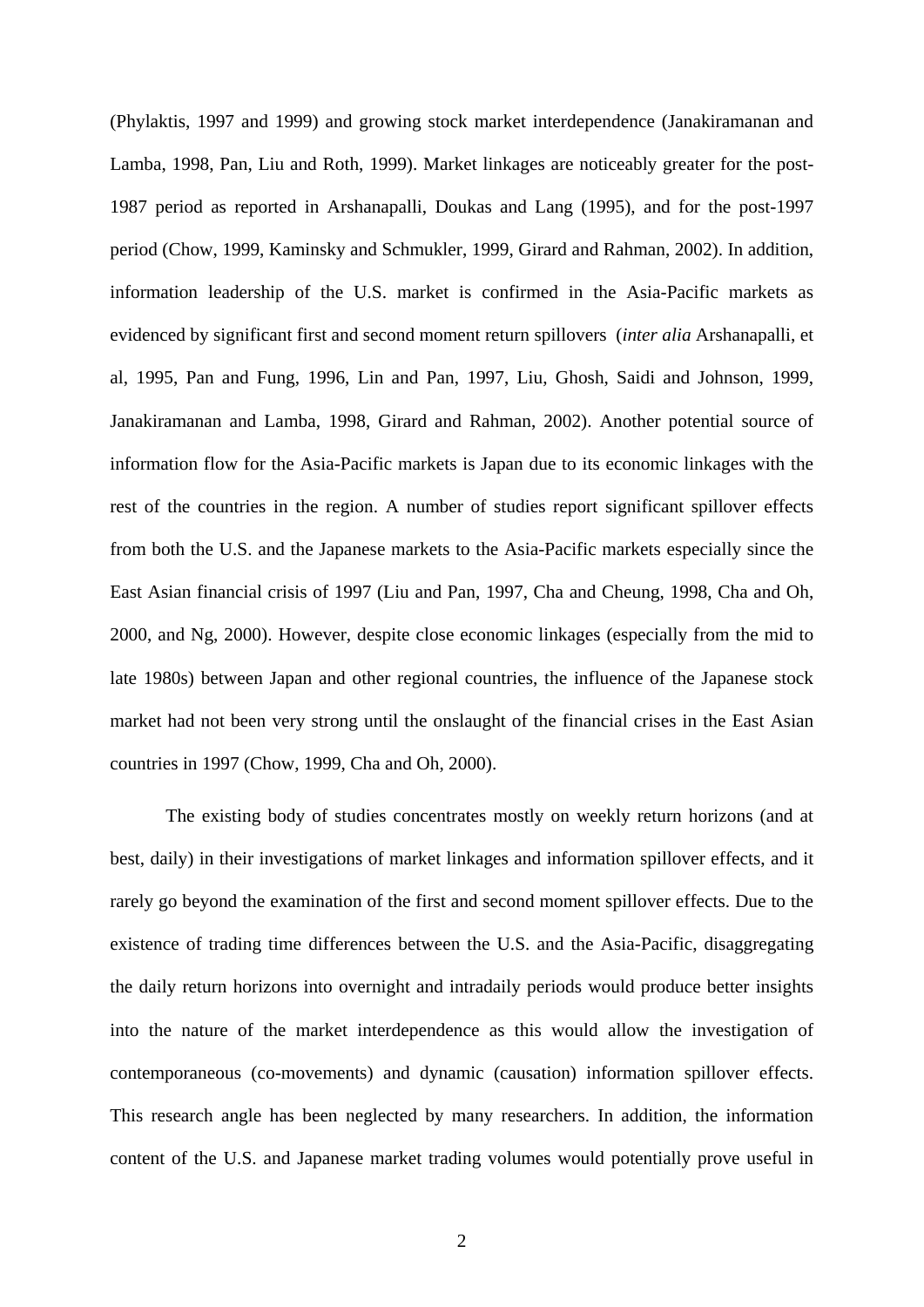providing additional tradable information for the Asia-Pacific markets. To the extent that volume information can be used to infer future stock returns (Blume, Easley and O'Hara, 1994) and that U.S. and Japanese market returns lead other Asia-Pacific markets, the inclusion of the volume information in the analysis would allow much richer investigation of the U.S. and Japanese stock market leadership in the region. The aim of this paper is to address these issues. Specifically, the time varying nature of the stock market linkages amongst advanced stock markets in the Asia-Pacific region and the U.S. is investigated and the role of the information leadership of the U.S. and Japan in the region is examined. The major findings of the paper are i) contemporaneous return and volatility correlations amongst the U.S. and the advanced Asia-Pacific stock markets of Australia, Hong Kong, Japan and Singapore are positive and significant, and are considerably higher in the post-1997 Asian crisis period, ii) in addition to return and volatility spillovers, significant dynamic spillover effects of the U.S. trading volume are found in all countries, iii) dynamic information spillover effects from Japan are generally weak and country specific, and iv) there is no evidence of significant difference in the dynamic spillover effects before and after the 1997 Asian crisis period. Thus, this paper makes following contributions to the existing literature: i) provision of updated and comprehensive evidence on the nature of the contemporaneous and dynamic stock market linkages in the region, and ii) new evidence that sheds light on the information leadership of the U.S. and Japan in the region.

The rest of this paper is organized as follows. Section 2 provides the details of the data used in the paper and the results of the preliminary analysis of the data are presented. Section 3 contains the analyses of contemporaneous correlations of the daily returns and volatilities amongst the five countries under investigation. Section 4 provides a further evidence of market linkages in terms of causal influences of the U.S. and Japanese intradaily returns, volatilities and trading volumes. Section 5 presents the investigations of the contemporaneous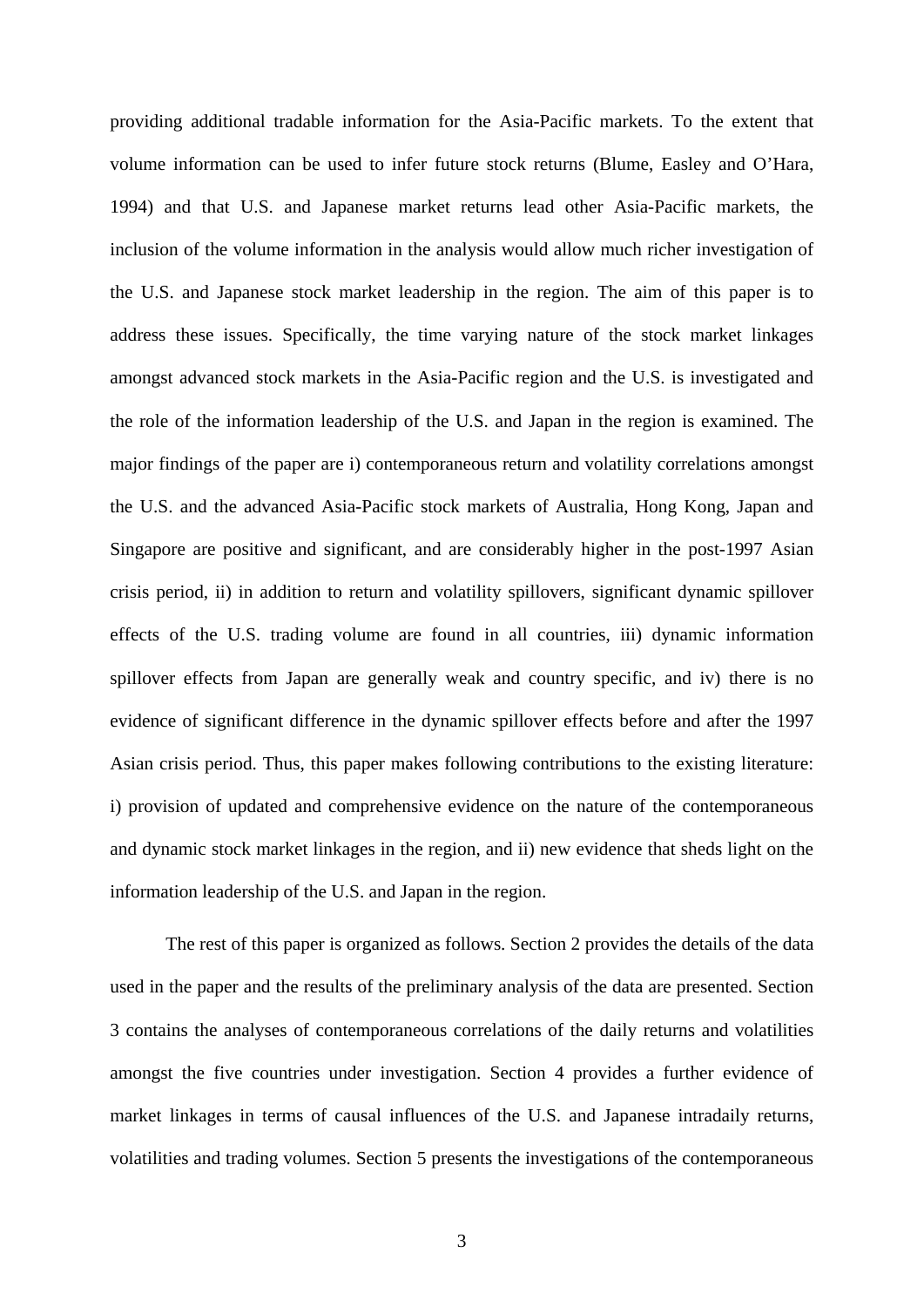and dynamic information spillover effects from the U.S. and Japan using the EGARCH modeling methodologies. Finally, conclusions are presented in Section 5.

#### **2. Data and preliminary analysis**

The stock markets investigated are the U.S. and four advanced Asia-Pacific stock markets of Australia, Japan, Hong Kong and Singapore. Daily index observations (open, high, low and close) for the five markets and the trading volumes of the U.S. and the Japanese markets were obtained from Commodities Systems, Inc. and Datastream for the period 24 July 1990 to 27 March  $2002<sup>3</sup>$ . The indexes are All Ordinaries, TOPIX, Hang Seng, Straits Times and S&P 500, respectively for each country. Figure 1 shows the time line of the market trading hours of the Asia-Pacific and the U.S. markets. While there are overlaps between trading hours of the Asia-Pacific markets, the U.S. market is closed when the other markets are operating. The information flow from the Japanese market, which can be regarded as a regional information, is thus contemporaneous while the (overnight) U.S. market movements, which constitute global information, can influence the Asia-Pacific markets when they open three to four hours after the close of the U.S. market. Various holding periods for returns and volatilities can be constructed with a view to ascertaining the nature of contemporaneous and lead-lag relationships amongst the five markets. These are daily(D), overnight(ON) and intradaily(ID). The daily return period is from closing price on day *t-1* to closing price on day *t*, which envelopes the overnight return period (closing on day *t-1* to opening on day *t*) and the intradaily return period (opening to closing on day *t*). The daily and overnight return periods on (calendar) day *t* in the Asia-Pacific markets overlap with the U.S. intradaily return period on day *t-1,* whereas intradaily return on day *t* periods do not (see Figure 1).

<sup>&</sup>lt;sup>3</sup> The choice of the starting point of the sample was due to the unavailability of trade volume data for the TOPIX prior to this date.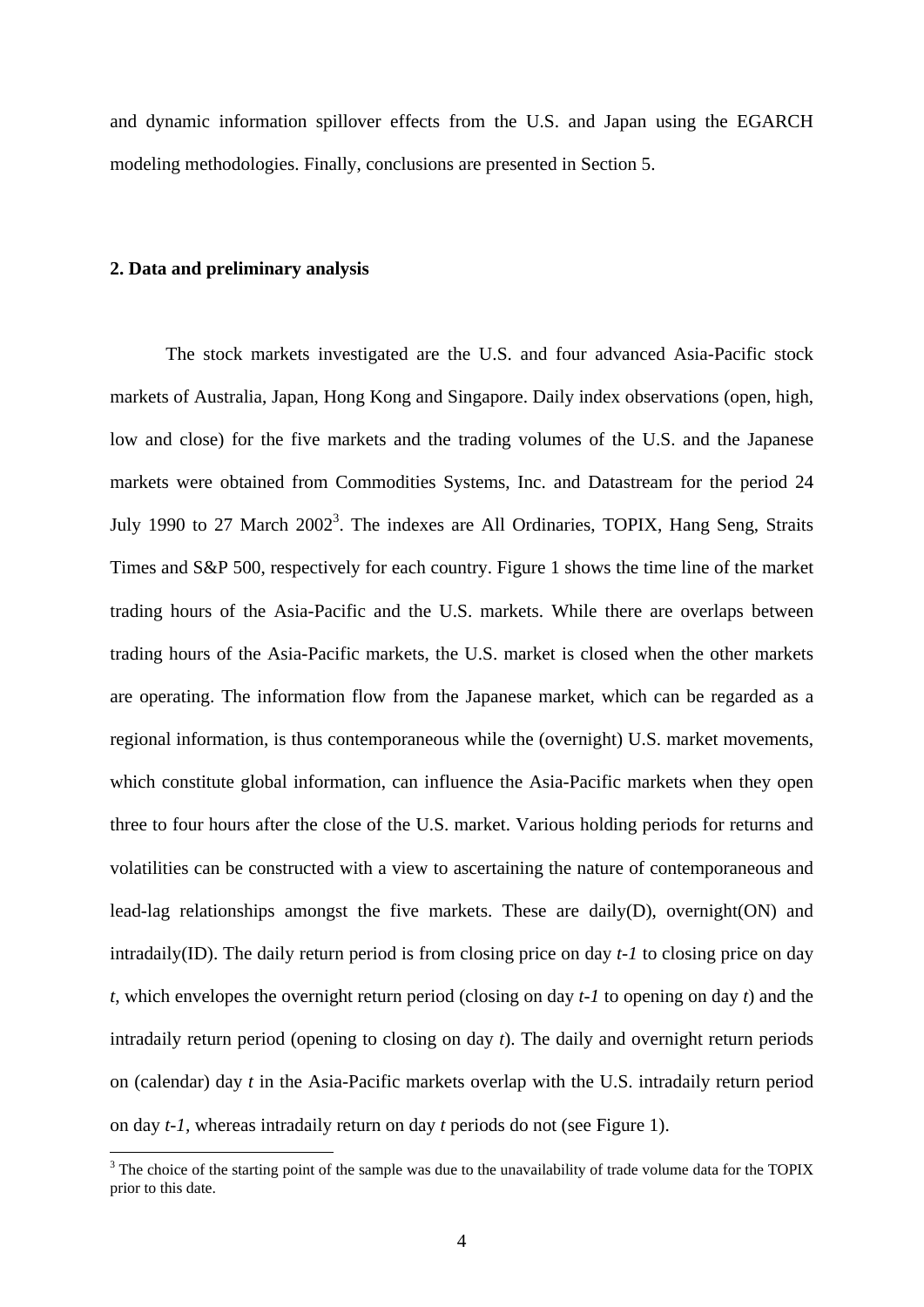The summary statistics of the market returns of the U.S. and the Asia-Pacific markets over the three holding periods are shown in Table 1. The mean is fairly close to zero and the daily variance is spread over the two sub-holding periods in all cases. The variance is higher during the intradaily period than the overnight period in all cases which is consistent with the established empirical observation that points to higher volatility during periods of market trading than periods over which market was not trading. The Negative skewness is observed in all cases, except for the intradaily period for Japan and Singapore, which is the usual finding for the financial return series. Both the skewness and excess kurtosis are significantly larger in magnitude over the overnight period than the intradaily period in all cases except for Australia. This suggests a higher frequency of extreme observations, especially negative ones, during the overnight return period. Both linear and non-linear serial correlations are highly significant in all cases except for the non-linear correlation in Australia and the U.S. for the overnight period. In addition, there is a significant evidence of asymmetric responses of the volatility to innovations as shown by the significant Engle-Ng statistics in all cases. The common characteristics of the index returns overall are thus significant negative skewness, leptokurtosis, highly significant linear and non-linear serial correlation, and asymmetric responses of volatility to innovations. Modelling of these returns must account for these characteristics. The modelling issues are further discussed in section 5.

#### **3. Correlation Analysis**

The most common and also the simplest method of investigating market linkages adopted by early researchers is to examine the return and volatility correlation structures amongst the markets under investigation. The aim is to ascertain the degree and the nature of market co-movements without necessarily investigating the drivers of such co-movements.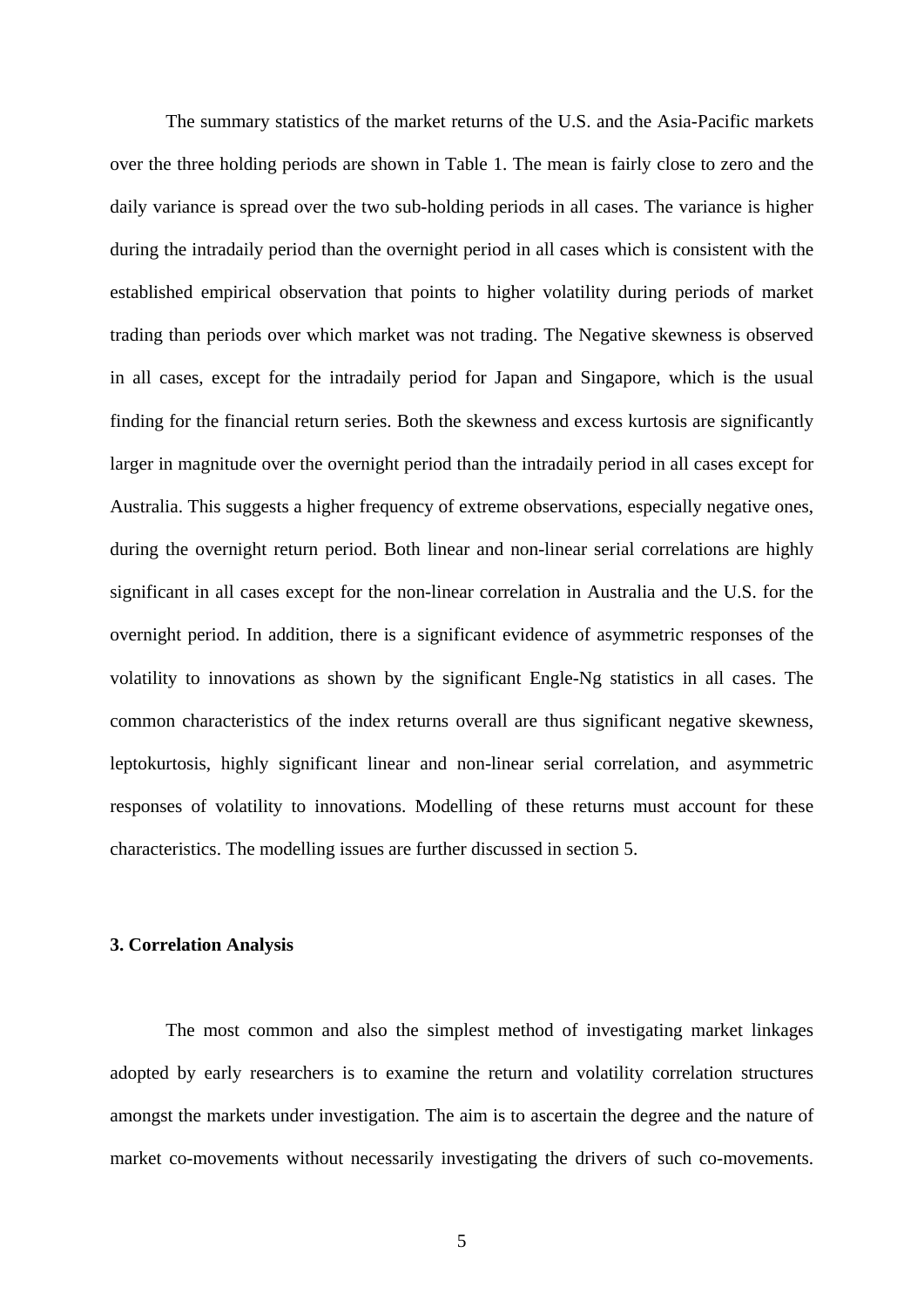Ideally, this requires the holding periods for comparison to be contemporaneous, and this can be accomplished by considering daily holding periods for all markets (daily period on day *t* for the Asia-Pacific and on day *t-1* for the U.S. markets) which result in overlapping holding periods. The daily returns on day *t* are calculated as  $\ln(P_t^{\text{Close}}/P_{t-1}^{\text{Close}}) \times 100$  and the volatilities are simply the squared returns, i.e.  $[\ln(P_t^{\text{Close}} / P_{t-1}^{\text{Close}}) \times 100]^2$ .

Table 2 reports the contemporaneous correlation analysis of the first and second moments of daily stock market returns. Both the return and volatility correlations are positive in all cases indicating the presence of some common global information that drove them. For the full sample (shown in the first panel), the bilateral correlations of returns range from 0.3016 between the U.S. and Japan, and 0.5531 between Hong Kong and Singapore. The volatility correlations range from 0.1882 between the U.S. and Japan and 0.6122 between Australia and Singapore. The top three pairs in terms of size are Hong Kong-Singapore, Australia-U.S. and Australia-Hong Kong for returns, and Australia-Singapore, Australia-Hong Kong and Hong Kong-Singapore for volatilities. In order to account for the structural break around the 1997 currency crisis, the full sample (full sample) is divided into two subsamples, the pre-crisis period of 24 July 1990 to 30 June 1997 (Sample 1) and the postcrisis period of 1 July 1997 to 27 March 2002 (Sample 2), and then the time-varying nature of market linkages in the region is investigated. The second and the third panels of Table 2 show the return and volatility correlation linkages during the pre- and post-1997 crisis periods, respectively. The last panel reports percentage changes over the two subsamples. Comparing Sample 1 and Sample 2, there is a noticeable rise in the bilateral correlations in the post-crisis period in all cases except for a sizable drop of 29% in the volatility correlation between Japan and Singapore and a marginal 1% drop between the U.S. and Singapore. The largest increase in return correlation is shown between Hong Kong and Japan with a 58% rise, closely followed by a 48% rise between Australia and Japan. The highest volatility correlation rise is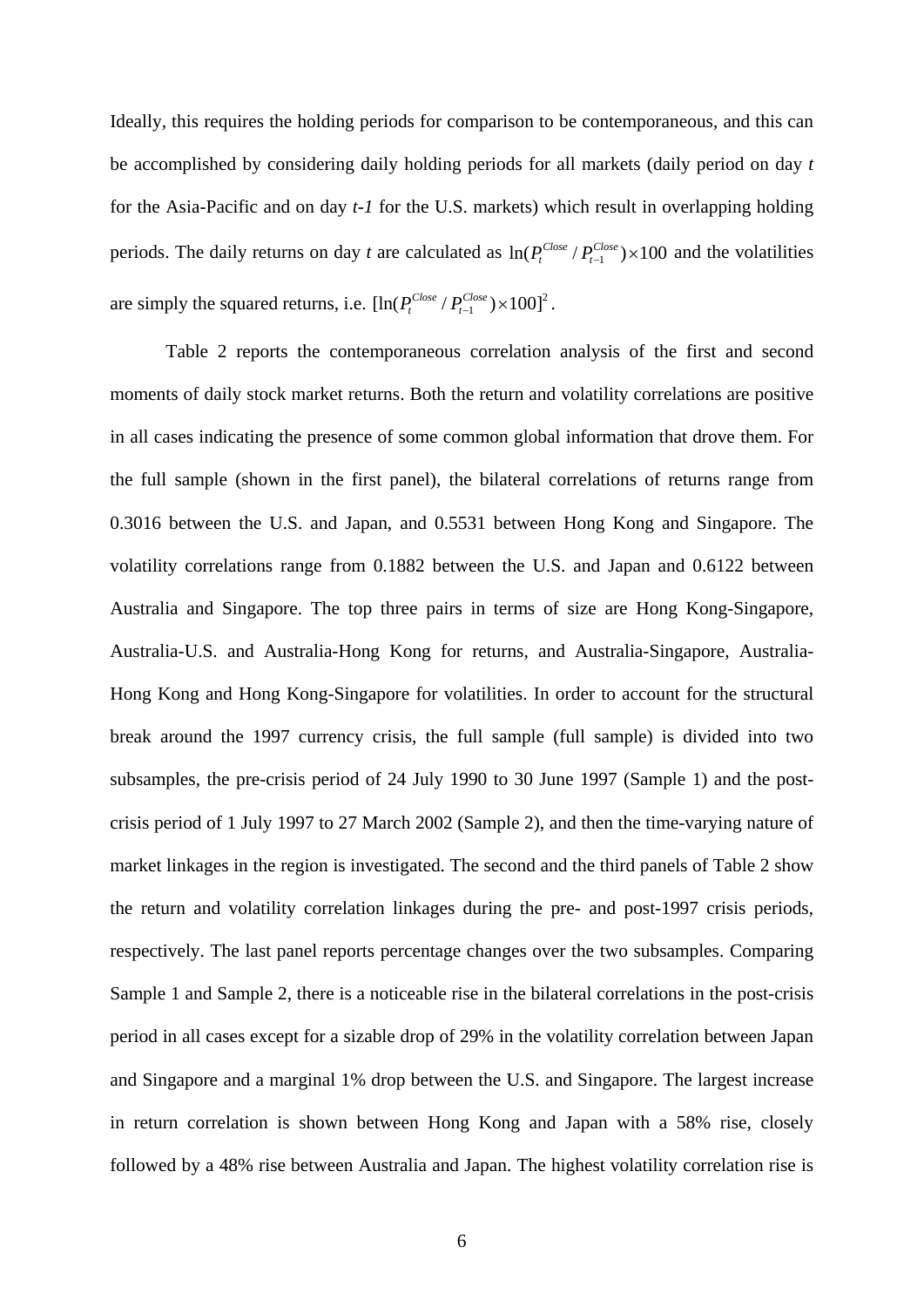between Australia and Singapore with as much as a 112% rise, closely followed by a 108% increase between the U.S. and Hong Kong. The last row of the fourth panel shows the average changes in the bilateral correlations for each market against the other four. The highest average rise in return correlation is against Japan (41% rise) which shows the rising importance of Japan in the region. The highest for the volatility correlation, however, is against Hong Kong (58% rise) which might suggest the sensitivity of the Hong Kong's market to the volatility of the other markets. In short, it has been revealed that both the first and second moment linkages in market returns in the advanced Asia-Pacific markets and the U.S. market were significant and grew over time.

Although the correlation analysis of contemporaneous market returns revealed interesting results regarding the extent of market linkages in the region, the question of causality, that is the direction of information flows, can not be addressed. We turn now to the investigations of the causal flows of information in the region.

#### **4. Direction of Information Flows**

It is not clear whether the significant first and second moment return correlations are due to contemporaneous factors or due to dynamic causal relationships. Thus, an investigation of causal flow of information in the region is required to ascertain the nature of information leadership of the U.S. and Japan in the Asia-Pacific region. In this section, Granger causality tests are performed to ascertain the causal direction of information flows. The idea behind this is the premise that if event *x* occurs before event *y* and forecasts of *y* are more accurate with the past values of *x* in the information set than without, then *x* is said to Granger cause *y*. Formerly, a test equation is written as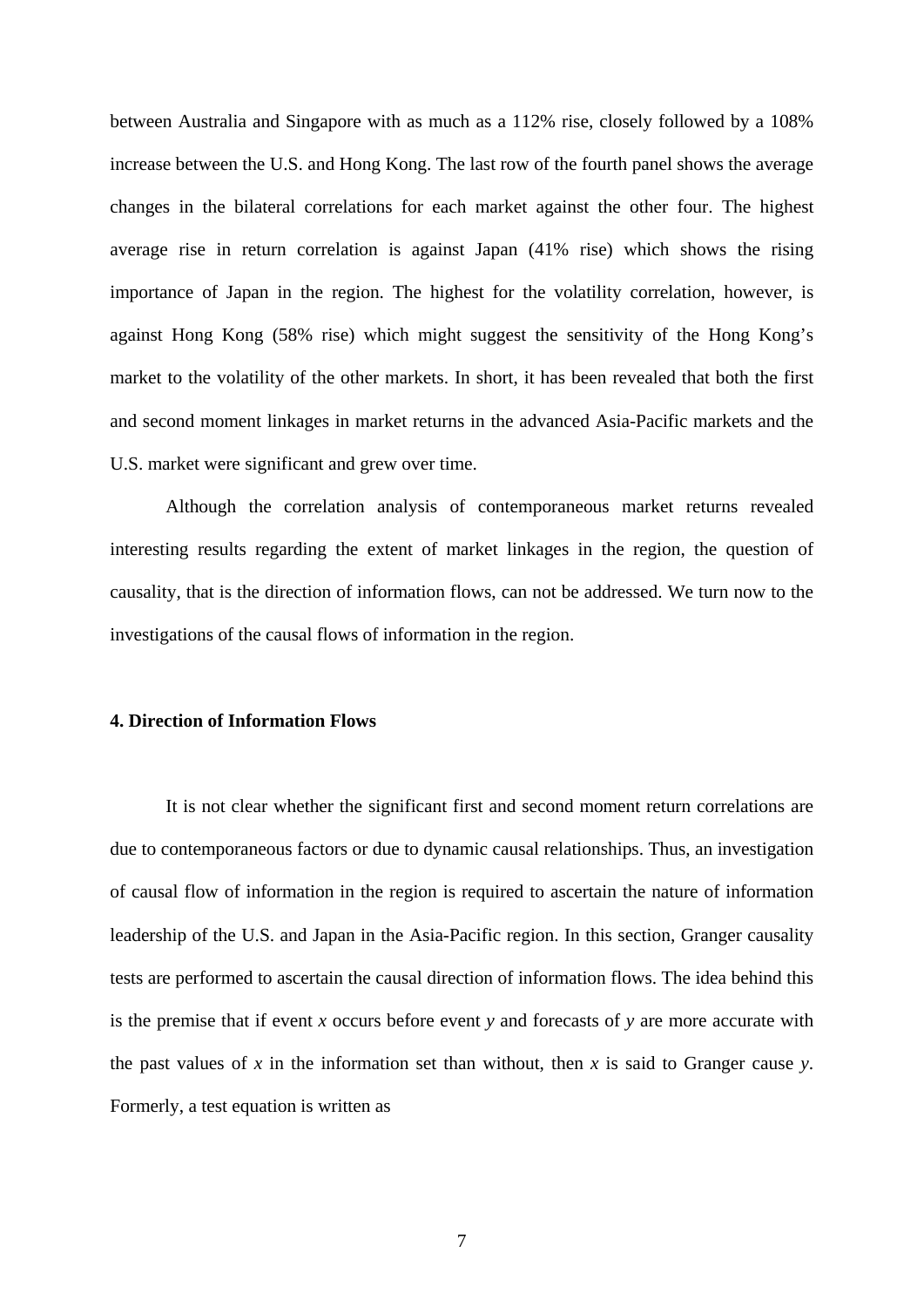$$
y_{t} = a + \sum_{i=1}^{m} b_{i} \cdot y_{t-i} + \sum_{j=1}^{n} c_{j} \cdot x_{t-i} + e_{t}
$$
 (1)

and the Granger causality from *x* to *y*, written as  $x \xrightarrow{cc} y$ , is tested as a test of joint significance of  $c_i$ 's, i.e. H0: *x* does not Granger cause *y* is tested as H0:  $c_i = 0$  for all *j*. In the current analysis, the U.S. and Japanese market returns and trading volumes (*x* variables) are tested to see if they Granger cause the market returns of the other markets (*y* variables), and also the U.S. and Japanese market volatilities and trading volumes (*x* variables) are tested for their effect on the market volatilities of the other markets (*y* variables). The bi-directional causation is tested only between the U.S.-Japan pair<sup>4</sup>, and only the one-directional test is carried out for the smaller markets (the U.S. and Japan Granger causing Australia, Hong Kong and Singapore). The holding periods for returns and volatilities under consideration are chosen to eliminate overlaps and this is done by considering intradaily (ID) holding periods with appropriate lags in all cases. The returns are then calculated as  $R_{ID,t} = \ln(P_t^{Close} / P_t^{Open}) \times 100$ . Instead of using the squared returns for volatilities as in the previous section, the intradaily volatility is calculated as below:

$$
VT_{ID,t} = \frac{1}{2} \cdot \Big[ \ln(P_t^{High}) - \ln(P_t^{Low}) \Big]^2 - \Big( 2\ln(2) - 1 \Big) \cdot \Big[ \ln(P_t^{Open}) - \ln(P_t^{Close}) \Big]^2 \tag{2}
$$

This Garman-Klass volatility utilizes all four daily price observations of opening, closing, high and low, and is shown to have a significant efficiency gain over a simpler ones such as squared or absolute price changes (Garman and Klass, 1980). It also has the advantage, compared to alternative measures of daily volatility such as GARCH volatility, of being pre-

<u>.</u>

<sup>&</sup>lt;sup>4</sup> Evidence of bi-directional linkages in terms of return spillovers between the two markets are reported in Bae and Karolyi (1994), Karolyi and Stulz (1996), and Connolly and Wang (2000).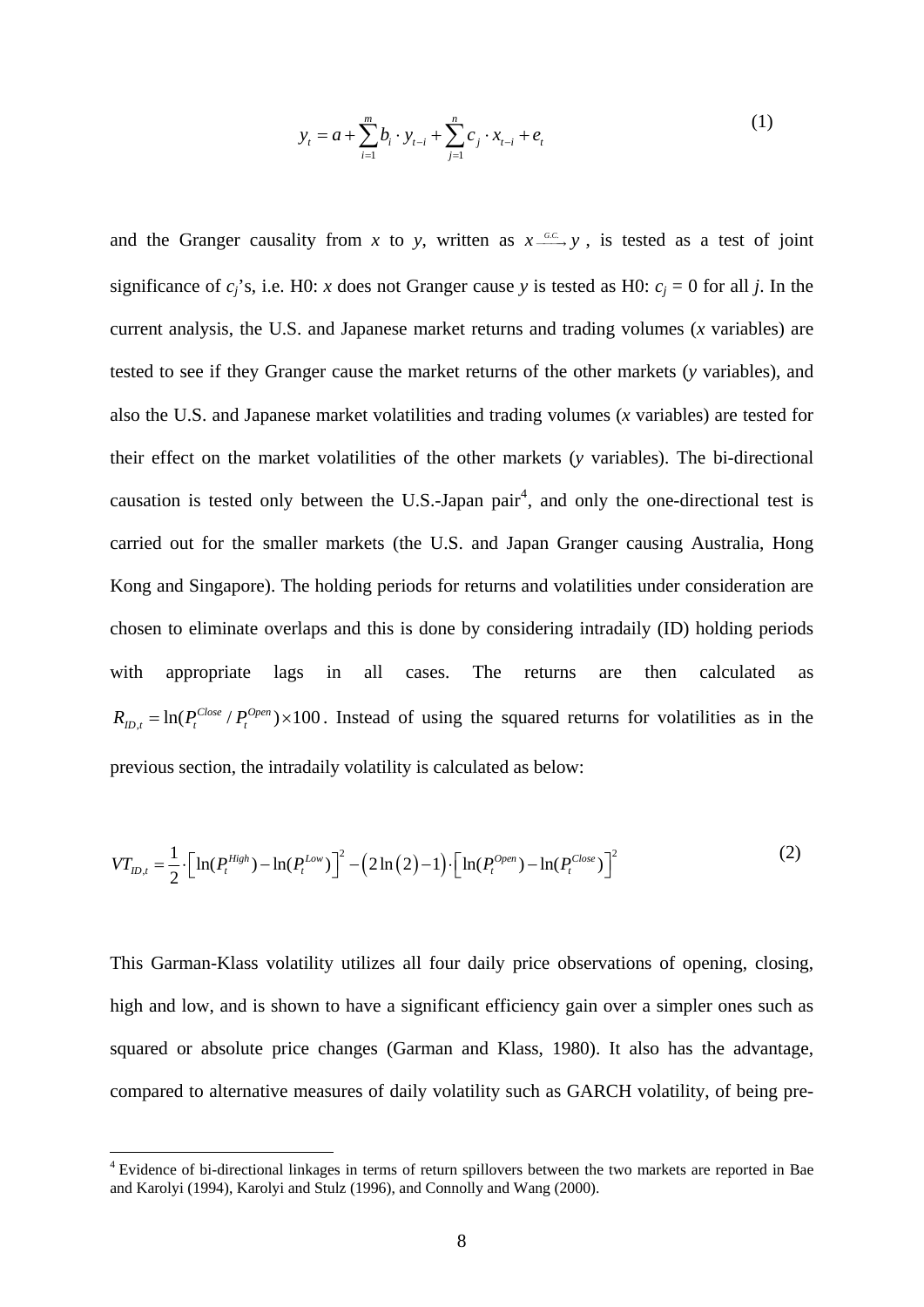determined and observable by market participants at time *t* with a day's lag. The trading volume has been shown to have a positive feedback relationship with return volatilities in the U.S. and Japan, and the U.S. volume has shown to influence the Japanese market variables (Lee and Rui, 2002, see also footnote 1). Thus, it is of great interest to investigate whether the U.S. and Japanese volume have similar causal influence on the other Asia-Pacific markets. Both trading volume series contain significant positive (linear and non-linear) trends, and so the residuals from the detrending equation  $Volume = a + b \cdot T + c \cdot T^2 + e$ , are used as detrended volumes, denoted as  $VM_{ID,t}$ .<sup>5</sup>

 The left half of Table 3 presents the U.S. Granger causality test results. The lag length chosen is 5 days (m=n=5) which represent one week<sup>6</sup>. For the full sample, the intradaily U.S. return and volatility Granger caused the returns and volatilities, respectively, in all markets. In addition, the U.S. volume Granger caused the returns in Australia (only marginally at 10%) and Hong Kong (significant at 5%), and Granger caused intradaily volatilities (at least at 5%) of all the Asia-Pacific markets. While a similar pattern of Granger causality is revealed for the U.S. return and volatility in both Sample 1 and Sample 2, the volume information was more relevant in Sample  $1^7$ . The U.S. volume Granger caused the returns and volatilities of Australia, Japan and Hong Kong in Sample 1, while only the volatility in the Singapore was Granger caused in Sample 2. Thus, the evidence indicates that in addition to the significant contemporaneous correlations in the first and second moments of market returns between the U.S. and the Asia-Pacific markets reported in the previous section, there is a dynamic causal relationship between them confirming the role of the former in generating global information

1

<sup>5</sup> Although the volume series do not contain unit roots, significant trends are detected in both cases. Both *b* and *c* are statistically significant. To save space, details of the detrending analysis are not reported, however, interest readers can obtained them from the author upon request. 6

 $<sup>6</sup>$  In addition, BIC was used to determine the optimal lag length for each testing equation. However, there is no</sup> noticeable difference in the results compared to the ones reported here. 7

This may be due to the increasing importance of common shocks that affect all the markets in the similar way as evidenced in the previous section by the increasing correlations in Sample 2. This might suggest that, in relative terms, idiosyncratic shocks emanating from the U.S. are reduced in importance, and so would the information contained in the U.S. market volume movements.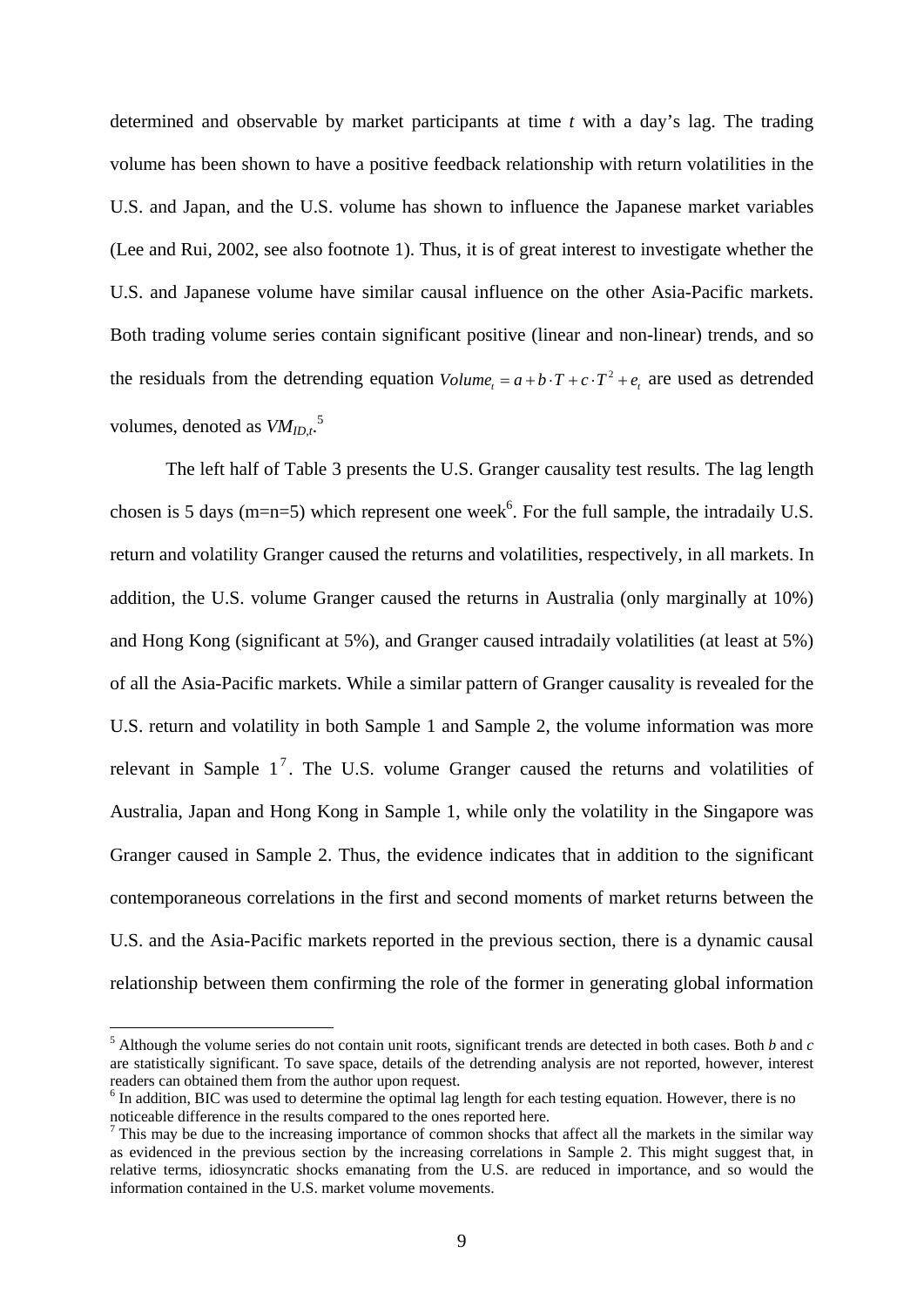that affects the latter. That is, the U.S. market information leadership is confirmed in the Asia-Pacific.

 The right half of Table 3 reports the tests of Granger causality from Japan. In general, the Japanese market information failed to Granger cause other markets to any significant extent. For the full sample, the Japanese return Granger caused the returns in the U.S. and Hong Kong, while only the U.S. volatility was Granger caused by the Japanese volatility. The Japanese volume data had very little influence in all cases, except for the marginally significant (at 10%) influence on the returns in Hong Kong and Singapore. As in the U.S. influences above, Sample 1 has more significant causal influence, in general. In short, the Japanese market movements failed to have a significant causal influence in the other Asia-Pacific markets, however, the U.S. market was shown to be Granger caused by the Japanese information.

 In sum, the evidence shows that the U.S. market (returns, volatility and trading volume) Granger caused Asia-Pacific markets, whereas only the U.S. market was consistently Granger caused by the Japanese market information, in general.

#### **5. Information Spillovers**

 The correlation analysis and the Granger causality tests reported above showed the presence of contemporaneous market linkages in the advanced Asia-Pacific and the U.S., and significant Granger causalities from the U.S. market. This section further investigates the linkages and the nature of information leadership in the region. As reported in Table 1, returns over various holding periods exhibit characteristics common to high frequency financial series: significant skewness, excess kurtosis and significant serial correlations in the second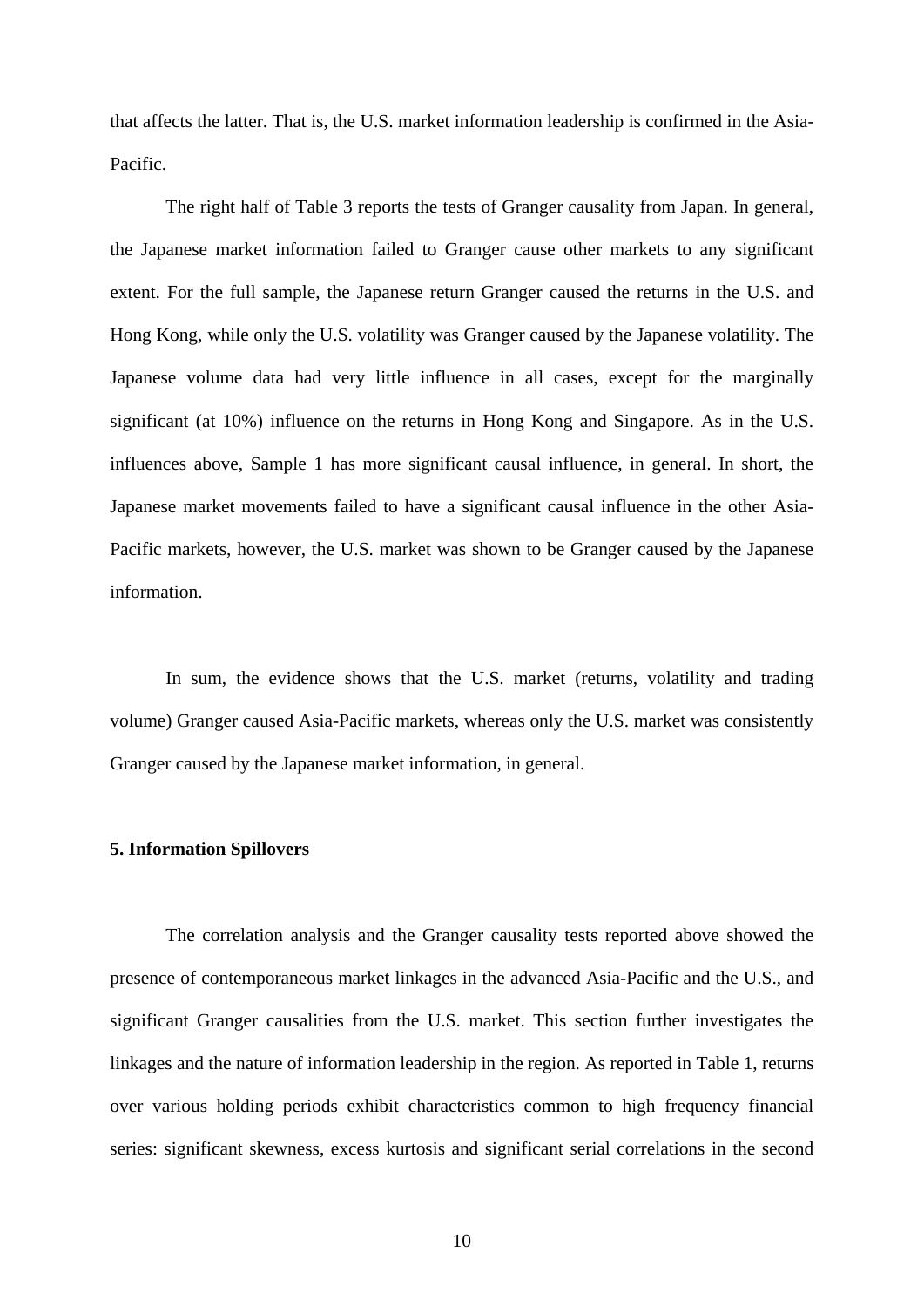moments. Various researchers find that exponential GARCH models with an appropriate distributional assumption explain the daily stock price movements well (see Bollerslev, et. al, 1992, for an extensive survey of empirical papers). In this section, parsimonious MA (moving average) - EGARCH(1,1) models are used to model the return series with asymmetric response characteristics and they are shown below.

$$
y_{t} = \alpha_{c} + \alpha_{HOL} \cdot HOL_{t} + \varepsilon_{t} + \sum_{k=1}^{q} \alpha_{k} \cdot \varepsilon_{t-k}
$$
\n(3a)  
\n
$$
\varepsilon_{t} = z_{t} \sqrt{h_{t}} \sim (0, h_{t}), \ z_{t} \sim iid(0,1)
$$
\n
$$
\ln h_{t} = \beta_{c} + \beta_{HOL} \cdot HOL_{t} + \beta_{h} \cdot \ln h_{t-1} + \beta_{s1} \cdot \frac{\varepsilon_{t-1}}{\sqrt{h_{t-1}}} + \beta_{s2} \cdot \left(\frac{|\varepsilon_{t-1}|}{\sqrt{h_{t-1}}} - \sqrt{\frac{2}{\pi}}\right)
$$
\n(3b)

Where

*q =* The number of lagged innovations required to remove residual serial correlation

 $HOL<sub>t</sub>$  = Seasonal dummy that takes the number of days between two successive observations. 1 for normal weekdays, 3 for Mondays and 2 or higher for days immediately following market closures due to holidays.

The U.S. and Japanese market information with appropriate lags (intradaily returns, volatilities and detrended volumes) are then included as exogenous variables in the above model. In order to shed more light on the contemporaneous linkages reported in section 3, contemporaneous as well as dynamic spillover effects from these two major markets are investigated.

#### **5.1 Contemporaneous Spillover Effects**

Contemporaneous information spillovers are investigated by using overlapping return horizons between the Asia-Pacific and the U.S. markets. The intradaily holding period on day  $t$ -1 for the U.S. (US-ID<sub>t-1</sub>) is contemporaneous with the overnight holding period on day *t* for the Asia-Pacific markets  $(AP-ON_t$ , see Figure 1). In the case of the Japanese intradaily period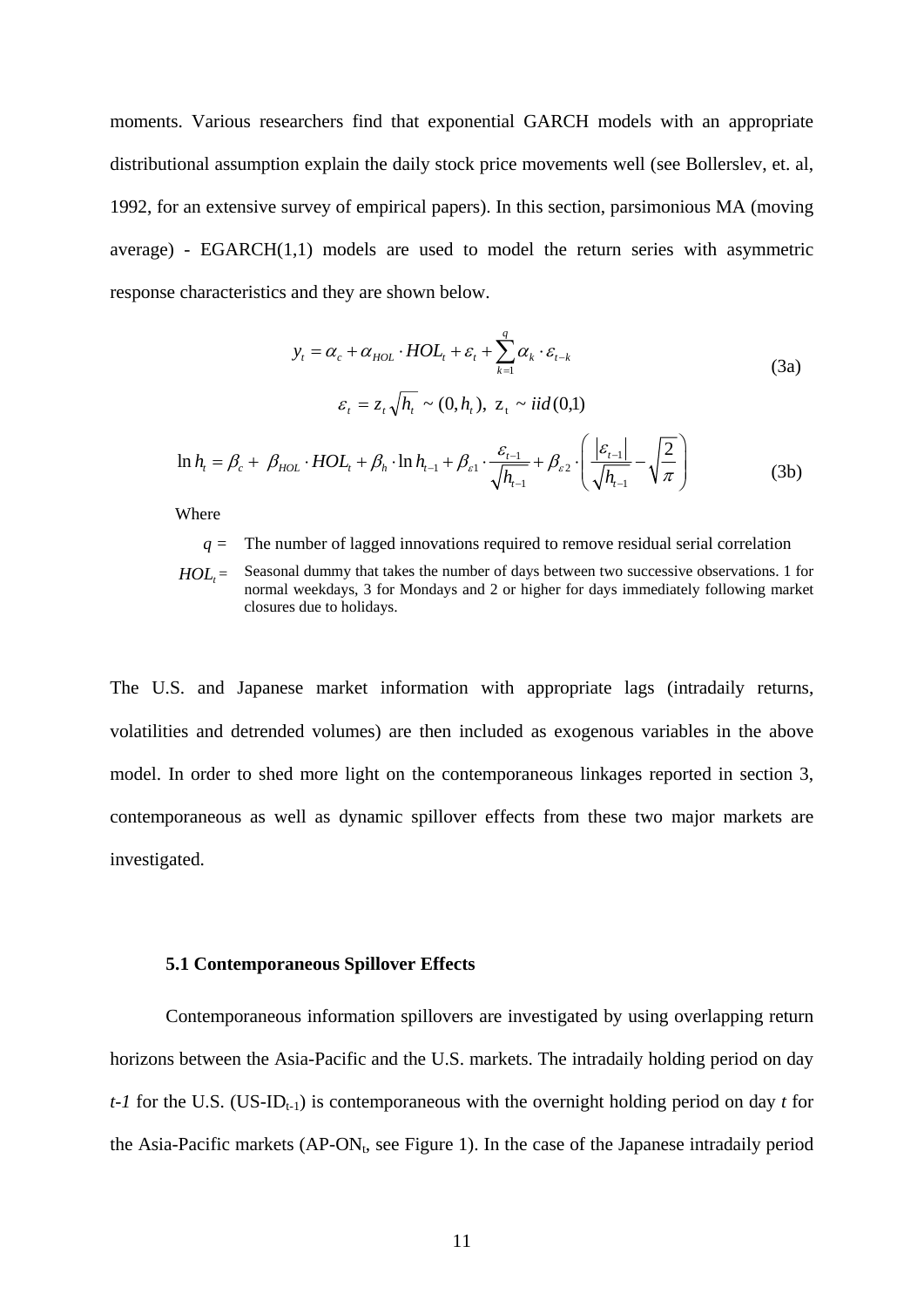on day *t*, the other Asia-Pacific markets' intradaily periods are contemporaneous on day *t* (AP-ID<sub>t</sub>), whereas the overnight period on day  $t$  is contemporaneous for the U.S. market (US- $ON<sub>t</sub>$ ).

The EGARCH models appropriate for investigating contemporaneous U.S. information spillovers are equations (4a) and (4b) below.

$$
R_{t} = \alpha_{R_{\perp}US} \cdot R_{ID,t-1}^{US} + \alpha_{VM_{\perp}US} \cdot VM_{ID,t-1}^{US} + M(\cdot)
$$
 (4a)

$$
\ln h_t = \beta_{\text{VT}_{\text{LD},t-1}} \cdot VT_{\text{ID},t-1}^{US} + \beta_{\text{VM}_{\text{LD},t-1}} \cdot VM_{\text{ID},t-1}^{US} + V(\cdot)
$$
(4b)

Where

 $R_t$  = Overnight returns in the Asia-Pacific markets on day *t*,  $R_{ON,t}^{AP}$ 

 $\ln h_t$  = Conditional variance of overnight returns in the Asia-Pacific markets on day *t*,  $\ln h_{ON,t}^{AP}$ 

- $R_{ID,t-1}^{US} =$ *U.S.* intradaily returns on day *t-1*.
- $VT_{ID.t-1}^{US}$  = Garman-Klass (intradaily) volatility in the U.S. market on day  $t$ -1.
- $VM_{ID.t-1}^{US}$  = Detrended trading volume in the U.S. market on day  $t$ -1.
	- $M(.)$  = Right hand side of the conditional variance equation (3a)
	- $V(.)$  = Right hand side of the conditional variance equation (3b)

The contemporaneous Japanese information spillovers are investigated using the intradaily periods on day *t* for the Asia-Pacific markets (AP-ID<sub>t</sub>) and the overnight return period on day *t* for the U.S. (US-ON<sub>t</sub>) as below (see Figure 1).

$$
R_{t} = \alpha_{R_{\perp}JP} \cdot R_{ID,t}^{JP} + \alpha_{VM_{\perp}JP} \cdot VM_{ID,t}^{JP} + M(\cdot)
$$
\n(5a)

$$
\ln h_t = \beta_{VT\_JP} \cdot VT_{ID,t}^{JP} + \beta_{VM\_JP} \cdot VM_{ID,t}^{JP} + V(\cdot)
$$
 (5b)

Where:

 $R_t$  = Intradaily returns in the Asia-Pacific markets on day *t*,  $R_{t}^{AP}$ , and Overnight return in the U.S. on day *t*,  $R_{ON,t}^{US}$ 

- $\ln h_t$  = Conditional variance of intradaily returns in the Asia-Pacific markets on day *t*,  $\ln h_{ID,t}^{AP}$ , and Conditional variance of overnight returns in the Asia-Pacific markets on day *t*,  $\ln h_{ON}^{US}$
- $VT_{m,t}^{JP}$  = Garman-Klass (intradaily) volatility in the Japanese market on day *t*.
- $VM_{m,t}^{JP}$ Detrended trading volume in the Japanese market on day *t*.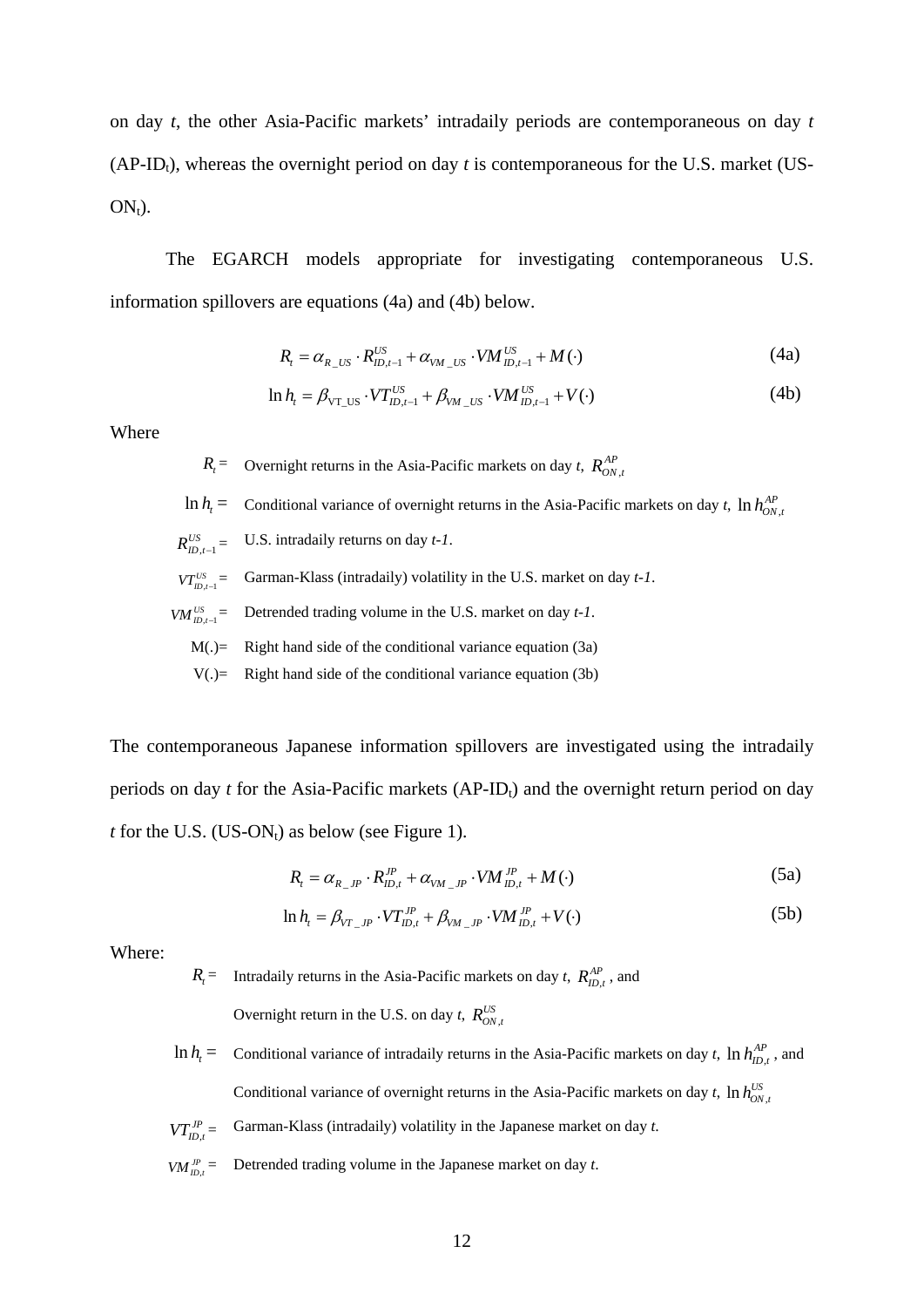The information spillover effects are then investigated by examining the sign and significance of the exogenous variables included in (4) and (5) above. Specifically, the information content of the intradaily returns and the trading volumes of the U.S. and Japan are used to explain the returns, and the intradaily volatilities and the trading volumes for explaining the conditional volatilities of the other markets.

Table 4 reports the U.S spillover effects<sup>8</sup>. Examining the full sample, the U.S. intradaily return had a significant and positive influence on the Asia-Pacific market returns in all cases. The Hong Kong market was the most responsive judging by the magnitude of the mean spillover coefficient  $\alpha_{R_1US}$ , 0.3268, which is at least up to three times the size of those of the other markets. This is not surprising due to the close financial linkages between Hong Kong and the U.S. stemming from the currency peg of the Hong Kong Dollar. As a confirmation of higher return correlations in the post-1997 sample reported in Table 2, the contemporaneous mean spillover coefficient in Sample 2 is doubled in Japan and Hong Kong, and nearly ten fold increase is observed in Singapore. This is a clear evidence of increasing market linkages between the U.S. and the Asia-Pacific markets after the 1997 crisis. The volatility spillover is significant in all cases for the full sample except for Japan, and the positive coefficient, β*VT\_US*, indicates a higher (lower) intradaily volatility in the U.S. had a significant market exciting (calming) effect in these markets. It appears that the trading environment that prevailed in the U.S. was transmitted to the Asia-Pacific markets resulting in

<u>.</u>

<sup>&</sup>lt;sup>8</sup> Other aspects of the estimations point to the usual properties of the EGARCH models. The asymmetric aspect of the model is shown in all cases, i.e. negative  $\beta_{\varepsilon l}$ , however, it is significant only in one instance, Singapore in Sample 1. Return was higher on days following market closures of more than one day in Australia (Sample 1) and Hong Kong (full sample and Sample 1), whereas a lower return was observed for Singapore (full sample and Sample 1). The significant holiday effect found on the volatility is generally positive (i.e. higher volatility) which is consistent with the accepted empirical evidence of higher volatility following market closures. The diagnostics suggest that the EGARCH models were successful in addressing the characteristics of the return series. The skewness and kurtosis of the standardized residuals,  $z_t$ , of the models are substantially reduced compared to the ones reported in Table 1 in all cases, and the white noise property of  $z_t$  is confirmed, in general, in all cases. The remaining serial correlations in the mean in Australian returns and in Singapore were caused by outliers and their removal reduced the serial correlations.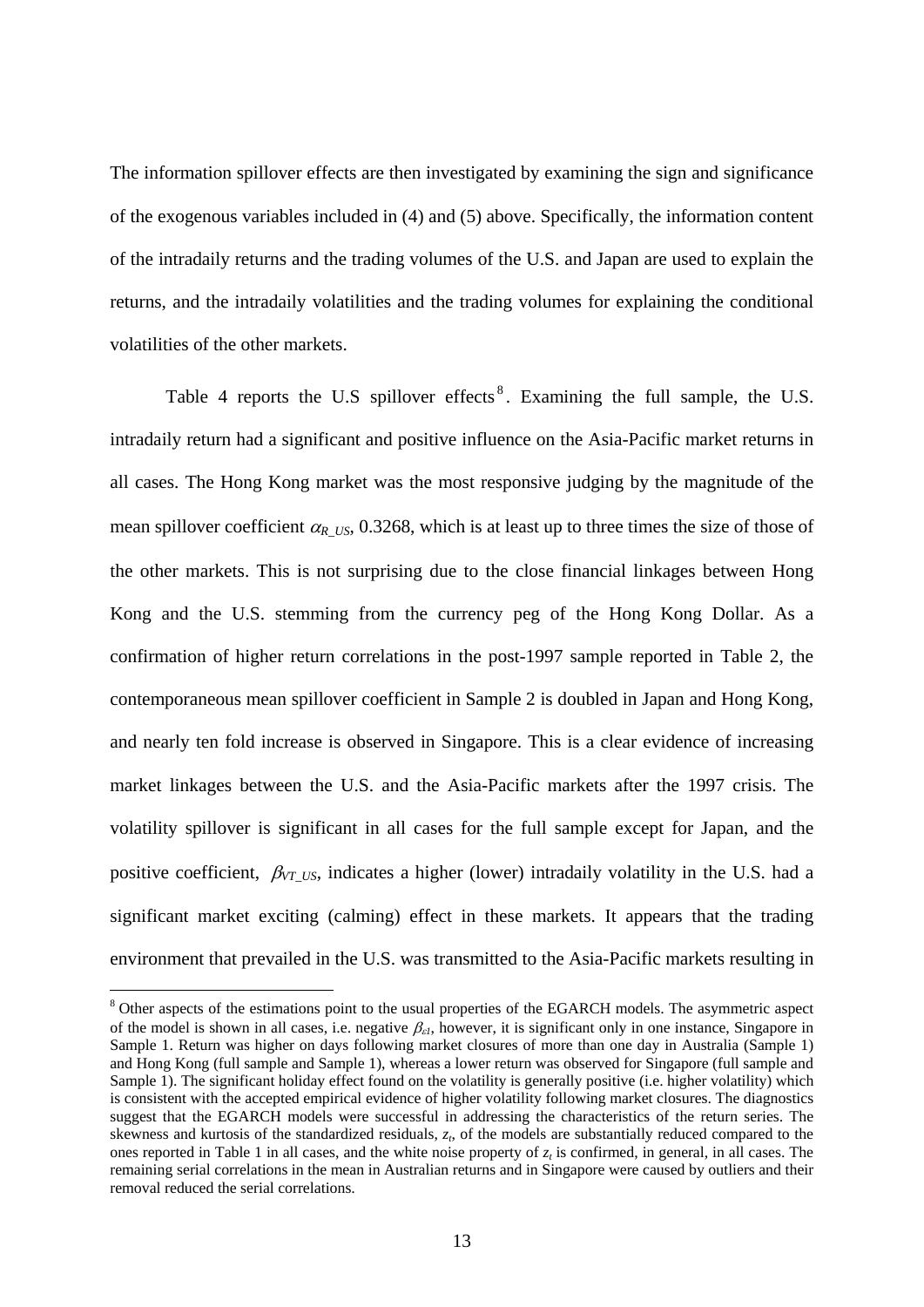similar market movements. Similar to the return spillovers, the volatility spillover was at its greatest in Hong Kong, closely followed by Singapore. Interestingly, a significant negative spillover is shown in Sample 1 in Singapore. The information content of the contemporaneous U.S. market volatility apparently was helpful in resolving market uncertainties leading to a lower return volatility in Singapore. However, this evaporated in Sample 2 and the positive relationship was dominant. Information contained in the U.S. trading volume was useful in explaining the returns for Australia and Singapore in full sample and Hong Kong in Sample 2. An increasing volume in the U.S. market was apparently seen as an encouraging sign, on average, and helped to significantly raise the returns of these two markets. This contrasts with the negative coefficient,  $\alpha_{VM~US}$ , found in Japan for Sample 2 and Singapore for Sample 1. Although, the market volatility did not respond to the volume in any of the markets considered for the whole sample, a significant positive influence is detected in Hong Kong and Singapore in Sample 2. Higher U.S. trading volumes obviously had the similar influence in raising the volatilities in the Asia-Pacific as did higher U.S. volatility. In general, contemporaneous intradaily U.S. return, volatility and trading volume moved the first and second moments of the Asia-Pacific market returns in the same direction, and the post-1997 sample reports increased responses in the cases of returns linkages.

 Table 5 reports the estimation results of the Japanese contemporaneous information spillovers<sup>9</sup>. The contemporaneous return spillovers, measured as  $\alpha_{R}$ <sub>JP</sub>, had a significant positive influence in all the markets except for the U.S. and, as in the contemporaneous U.S. market influence discussed above, market linkages were considerable higher in Sample 2. The U.S. market, however, moved in the opposite direction in full sample, while the spillovers are individually insignificant in Sample 1 and Sample 2. The Japanese intradaily volatility,  $\beta_{VT}$ <sub>*JP*</sub>,

<u>.</u>

<sup>&</sup>lt;sup>9</sup> The coefficient for the asymmetric effect,  $\beta_{\epsilon l}$ , is now significant in most of the estimations. The holiday effect is generally insignificant in the mean, except for significant negative impact in Singapore (full sample and Sample 1), and a positive volatility response is reported in all cases except for the U.S. where a significant drop in market volatility is shown in all samples. The diagnostics suggest, in general, that the intradaily (overnight period for the U.S.) period characteristics were well modeled by the EGACRH models.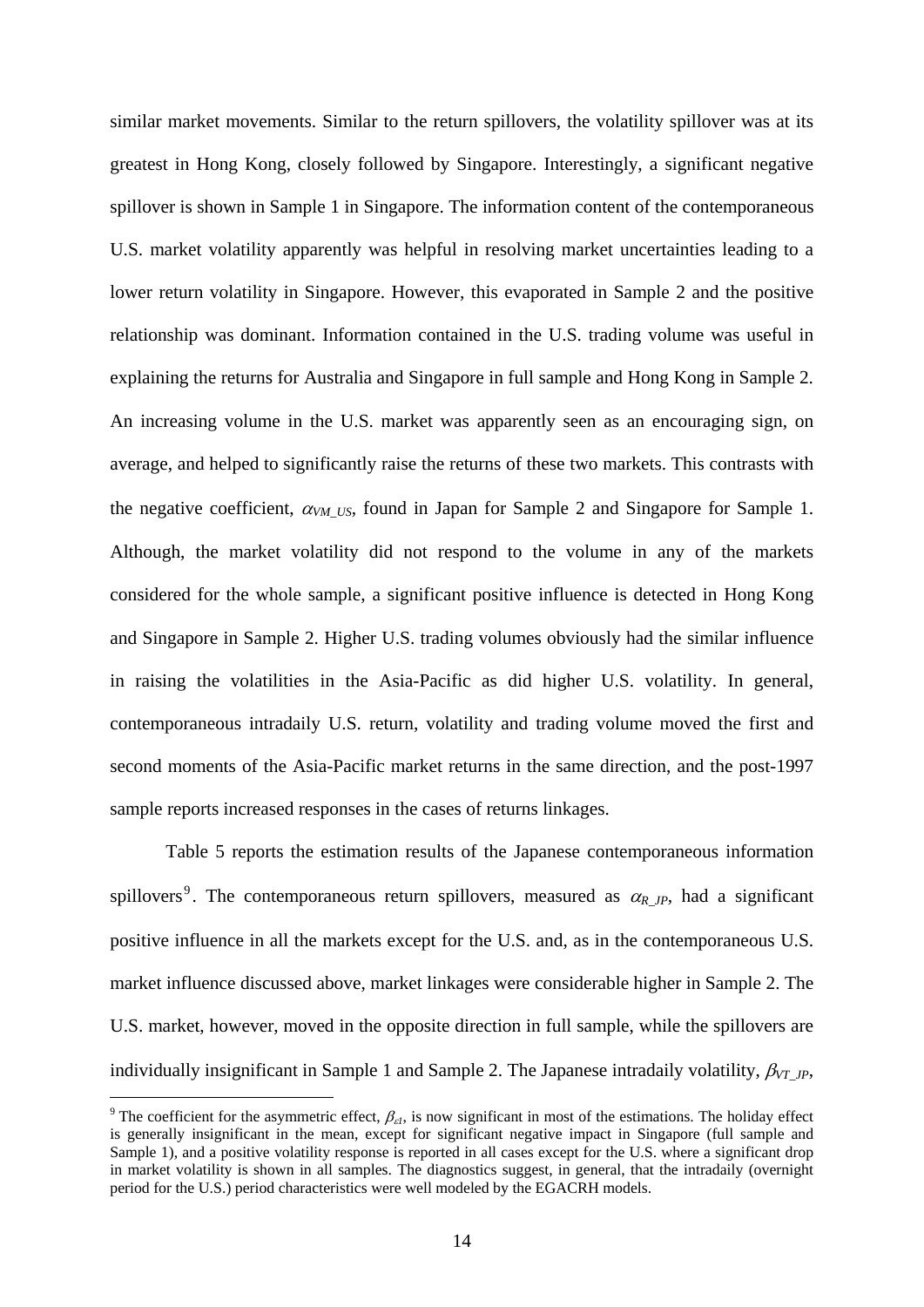had a market calming influence, in general. The conditional volatility was significantly reduced in Singapore (full sample and Sample 1) and in the U.S. (full sample). Apparently, the information content of the Japanese volatility was useful for clearing up heterogeneity of market sentiments in these two markets. The volume information had a negative influence on the market returns. A significant coefficient,  $\alpha_{VM\_JP}$ , is observed for Australia (Sample 2), Singapore (full sample) and the U.S. (Sample 1 and Sample 2) suggesting that market participants, on average, viewed a rise in trading activities in Japan having a negative influence on their markets. On the other hand, the evidence on the volume to volatility spillovers,  $\beta_{VM}$ <sub>JP</sub>, is mixed. Higher volume caused higher volatility in Hong Kong (Sample 2) and in Singapore (full sample and Sample 2), but a significant drop is observed in the U.S. (full sample, Sample 1 and Sample 2). The investigation thus revealed the followings. First, except for the mean spillover effects, where post-1997 sample show significantly higher degree of market linkage, there is no obvious pattern of the Japanese information flows in the two subsamples. Second, the U.S. market responses were different from the other markets in some instances (return to return spillovers and volume to volatility spillovers) suggesting that the Japanese market information was interpreted differently. This might be due to the different nature of economic (i.e. trade) relationship between the U.S. and Japan compared to that between Japan and the other Asia-Pacific economies.

#### **5.2 Dynamic Spillover Effects**

Dynamic spillover effects from the U.S. and Japan are investigated in this section. The return horizons that avoid overlaps between the Asia-Pacific and the U.S. markets are constructed and the influence of the lagged market information from the U.S. and Japan are then examined. The intradaily U.S. and Japanese information at *t-1* lead the intradaily market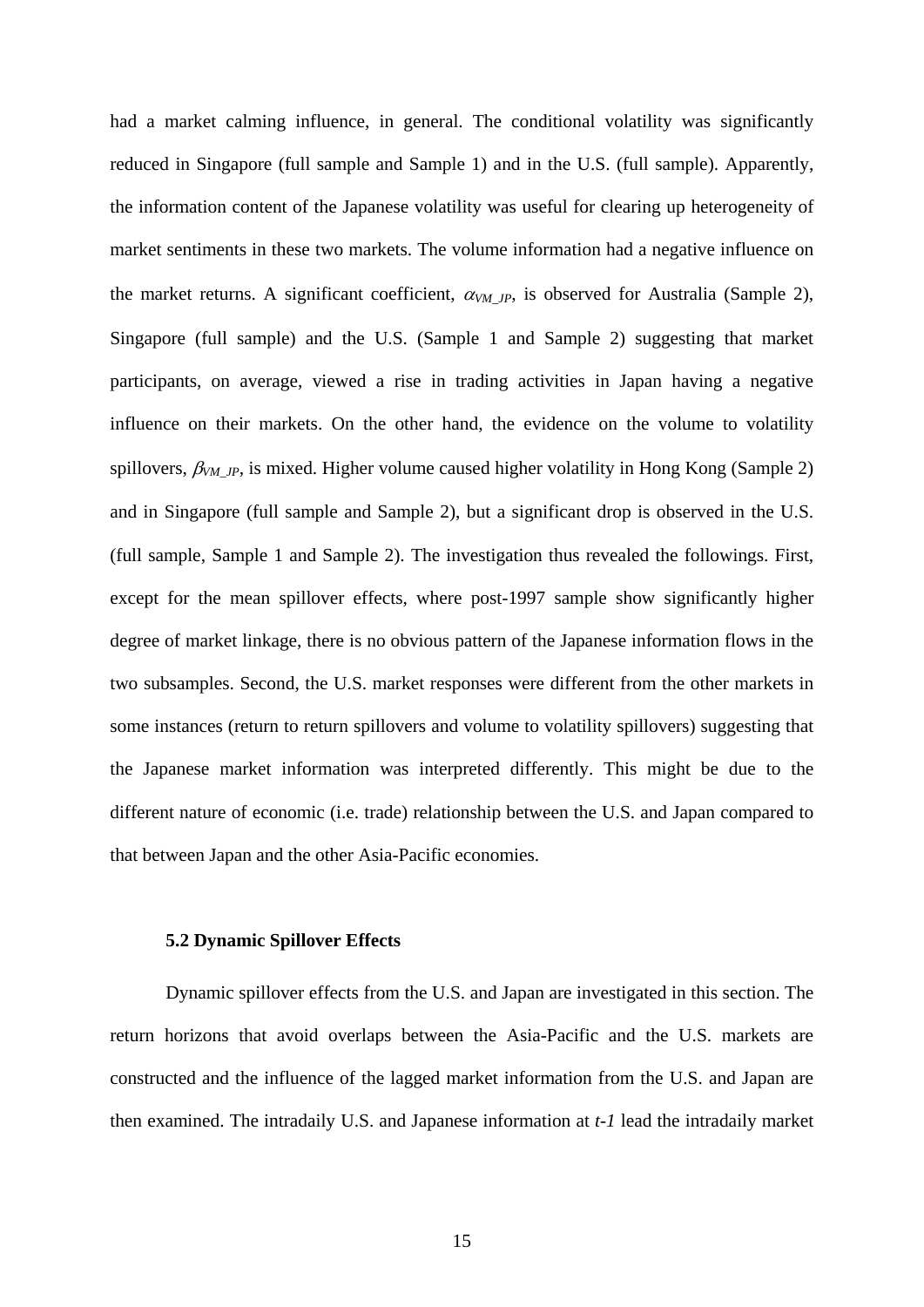movements in the Asia-Pacific on day  $t$  (AP-ID<sub>t</sub>), while the intradaily Japanese information at *t* leads the intradaily U.S. market movements at  $t$  (US-ID<sub>t</sub>).

The dynamic U.S. information spillovers are then investigated using the equations (6a) and (6b) below for all the Asia-Pacific markets.

$$
R_{t} = \alpha_{R_{\perp}US} \cdot R_{ID,t-1}^{US} + \alpha_{VM_{\perp}US} \cdot VM_{ID,t-1}^{US} + M(\cdot)
$$
 (6a)

$$
\ln h_{t} = \beta_{VT\_US} \cdot VT_{ID,t-1}^{US} + \beta_{VM\_US} \cdot VM_{ID,t-1}^{US} + V(\cdot)
$$
 (6b)

Where

 $R_t$  = Intradaily returns in the Asia-Pacific markets on day *t*,  $R_{ID,t}^{AP}$ 

 $\ln h_t$  = Conditional variance of intradaily returns in the Asia-Pacific markets on day *t*,  $\ln h_{ID,t}^{AP}$ 

The Japanese information spillovers on day *t-1* are investigated using the intradaily periods on day *t* for the Asia-Pacific markets (AP-ID<sub>t</sub>) and the intradaily return period on day  $t$ -1 for the U.S.  $(US-ID_{t-1})$  as below:

$$
R_{t} = \alpha_{R_{-},IP} \cdot R_{ID,t-1}^{JP} + \alpha_{VM_{-},IP} \cdot VM_{ID,t-1}^{JP} + M(\cdot)
$$
 (7a)

$$
\ln h_t = \beta_{VT\_JP} \cdot VT_{ID,t-1}^{JP} + \beta_{VM\_JP} \cdot VM_{ID,t-1}^{JP} + V(\cdot)
$$
 (7b)

Where

1

 $R_t$  = Intradaily returns in the Asia-Pacific markets on day *t*,  $R_{ID,t}^{AP}$ , and Intradaily returns in the U.S. on day t-1,  $R_{ID,t-1}^{US}$ 

 $\ln h_t$  = Conditional variance of intradaily returns in the Asia-Pacific markets on day *t*,  $\ln h_{ID,t}^{AP}$ , and Conditional variance of overnight returns in the U.S. on day t-1,  $\ln h_{ID,t-1}^{US}$ 

The dynamic U.S. market information spillover effects in the Asia-Pacific are reported in Table  $6^{10}$ . A positive and significant coefficient for the mean spillover effect in all cases,

 $10$  The negative asymmetric effect of the innovation on the conditional variance and the significant volatility raising effect of market closures are significantly present in all cases. The diagnostics suggest the model adequacy in all cases except for Singapore (full sample and Sample 1) where significant serial correlation is still present in the standardized residuals.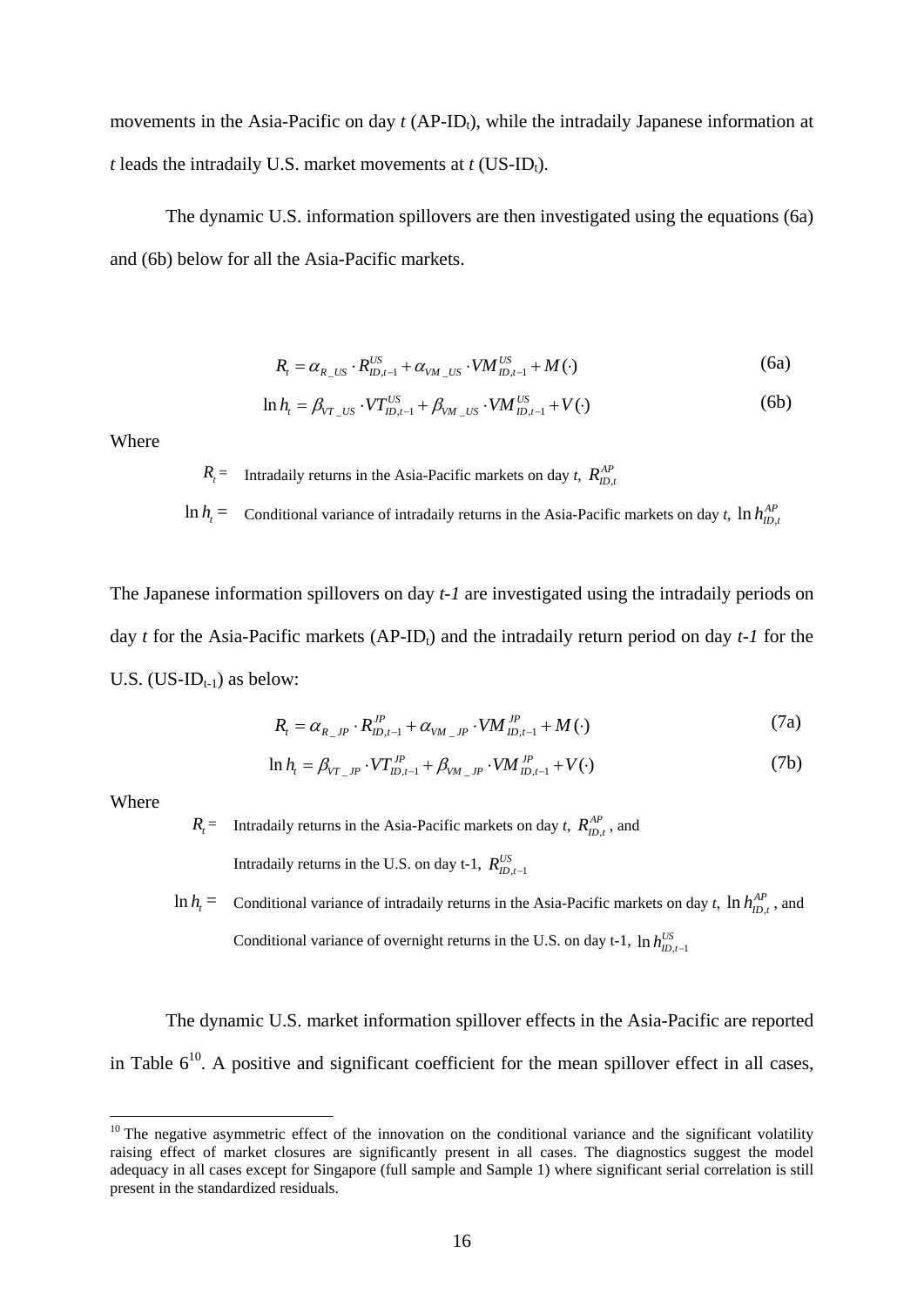except for Singapore in Sample 1, suggests that the lagged U.S. return contained information that was continued to be useful throughout the trading day in the Asia-Pacific markets. However, there is no evidence of more intense information transfers in Sample 2. This is in contrast to the higher contemporaneous correlation in returns and volatilities in Sample 2 documented in previous sections. This suggests that although there is no significant increase in importance of the mechanism that carries the idiosyncratic shocks from the U.S. markets, common shocks, especially generated in the Asia-Pacific region, appeared to have become more important after the 1997 crisis episodes  $11$ . For Australia and Japan, the spillover coefficient is considerable larger in all three samples compared to the contemporaneous information transfers reported in Table 4. The volatility to volatility spillover is generally positive and significant in Australia and Japan. As in the contemporaneous analysis, the Singaporean market shows different responses over the two subsamples. Although the volume to return spillover effect is generally insignificant, the volume to volatility spillover is positive and significant in all cases, except for Japan in Sample 1 and Hong Kong in Sample 2. Higher trading volumes in the U.S. were, in general, interpreted as a sign of increasingly uncertain market condition which apparently had a similar impact in the Asia-Pacific. This contrasts with the results for the contemporaneous analysis where the volume effect is not present, in general. Interestingly, significantly higher spillover is found in Sample 2 for Australian and Japan, whereas the reverse is the case for Hong Kong and Singapore.

The dynamic information spillovers from Japan are reported in Table  $7^{12}$ . The return to return spillover is significant and positive in Hong Kong (full sample and Sample 2) and the U.S. (full sample, Sample 1 and Sample 2), however, both positive and negative

1

<sup>&</sup>lt;sup>11</sup> Also, the role of idiosyncratic shocks from Hong Kong and Singapore in the U.S. market appeared to have improved in Sample 2. The estimation results of dynamic spillover effects from these two countries to the U.S. are not reported in this paper to conserve space. Interested readers may obtain these results upon request.<br><sup>12</sup> Except for the Australian market (full sample and Sample 2), there is no strong evidence of model

misspecification. In the case of Australia, the significant linear and nonlinear serial correlations in  $z<sub>t</sub>$  were due to a number of influential outliers.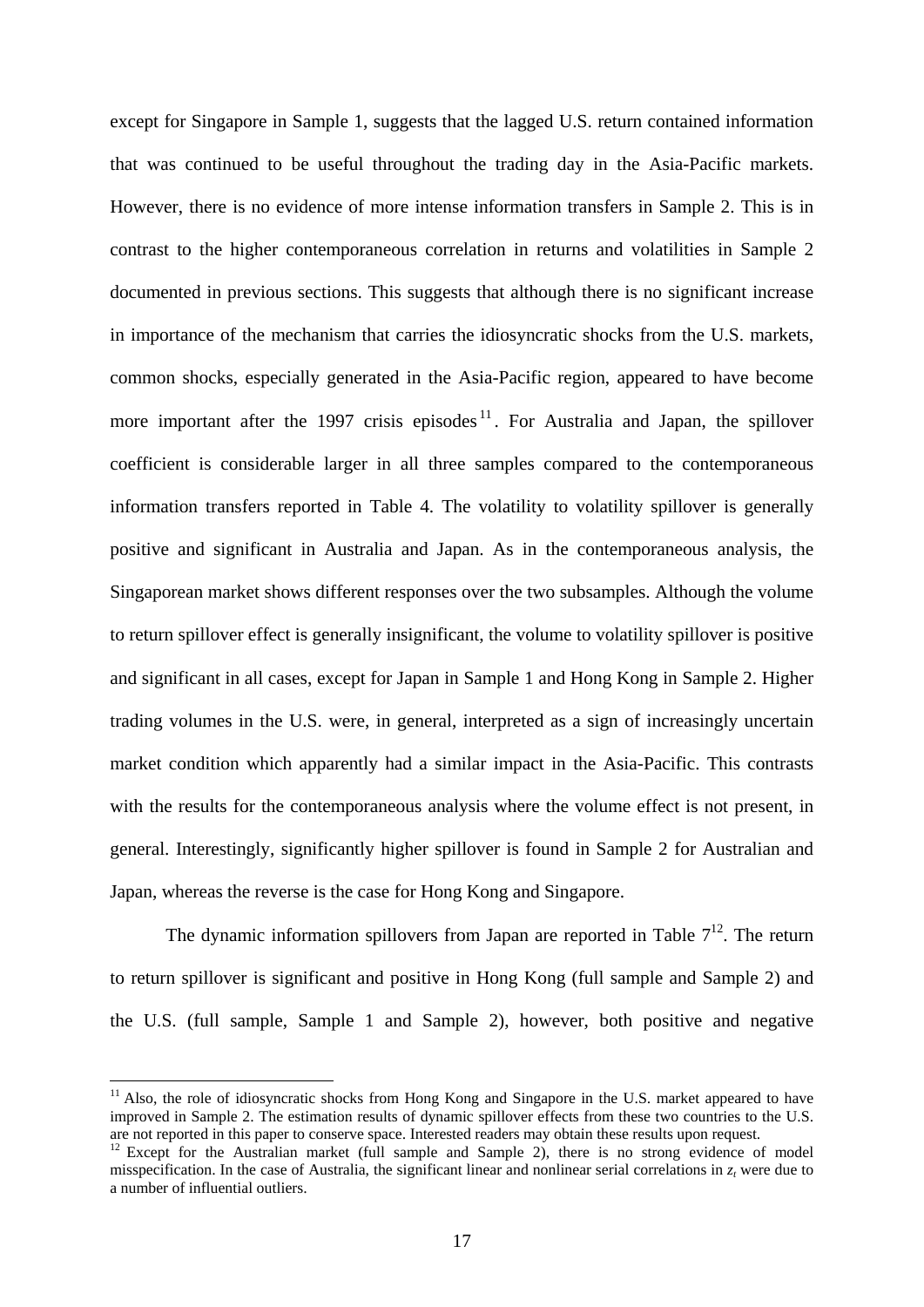influences are found for the other markets. The volatility to volatility spillover is significant only in Australia where opposite responses in Sample 1 and Sample 2 are shown. The volume effect on the mean is mixed and there is no evidence of a common response to it from the non-Japanese markets. The volume to volatility spillovers, however, are generally positive in all markets and are larger in magnitude compared to the contemporaneous information flows reported in Table 5, as in the case of the dynamic U.S. spillovers reported above.

The investigations of the contemporaneous and dynamic return, volatility and trading volume spillover effects reveal the followings. First, the contemporaneous spillover effects of returns from both markets are positive and significant, and they are more intense in the post-1997 period in all cases. The dynamic return to return spillovers from the U.S. are still positive and significant, but the Japanese information had mixed results. Second, the volatility spillover effects are generally positive for the U.S. information, while both positive and negative Japanese volatility influences are found. Third, although both contemporaneous and dynamic U.S. volume effects on the returns are generally weak and not consistent throughout the markets, there is a clear evidence of significant positive influence of dynamic volume information on the conditional volatilities across the markets. Similar results are observed for the Japanese volume information spillovers.

#### **6. Conclusion**

 This paper investigated the nature of linkages of the advanced Asia-Pacific stock markets of Australia, Hong Kong, Japan, Singapore with the U.S., and information spillovers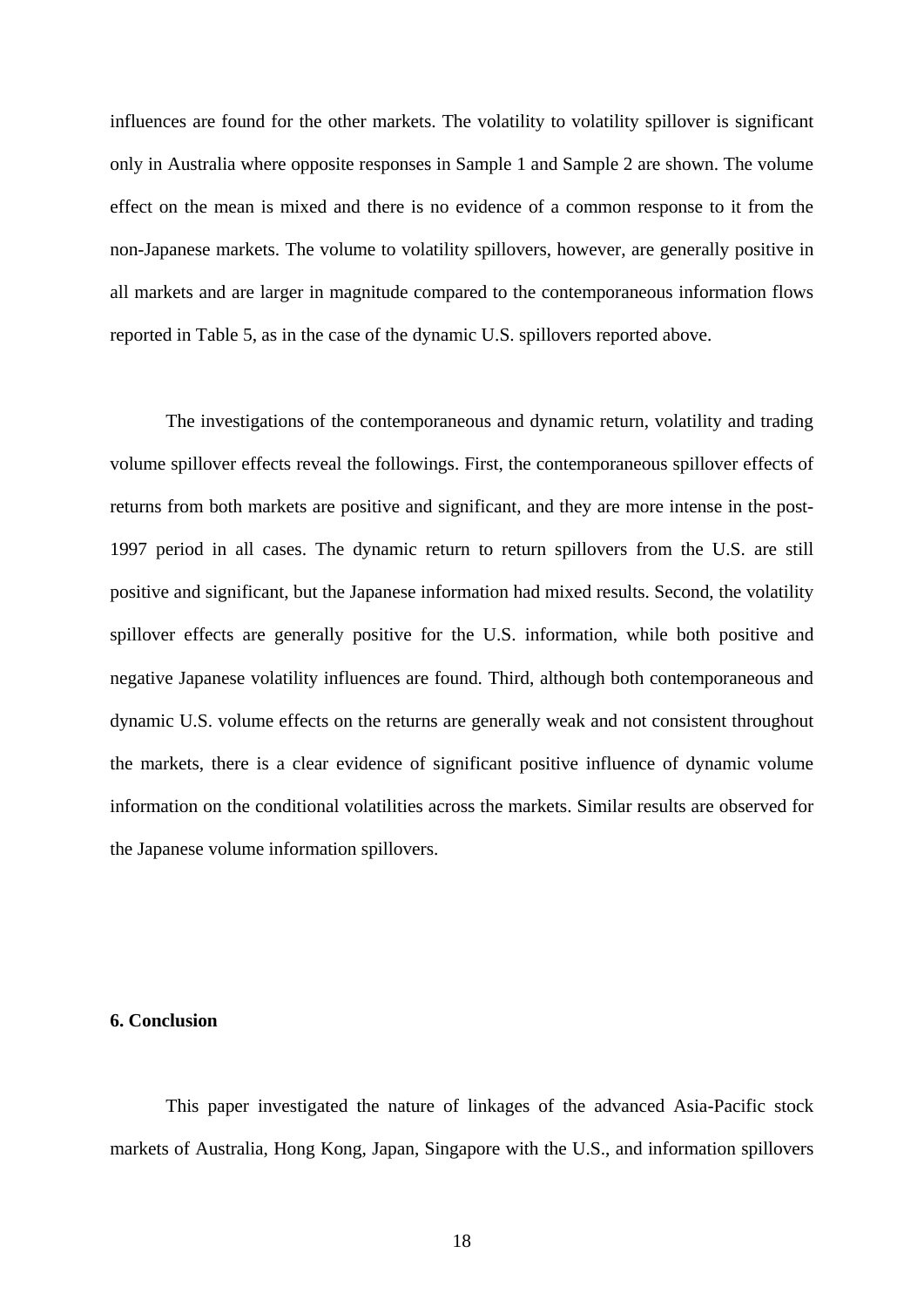from the U.S. and Japan to the other markets. The analyses of contemporaneous correlations of daily market returns show significant first and second moment correlations in all country pairs, and these correlations are significantly higher in the post-1997 sample indicating more intensified market linkages after the crisis period. The Granger causality tests revealed that it is the U.S. market that Granger caused the Asia-Pacific markets. In addition to the return to return and volatility to volatility causations, U.S. volume also Granger caused both the returns and volatilities of the Asia-Pacific markets. The Japanese information, however, failed to Granger cause the other Asia-Pacific markets to any significant extent, although the U.S. market return and volatility were Granger caused by the Japanese return and volatility, respectively with essentially no causal flow from the Japanese volume data. Finally, the investigations of the spillover effects reveal that the U.S. returns had a significant influence on the returns of the other markets both contemporaneously and with a lag, while the Japanese returns had the similar positive spillovers contemporaneously but lagged information had mixed results. In both cases, only the contemporaneous spillovers are considerably larger in the post-1997 sample. While the U.S. volatility spillover is generally positive and significant, especially with a lag, the Japanese volatility spillover effects are inconsistent across markets. The volume information spillovers on the conditional volatilities of the other markets, however, are generally significant and positive especially with a lag. However, the volume spillover effects on the returns are generally weak and not uniform across the markets.

 In short, a complex array of market linkages exists in the Asia-Pacific stock markets. Although the contemporaneous market linkages in the region tended to be higher after the 1997 Asian crisis period suggesting increasing market integration, there is no evidence of more intensified dynamic information spillover from the U.S. and Japanese markets in the later sample. The Asia-Pacific markets responded uniformly to the U.S. information flows, in general, and the Japanese information spillovers are market specific and generally weak

19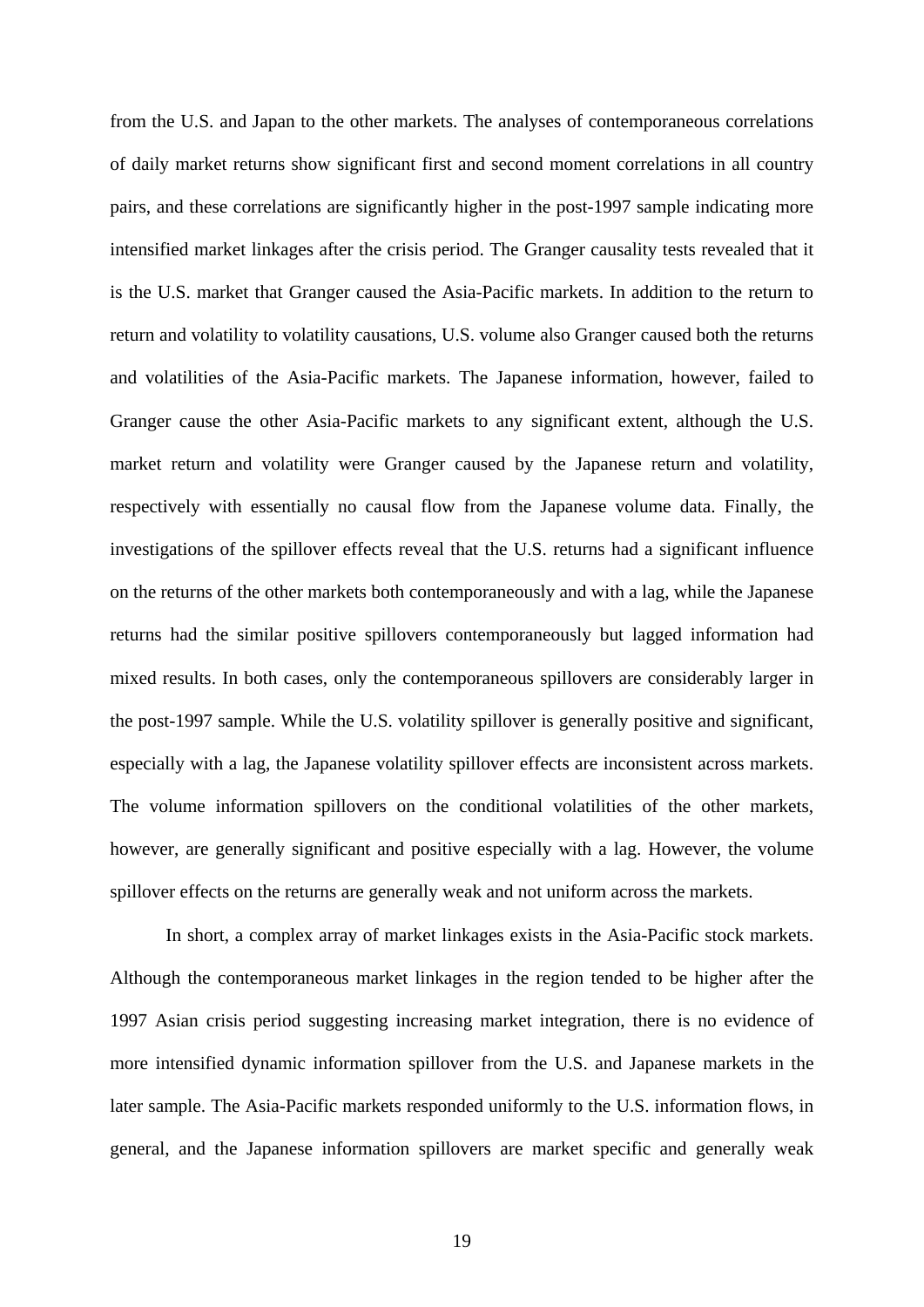compared to the U.S. influence. This might be explained by the fact that the regional markets receive significant portfolio investment inflows from the U.S. thus exhibiting significant and consistent information spillovers from the U.S. The Japanese financial flows to the region, however, are mostly via bank lending which would result in indirect financial linkages between the Japanese and the regional stock markets.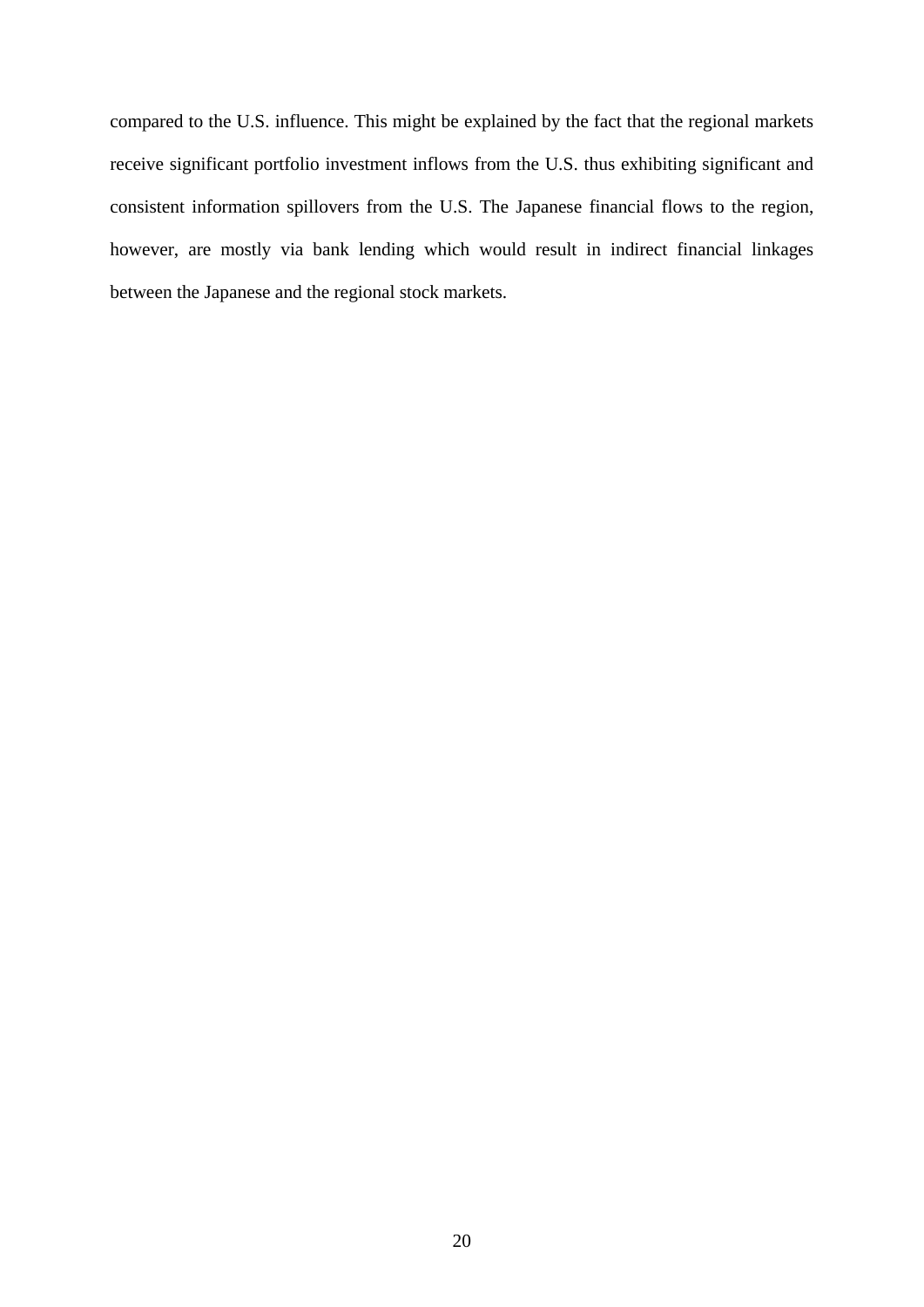### **References**

- Arshanapalli, B. and J. Doukas, 1993. International stock market linkages: Evidence from the pre- and post-October 1987 period, Journal of Banking and Finance 17, 193-208.
- Arshanapalli, B., J. Doukas and L. Lang, 1995. Pre and post-October 1987 stock market linkages between U.S. and Asian markets, Pacific Basin Finance Journal 3, 57-73.
- Bae, K. H. and A. Karolyi, 1994. Good news, bad news and international spillovers of stock return volatility between Japan and the U.S., Pacific Basin Finance Journal 2, 405- 438.
- Bae, K. H., A. Karolyi and R. Stulz, 2000. A new approach to measuring financial contagion, Working paper, Dice Center at Fisher College of Business, Ohio State University.
- Blume, L. D. Easley and M. O'Hara, 1994. Market Statistics and Technical Analysis: The Role of Volume, Journal of Finance, 49:1, 153-181.
- Bollerslev, T., R. Y. Chou and K. F. Croner, 1992. ARCH Modelling in Finance: A Review of the theory and Empirical Evidence, Journal of Econometrics 52, 5-59.
- Cha, B. and Y.-L. Cheung, 1998. The impact of the U.S. and the Japanese equity markets on the emerging Asia-Pacific equity markets, Asia-Pacific Financial Markets 5, 191- 209.
- Cha, B. and S. Oh, 2000. The relationship between developed equity markets and the Pacific Basin's emerging equity markets, International Review of Economics and Finance 9, 299-322.
- Chen, G. M., M. Firth and O. M. Rui, 2001. The Dynamic relation between stock returns, trading volume, and volatility, Financial Review 36, 153-173.
- Chordia, T. and B. Swaminathan, 2000. Trading volume and cross-correlations in stock returns, Journal of Finance 55, 913-935.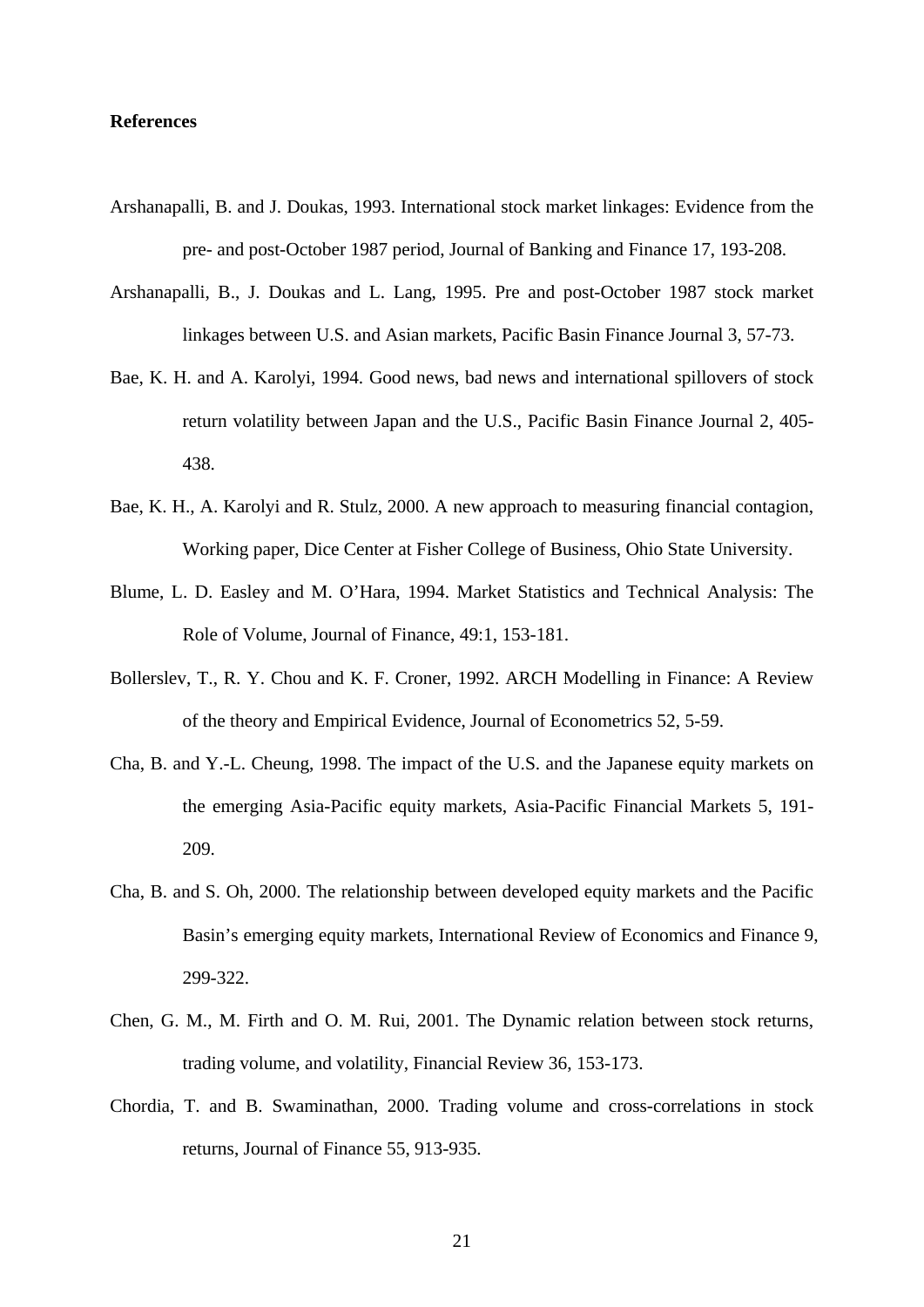- Chow, H.-K., 1999. Co-Movement in Asian stock indices and the impact of the Asian financial crisis, PACAP Conference, July 1999, Singapore.
- Connolly, R. A. and F. A. Wang, 2000. On stock market return co-movements: macroeconomic news, dispersion of beliefs, and contagion, Rice University Working paper.
- Engle, R.F. and V. K. Ng, 1993. Measuring and Testing the Impact of News on Volatility, Journal of Finance 48, 1749-78.
- Gallant, A. R., P.E. Rossie, G. Tauchen, 1992. Stock prices and volume, Review of Financial Studies 5, 199-242.
- Garman, M. and M. Klass, 1980. On the estimation of security price volatility from historical data, Journal of Business 53, 67-78.
- Ghosh, A., R. Saidi and K. H. Johnson, 1999. Who moves the Asia-Pacific stock markets U.S. or Japan? Empirical evidence based on the theory of cointegration, The Financial Review 34, 159-170.
- Girard, E. C. and H. Rahman, 2002. The effect of the Asian financial crisis on stock returns, volatility and market integration in the region, Studies in Economics and Finance 20, 51-75.
- Hamao, Y. R., R. W. Masulis and V. K. Ng. 1990, Correlations in price changes and volatility across international stock markets, The Review of Financial Studies 3, 281-307.
- Janakiramanan, S. and A. Lamba, 1998. An empirical examination of linkages between Pacific-Basin stock markets, Journal of International Financial Markets, Institutions and Money 8, 155-173.
- Kaminsky, G. and S. L. Schmukler, 1999. What triggers market jitters? A chronicle of the Asian crisis, The Journal of International Money and Finance 18, 537-560.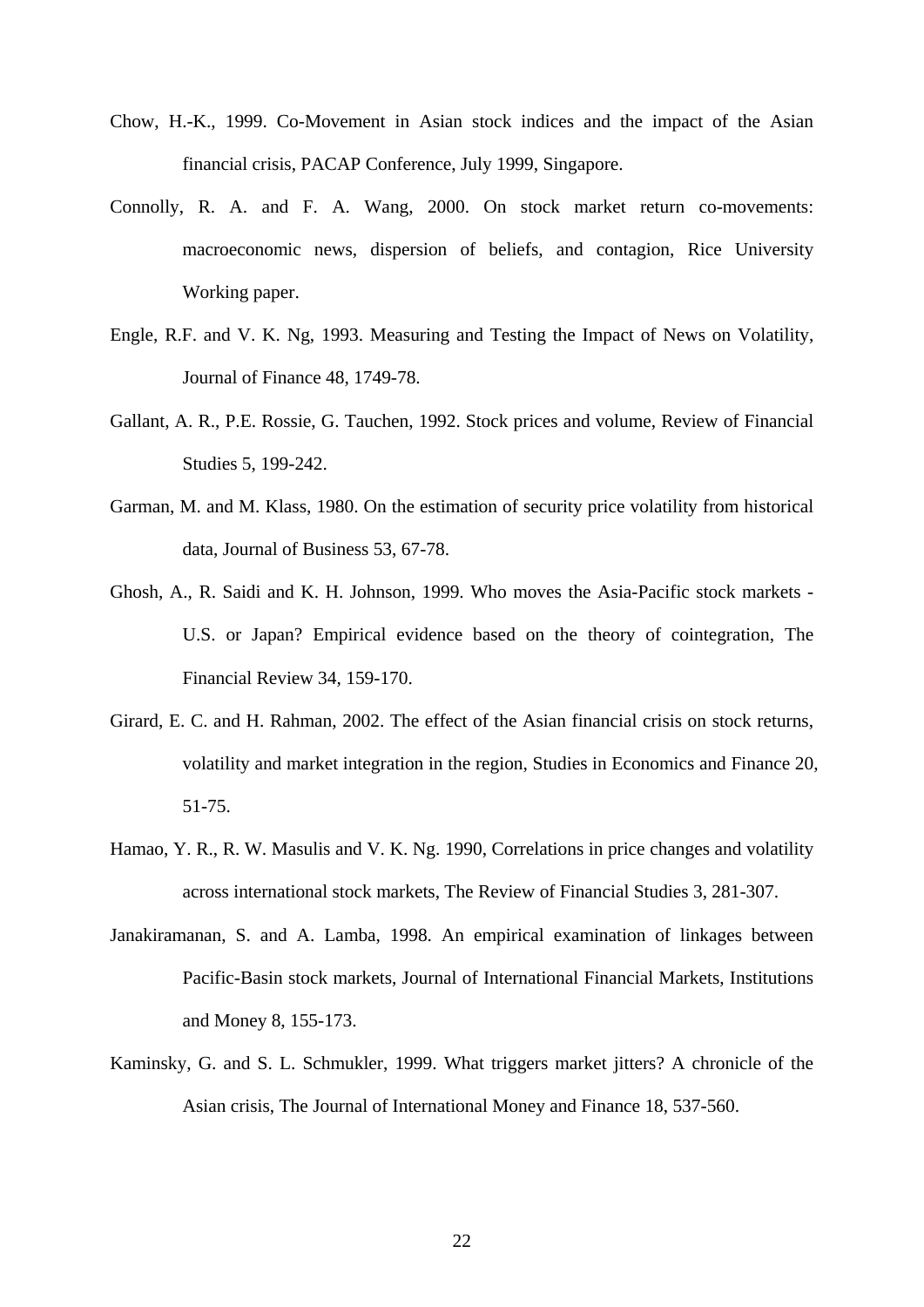- Karpoff, J. M., 1987. The relation between price changes and trading volume: A survey, Journal of Financial and Quantitative Analysis 22, 109-126.
- Karolyi, G. A. and R. Stulz, 1996. Why do markets move together? An investigation of U.S.- Japan stock return comovements, Journal of Finance 51, 951-986.
- Koutmos, G. and G. Booth, 1995. Asymmetric volatility transmission in international stock markets, Journal of International Money and Finance 14, 747-762.
- Lee, B.-S. and O.M. Rui, 2002. The dynamic relationship between stock returns and trading volume: Domestic and cross-country evidence, Journal of Banking and Finance 26, 51-78.
- Liu, Y. A., P. M.-S. and H.-G. Fung, 1996. International transmission of stock price volatility: evidence from the U.S. and six Pacific Basin markets, Journal of Multinational Financial Management 6, 81-94.
- Liu, Y. A. and M.-S. Pan, 1997. Mean and volatility spillover effects in the U.S. and Pacific-Basin stock markets, Multinational Finance Journal 1, 47-62.
- Ng, A., 2000. Volatility spillover effects from Japan and the U.S. to the Pacific-Basin, Journal of International Money and Finance 19, 207-233.
- Pan, M.-S., Y. A. Liu and H. J. Roth, 1999. Common stochastic trends and volatility in Asian-Pacific equity markets, Global Finance Journal 10, 161-172.
- Phylaktis, K., 1997. Capital market integration in the Pacific Basin region: An analysis of real interest rate linkages, Pacific Basin Finance Journal 5, 195-213.
- Phylaktis, K., 1999. Capital market integration in the Pacific Basin region: An impulse response analysis, Journal of International Money and Finance 18, 267-287.
- Tauchen, G. E. and M. Pitt, 1983. The price variability-volume relationship on speculative markets, Econometrica 51, 485-505.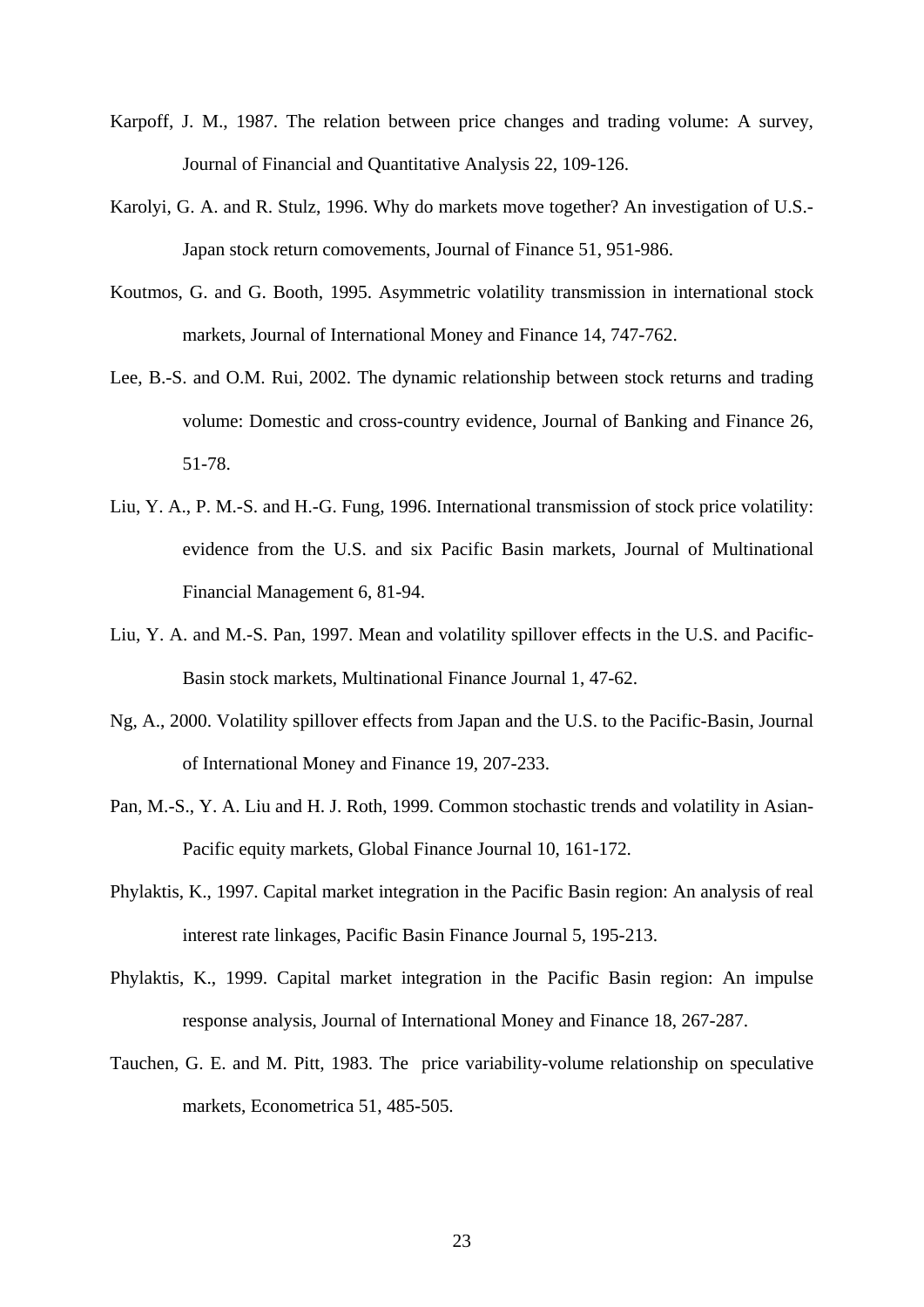Theodossiou, P. and U. Lee, 1993. Mean and volatility spillovers across major national stock markets: further empirical evidence, Journal of Financial Research 16, 337-350.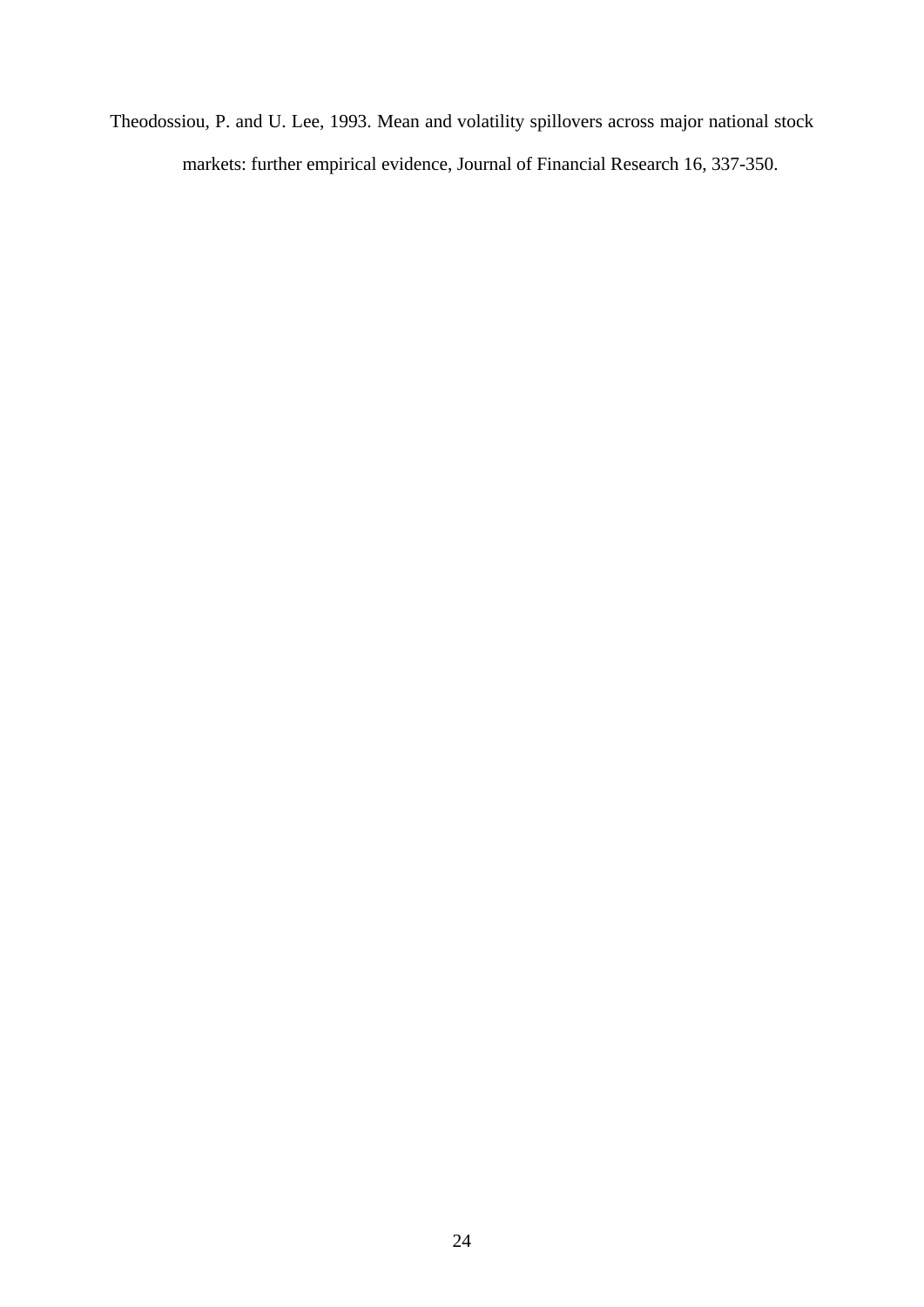

**Figure 1: Stock market trading hours in the Asia-Pacific and the U.S.** 

ON: Overnight - Closing at t-1 to Opening at t

ID: Intradaily - Opening at t to Closing at t

D: Daily - Closing at t-1 to Closing at t

AP: Asia-Pacific markets of Australia, Hong Kong, Japan and Singapore

US: US stock market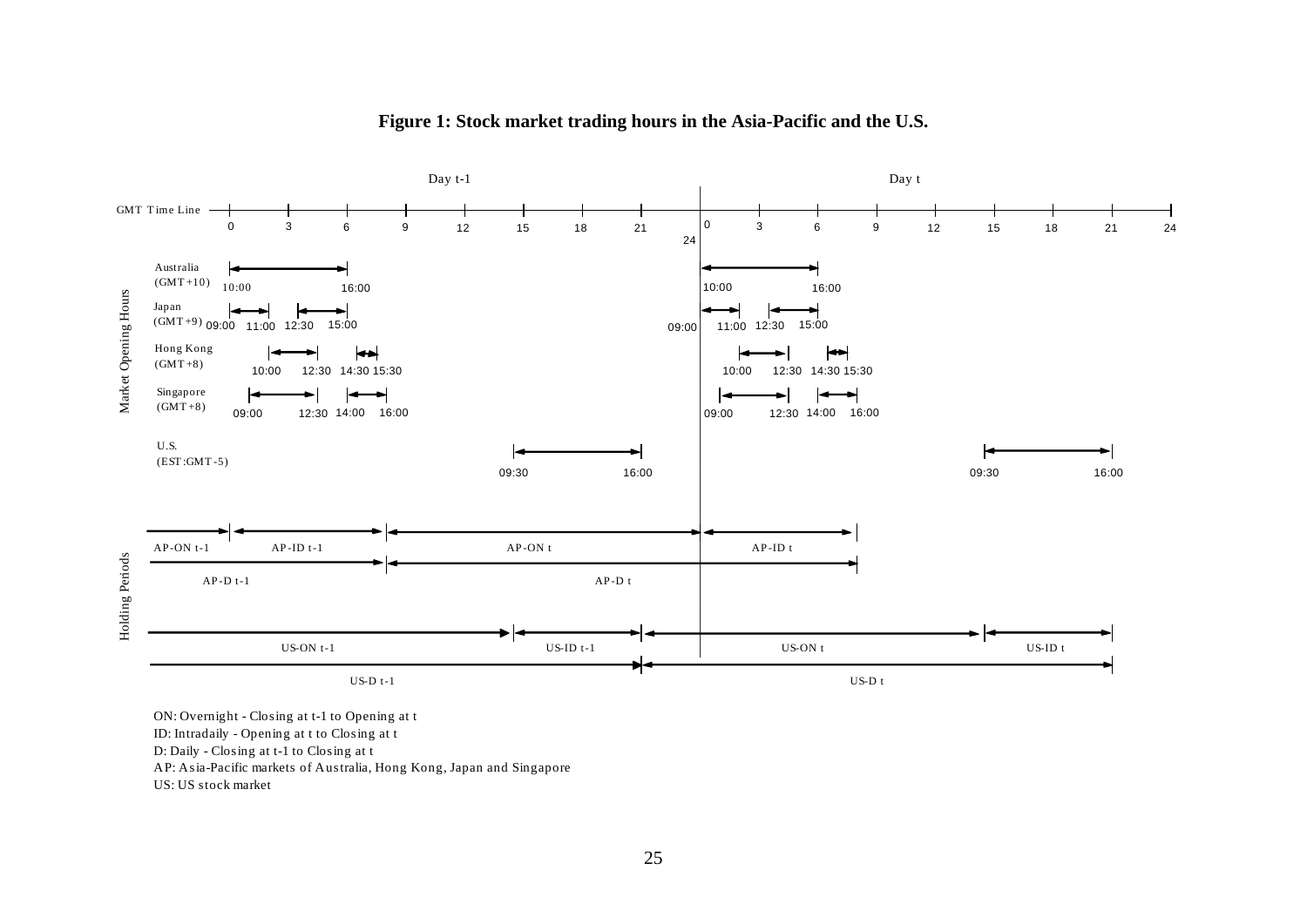| Country         | Australia                 |              |                                                    | Japan          |                    |                     |                      | Hong Kong                     |                  |                      | Singapore          |                  |                      | <b>US</b>          |                  |  |
|-----------------|---------------------------|--------------|----------------------------------------------------|----------------|--------------------|---------------------|----------------------|-------------------------------|------------------|----------------------|--------------------|------------------|----------------------|--------------------|------------------|--|
| H. Period       | Daily <sup>(a)</sup>      |              | Overnight <sup>(b)</sup> Intradaily <sup>(c)</sup> | Daily $^{(a)}$ | Overnight $^{(b)}$ | Intradaily $^{(c)}$ | Daily <sup>(a)</sup> | Overnight $^{(b)}$            | Intradaily $(c)$ | Daily <sup>(a)</sup> | Overnight $^{(b)}$ | Intradaily $(c)$ | Daily <sup>(a)</sup> | Overnight $^{(b)}$ | Intradaily $(c)$ |  |
|                 | <b>Summary Statistics</b> |              |                                                    |                |                    |                     |                      |                               |                  |                      |                    |                  |                      |                    |                  |  |
| Mean            | 0.0340                    | $-0.0016$    | 0.0357                                             | 0.0037         | 0.0032             | $-0.0285$           | 0.0366               | 0.0194                        | 0.0172           | 0.0209               | 0.0274             | $-0.0064$        | 0.0430               | $-0.0039$          | 0.0466           |  |
| Variance        | 0.9611                    | 0.0681       | 0.8378                                             | 1.4511         | 0.1381             | .3931               | 3.3847               | 1.3651                        | 1.7324           | .7442                | 0.6298             | 1.1393           | 1.1011               | 0.0300             | 1.1204           |  |
| <b>Skewness</b> | $-6.4499$                 | $-2.6700$    | $-7.1249$                                          | $-0.2851$      | $-0.3054$          | 0.2937              | $-3.4459$            | $-6.0933$                     | $-0.6803$        | $-0.4375$            | $-2.0322$          | 0.3693           | $-2.6405$            | $-2.8198$          | $-2.5700$        |  |
| Kurtosis        | 172.15                    | 49.75        | 203.70                                             | 11.34          | 15.07              | 4.38                | 73.82                | 157.18                        | 8.05             | 15.06                | 45.74              | 14.07            | 55.99                | 127.15             | 54.00            |  |
|                 |                           |              |                                                    |                |                    |                     |                      | Tests of $iid$ <sup>(d)</sup> |                  |                      |                    |                  |                      |                    |                  |  |
| Q(20)           | 47.25                     | ***<br>83.58 | 43.91                                              | 68.12          | ***<br>53.72       | 92.1 <sub>1</sub>   | 47.42                | 56.57                         | 54.39            | 102.89               | 62.61              | 114.80           | 49.27                | 52.88              | 53.54            |  |
|                 | (0.0005)                  | ${0.0000}$   | ${0.0015}$                                         | ${0.0000}$     | ${0.0001}$         | ${0.0000}$          | $\{0.0005\}$         | ${0.0000}$                    | ${0.0001}$       | ${0.0000}$           | ${0.0000}$         | ${0.0000}$       | ${0.0003}$           | ${0.0001}$         | ${0.0001}$       |  |
| $Q^2(20)$       | 147.37                    | 17.88        | 473.52                                             | 406.95         | 195.07             | 441.05              | 958.18               | 353.65                        | 1178.40          | 444.59               | 103.75             | 1667.00          | 644.83               | 25.94              | 721.01           |  |
|                 | (0.0000)                  | ${0.5954}$   | ${0.0000}$                                         | ${0.0000}$     | ${0.0000}$         | ${0.0000}$          | (0.0000)             | ${0.0000}$                    | ${0.0000}$       | ${0.0000}$           | ${0.0000}$         | ${0.0000}$       | ${0.0000}$           | ${0.1678}$         | ${0.0000}$       |  |
| E-N             | 104.62                    | 19.46        | 213.26                                             | 67.65          | 162.62             | 109.72              | 316.97               | 264.03                        | 177.15           | 119.96               | 10.14              | 322.74           | 111.21               | 36.74              | 141.29           |  |
|                 | (0.0000)                  | ${0.0002}$   | ${0.0000}$                                         | (0.0000)       | ${0.0000}$         | ${0.0000}$          | ${0.0000}$           | ${0.0000}$                    | ${0.0000}$       | (0.0000)             | ${0.0000}$         | ${0.0000}$       | ${0.0000}$           | ${0.0000}$         | ${0.0000}$       |  |

### **Table 1: Statistical properties of overnight and daily stock market index return**

Stock market indexes are All ordinaries, TOPIX, Hang Seng, Straits Times, and S&P 500

(a)  $\ln (P_t^{Close} / P_{t-1}^{Close}) \times 100$ 

(b)  $\ln (P_t^{Open} / P_{t-1}^{Close}) \times 100$ 

(c)  $\ln (P_t^{Close} / P_t^{Open}) \times 100$ 

(d) Q(20): Box-Pierce Q-test of serial correlation for returns

Q2(20): Box-Pierce Q-test of serial correlation for squared returns

E-N: Engle and Ng (1993) 's joint sign bias test

\*\*\*, \*\* and \*: significance at 1, 5 and 10%, respect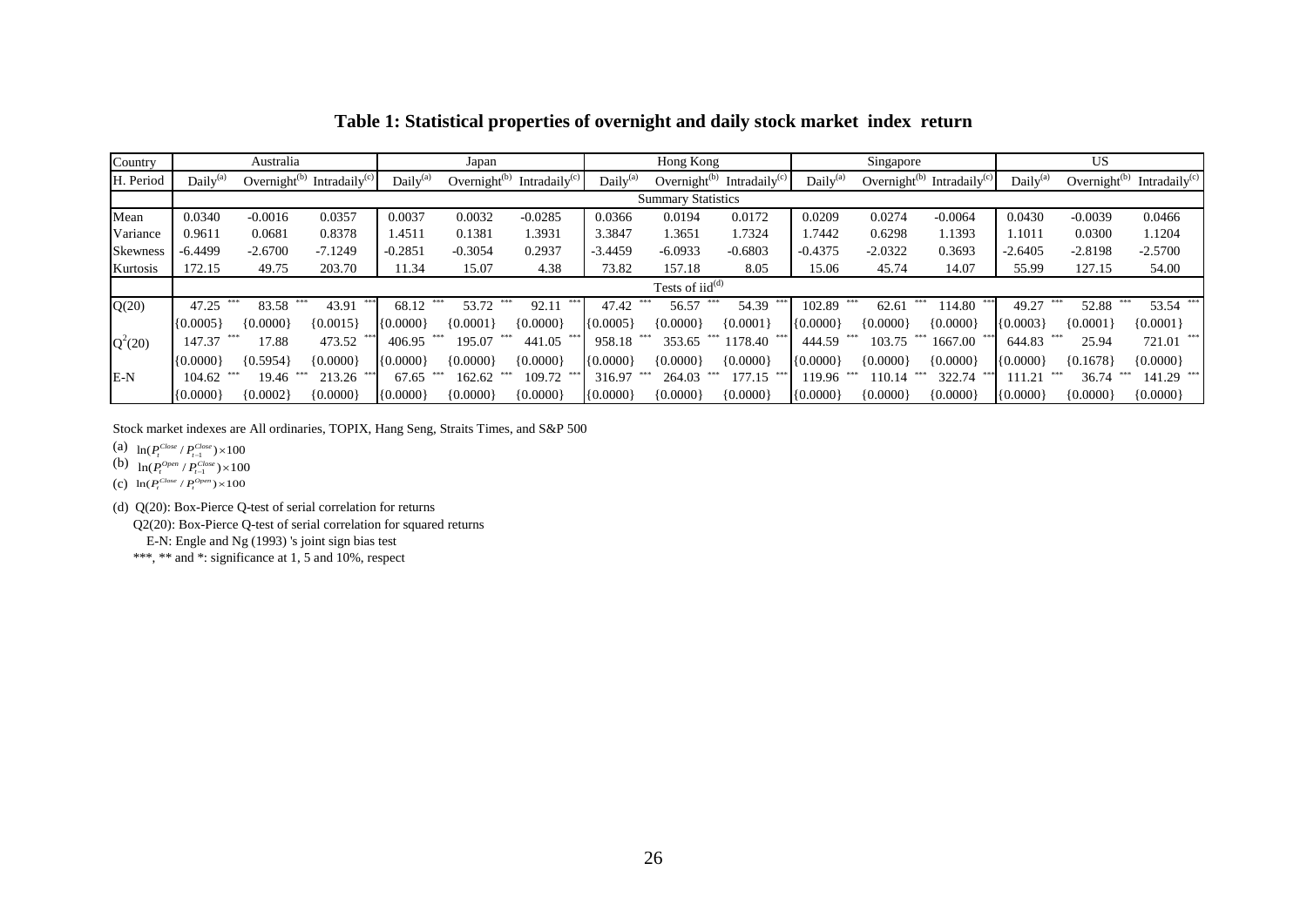|                                          |           |        | Daily Returns Correlations                                                         |        |           | Daily volatility correlations              |        |                     |        |        |  |  |
|------------------------------------------|-----------|--------|------------------------------------------------------------------------------------|--------|-----------|--------------------------------------------|--------|---------------------|--------|--------|--|--|
|                                          |           |        |                                                                                    |        |           | Full-Sample: 24 July 1990 to 27 March 2002 |        |                     |        |        |  |  |
|                                          | Australia | Japan  | Hong Kong Singapore                                                                |        | <b>US</b> | Australia                                  | Japan  | Hong Kong Singapore |        | US     |  |  |
| Australia                                |           | 0.3732 | 0.4680                                                                             | 0.4027 | 0.4838    | $\mathbf{1}$                               | 0.2134 | 0.6043              | 0.6122 | 0.3670 |  |  |
| Japan                                    | 0.3732    |        | 0.3406                                                                             | 0.3255 | 0.3016    | 0.2134                                     |        | 0.1902              | 0.1892 | 0.1882 |  |  |
| Hong Kong                                | 0.4680    | 0.3406 |                                                                                    | 0.5531 | 0.3800    | 0.6043                                     | 0.1902 | -1                  | 0.5506 | 0.3979 |  |  |
| Singapore                                | 0.4027    | 0.3255 | 0.5531                                                                             |        | 0.3334    | 0.6122                                     | 0.1892 | 0.5506              |        | 0.2288 |  |  |
| <b>US</b>                                | 0.4838    | 0.3016 | 0.3800                                                                             | 0.3334 |           | 0.3670                                     | 0.1882 | 0.3979              | 0.2288 | 1      |  |  |
| Pre-Crisis: 24 July 1990 to 30 June 1997 |           |        |                                                                                    |        |           |                                            |        |                     |        |        |  |  |
| Australia                                | 1         | 0.3036 | 0.3904                                                                             | 0.3282 | 0.4482    | 1                                          | 0.2123 | 0.3958              | 0.3083 | 0.3078 |  |  |
| Japan                                    | 0.3036    |        | 0.2609                                                                             | 0.3076 | 0.2458    | 0.2123                                     |        | 0.1861              | 0.2727 | 0.1716 |  |  |
| Hong Kong                                | 0.3904    | 0.2609 |                                                                                    | 0.4450 | 0.3333    | 0.3958                                     | 0.1861 | 1                   | 0.3978 | 0.1958 |  |  |
| Singapore                                | 0.3282    | 0.3076 | 0.4450                                                                             |        | 0.2931    | 0.3083                                     | 0.2727 | 0.3978              |        | 0.2061 |  |  |
| US                                       | 0.4482    | 0.2458 | 0.3333                                                                             | 0.2931 |           | 0.3078                                     | 0.1716 | 0.1958              | 0.2061 | 1      |  |  |
|                                          |           |        |                                                                                    |        |           | Post-Crisis: 1 July 1997 to 27 March 2002  |        |                     |        |        |  |  |
| Australia                                |           | 0.4493 | 0.5395                                                                             | 0.4705 | 0.5255    | 1                                          | 0.2627 | 0.6356              | 0.6531 | 0.3743 |  |  |
| Japan                                    | 0.4493    | 1      | 0.4126                                                                             | 0.3522 | 0.3534    | 0.2627                                     | 1      | 0.2262              | 0.1923 | 0.2267 |  |  |
| Hong Kong                                | 0.5395    | 0.4126 |                                                                                    | 0.6097 | 0.4049    | 0.6356                                     | 0.2262 | $\mathbf{1}$        | 0.5607 | 0.4076 |  |  |
| Singapore                                | 0.4705    | 0.3522 | 0.6097                                                                             |        | 0.3525    | 0.6531                                     | 0.1923 | 0.5607              |        | 0.2032 |  |  |
| <b>US</b>                                | 0.5255    | 0.3534 | 0.4049                                                                             | 0.3525 |           | 0.3743                                     | 0.2267 | 0.4076              | 0.2032 | 1      |  |  |
|                                          |           |        | Percentage difference between Post-crisis correlations and Pre-crisis correlations |        |           |                                            |        |                     |        |        |  |  |
| Australia                                | 0%        | 48%    | 38%                                                                                | 43%    | 17%       | 0%                                         | 24%    | 61%                 | 112%   | 22%    |  |  |
| Japan                                    | 48%       | 0%     | 58%                                                                                | 14%    | 44%       | 24%                                        | 0%     | 22%                 | $-29%$ | 32%    |  |  |
| Hong Kong                                | 38%       | 58%    | 0%                                                                                 | 37%    | 21%       | 61%                                        | 22%    | 0%                  | 41%    | 108%   |  |  |
| Singapore                                | 43%       | 14%    | 37%                                                                                | 0%     | 20%       | 112%                                       | $-29%$ | 41%                 | 0%     | $-1\%$ |  |  |
| <b>US</b>                                | 17%       | 44%    | 21%                                                                                | 20%    | 0%        | 22%                                        | 32%    | 108%                | $-1\%$ | $0\%$  |  |  |
| Average change                           | 37%       | 41%    | 39%                                                                                | 29%    | 26%       | 54%                                        | 12%    | 58%                 | 30%    | 40%    |  |  |

| Table 2: Correlations of market return and volatility |  |  |
|-------------------------------------------------------|--|--|
|                                                       |  |  |

Daily returns:  $\text{Daily returns:} \qquad \ln(P_t^{Close} / P_{t-1}^{Close}) \times 100$ <br>  $\text{Daily volatility:} \qquad \text{[In} (P_t^{Close} / P_{test}^{Close}) \times 100$ 

 $[\ln (P_t^{Close} / P_{t-1}^{Close}) \times 100]^2$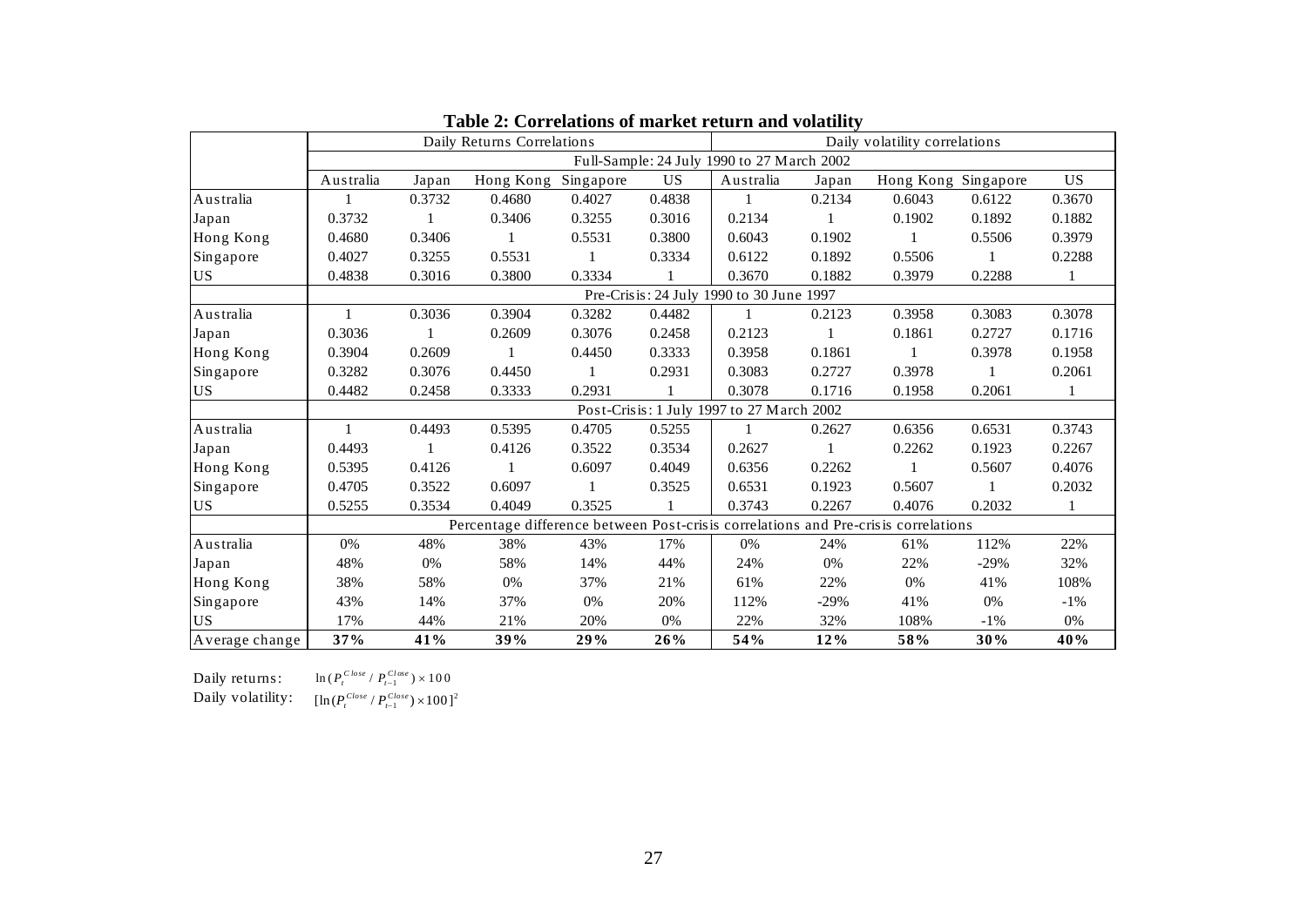|                                                                |                         |                                         |                        |             | $y_t = a + \sum b_i \cdot y_{t-i} + \sum c_i \cdot x_{t-i} + e_t$ , H0: x does not Granger Cause y, $c_i$ = for all j |            |            |                      |             |
|----------------------------------------------------------------|-------------------------|-----------------------------------------|------------------------|-------------|-----------------------------------------------------------------------------------------------------------------------|------------|------------|----------------------|-------------|
|                                                                |                         | U.S. Granger Causes                     |                        |             |                                                                                                                       |            |            | Japan Granger Causes |             |
| $k =$                                                          | Australia               | Jap an                                  | HK                     | <b>SP</b>   | $k =$                                                                                                                 | Australia  | HK         | <b>SP</b>            | <b>US</b>   |
| $x \xrightarrow{G.C.} y$                                       |                         |                                         |                        |             | $x \xrightarrow{G.C.} y$                                                                                              |            |            |                      |             |
|                                                                |                         |                                         |                        |             | Full-Sample: 24 July 1990 to 27 March 2002                                                                            |            |            |                      |             |
| $R_{ID}^{US} \xrightarrow{G.C.} R_{ID}^{k}$                    | $158.10$ <sup>***</sup> | $25.20$ ***                             | $15.31$ <sup>***</sup> | $15.54$ *** | $R_{ID}^{JP} \xrightarrow{G.C.} R_{ID}^{k}$                                                                           | 5.57       | 10.88      | 3.20                 | $26.75$ *** |
|                                                                | ${0.0000}$              | ${0.0000}$                              | ${0.0000}$             | ${0.0000}$  |                                                                                                                       | ${0.3501}$ | ${0.0539}$ | ${0.6687}$           | ${0.0001}$  |
| $VT_{ID}^{US} \xrightarrow{G.C.} VT_{ID}^k$                    | 27.49 ***               | $20.57$ $\hspace{0.1cm}^{\ast\ast\ast}$ | $5.12$ ***             | 10.83       | *** $VT_{ID}^{JP} \xrightarrow{G.C.} VT_{ID}^{k}$                                                                     | 4.32       | 7.40       | 6.84                 | $11.98$ **  |
|                                                                | ${0.0000}$              | ${0.0000}$                              | ${0.0001}$             | ${0.0000}$  |                                                                                                                       | ${0.5039}$ | ${0.1926}$ | ${0.2329}$           | ${0.0350}$  |
| $VM^{US}_{ID} \xrightarrow{G.C.} R_{ID}^{k}$                   | $1.87$ *                | 1.62                                    | $2.25$ **              | 0.88        | $VM$ $^{JP}_{ID} \xrightarrow{G.C.} R_{ID}^{k}$                                                                       | 3.67       | $9.47$ *   | $9.83$ *             | 8.44        |
|                                                                | ${0.0960}$              | ${0.1510}$                              | ${0.0467}$             | ${0.4927}$  |                                                                                                                       | ${0.5978}$ | ${0.0918}$ | ${0.0802}$           | ${0.1334}$  |
| $VM_{ID}^{US} \xrightarrow{G.C.} VT_{ID}^k$                    | $2.37$ **               | $4.34$ ***                              | 3.31 ***               |             | 3.39 *** $VM_{ID} \xrightarrow{JP} \xrightarrow{G.C.} VT_{ID}^k$                                                      | 5.24       | 3.42       | 7.37                 | 8.56        |
|                                                                | ${0.0369}$              | ${0.0006}$                              | ${0.0056}$             | ${0.0047}$  |                                                                                                                       | ${0.3868}$ | ${0.6355}$ | ${0.1946}$           | ${0.1281}$  |
|                                                                |                         |                                         |                        |             | Pre-Crisis: 24 July 1990 to 30 June 1997                                                                              |            |            |                      |             |
| $R_{ID}^{US} \xrightarrow{G.C.} R_{ID}^{k}$                    | $58.02$ ***             | $14.36$ <sup>***</sup>                  | $18.73***$             | 9.48        | $R_{ID}^{JP} \xrightarrow{G.C.} R_{ID}^{k}$                                                                           | 3.76       | $14.73$ ** | 5.92                 | 15.94 ***   |
|                                                                | ${0.0000}$              | ${0.0000}$                              | ${0.0000}$             | ${0.0000}$  |                                                                                                                       | ${0.5837}$ | ${0.0116}$ | ${0.3142}$           | ${0.0070}$  |
| $VT_{ID}^{US} \xrightarrow{G.C.} VT_{ID}^k$                    | $10.52$ ***             | $5.30$ ***                              | $12.45$ ***            | 1.09        | $VT_{ID}^{JP} \xrightarrow{G.C.} VT_{ID}^k$                                                                           | 5.40       | 3.78       | $10.52$ *            | $10.27$ *   |
|                                                                | ${0.0000}$              | ${0.0001}$                              | ${0.0000}$             | ${0.3645}$  |                                                                                                                       | ${0.3694}$ | ${0.5808}$ | ${0.0618}$           | ${0.0678}$  |
| $VM$ <sup>US</sup> <sub>ID</sub> $\xrightarrow{G.C.} R_{ID}^k$ | $2.77$ **               | $3.65$ ***                              | $1.86$ *               | 1.09        | $VM$ $^{JP}_{ID} \xrightarrow{G.C.} R_{ID}^{k}$                                                                       | 3.42       | 5.48       | 4.09                 | 4.52        |
|                                                                | ${0.0168}$              | ${0.0027}$                              | ${0.0987}$             | ${0.3639}$  |                                                                                                                       | ${0.6351}$ | ${0.3604}$ | ${0.5370}$           | ${0.4772}$  |
| $VM^{US}_{ID} \xrightarrow{G.C.} VT^{k}_{ID}$                  | 4.97 ***                | $4.15$ ***                              | $4.52$ ***             | 1.10        | $VM$ <sup>IP</sup> <sub>ID</sub> <sup>G.C.</sup> $VT_{ID}^k$                                                          | 5.21       | 2.42       | 4.91                 | 5.20        |
|                                                                | ${0.0002}$              | ${0.0009}$                              | ${0.0004}$             | ${0.3591}$  |                                                                                                                       | ${0.3904}$ | ${0.7889}$ | ${0.4270}$           | ${0.3919}$  |
|                                                                |                         |                                         |                        |             | Post-Crisis: 1 July 1997 to 27 March 2002                                                                             |            |            |                      |             |
| $R_{ID}^{US} \xrightarrow{G.C.} R_{ID}^{k}$                    | $96.18$ ***             | $12.95$ ***                             | $3.97***$              | $6.92$ ***  | $R_{ID}^{JP} \xrightarrow{G.C.} R_{ID}^{k}$                                                                           | 5.32       | 7.26       | 5.05                 | $13.96$ **  |
|                                                                | ${0.0000}$              | ${0.0000}$                              | ${0.0014}$             | ${0.0000}$  |                                                                                                                       | ${0.3783}$ | ${0.2023}$ | ${0.4097}$           | ${0.0159}$  |
| $VT_{ID}^{US} \xrightarrow{G.C.} VT_{ID}^k$                    | 10.52                   | 14.79 ***                               | 1.22                   | 3.47        | *** $VT_{ID}^{JP} \xrightarrow{G.C.} VT_{ID}^{k}$                                                                     | 6.19       | 6.92       | 6.50                 | 7.13        |
|                                                                | ${0.0000}$              | ${0.0000}$                              | ${0.2982}$             | ${0.0040}$  |                                                                                                                       | ${0.2879}$ | ${0.2270}$ | ${0.2605}$           | ${0.2110}$  |
| $VM^{US}_{ID} \xrightarrow{G.C.} R_{ID}^{k}$                   | 0.39                    | 0.52                                    | 0.88                   | 0.39        | $VM$ $^{JP}_{ID} \xrightarrow{G.C.} R^{k}_{ID}$                                                                       | 8.09       | 5.51       | 8.93                 | $11.34$ **  |
|                                                                | ${0.8533}$              | ${0.7590}$                              | ${0.4927}$             | ${0.8536}$  |                                                                                                                       | ${0.1513}$ | ${0.3565}$ | ${0.1117}$           | ${0.0451}$  |
| $VM_{ID}^{US} \xrightarrow{G.C.} VT_{ID}^k$                    | 1.54                    | 1.75                                    | 0.99                   |             | 4.47 *** $VM_{ID} \xrightarrow{JP} \xrightarrow{G.C.} VT_{ID}^k$                                                      | 4.74       | 2.47       | 5.03                 | 5.68        |
|                                                                | ${0.1735}$              | ${0.1203}$                              | ${0.4217}$             | ${0.0005}$  |                                                                                                                       | ${0.4486}$ | ${0.7813}$ | ${0.4117}$           | ${0.3388}$  |

**Table 3: Tests of Granger Causality of the U.S. and Japanese stock market information** 

 $R =$  returns,  $VT =$  volatility,  $VM =$  detrended trading volume.

Sup erscripts: US - U.S. market,  $k = \{$  Australia, Japan, Hong Kong and Singap ore} for the U.S. causality,

*m n*

and {Australia, Hong Kong, Singap ore and U.S.} for the Jap anese causality .

Subscript: ID - intradaily holding period of open to close at t.,  $m=n=5$ .

Test statistics are reported with associated p-values in brackets.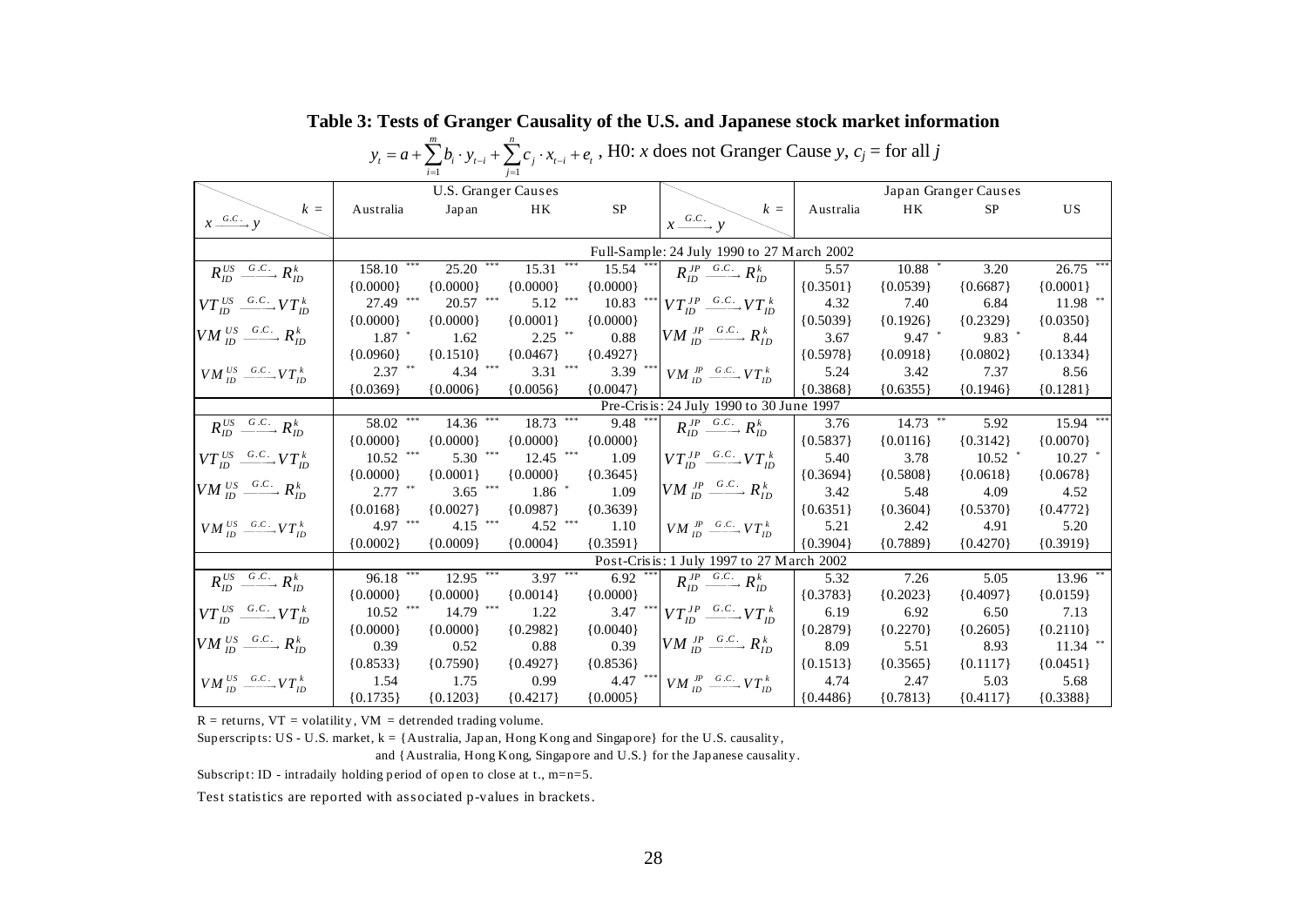|                                                |             |            | $R_{ON,t}^{AP} = \alpha_{R\_US} \cdot R_{ID,t-1}^{US} + \alpha_{VM\_US} \cdot VM_{ID,t-1}^{US} + M(\cdot)$ , |                |            |            |             |            | $\ln h_{ON,t}^{AP} = \beta_{VT\_US} \cdot VT_{ID,t-1}^{US} + \beta_{VM\_US} \cdot VM_{ID,t-1}^{US} + V(\cdot)$ |             |            |             |
|------------------------------------------------|-------------|------------|--------------------------------------------------------------------------------------------------------------|----------------|------------|------------|-------------|------------|----------------------------------------------------------------------------------------------------------------|-------------|------------|-------------|
|                                                |             | Australia  |                                                                                                              | Japan          |            |            |             | Hong Kong  |                                                                                                                |             | Singapore  |             |
|                                                | full-sample | pre-1997   | post-1997                                                                                                    | full-sample    | pre-1997   | post-1997  | full-sample | pre-1997   | post-1997                                                                                                      | full-sample | pre-1997   | $post-1997$ |
| $\alpha_c$                                     | 0.0041      | $-0.0113$  | $-0.0021$                                                                                                    | 0.0068         | $-0.0005$  | $-0.0019$  | $-0.0449$   | $-0.0330$  | $-0.0418$                                                                                                      | 0.0530      | 0.0313     | 0.0870      |
|                                                | ${0.0036}$  | ${0.0000}$ | ${0.9814}$                                                                                                   | 0.6220         | ${0.9587}$ | ${0.8706}$ | ${0.0242}$  | ${0.0139}$ | ${0.3157}$                                                                                                     | ${0.0000}$  | ${0.0000}$ | ${0.0494}$  |
| $\alpha$ Hol                                   | $-0.0017$   | 0.0028     | 米米<br>0.0001                                                                                                 | 0.0001         | 0.0053     | 0.0004     | 0.0283      | 0.0212     | 0.0240                                                                                                         | $-0.0182$   | $-0.0156$  | $-0.0305$   |
|                                                | ${0.3146}$  | ${0.0338}$ | ${0.9993}$                                                                                                   | ${0.9912}$     | ${0.3312}$ | ${0.9525}$ | ${0.0362}$  | ${0.0013}$ | ${0.3947}$                                                                                                     | ${0.0000}$  | ${0.0000}$ | ${0.3506}$  |
| $\alpha$ <sub>R</sub> $\upsilon$ <sub>S</sub>  | 0.0092      | 0.0403     | $-0.0001$                                                                                                    | 0.1040         | 0.0704     | 0.1437     | 0.3268      | 0.2709     | 0.4464                                                                                                         | 0.1237      | 0.0211     | 0.2379      |
|                                                | ${0.0019}$  | ${0.0000}$ | ${0.7874}$                                                                                                   | ${0.0000}$     | ${0.0000}$ | ${0.0000}$ | ${0.0000}$  | ${0.0000}$ | ${0.0000}$                                                                                                     | ${0.0000}$  | ${0.0001}$ | ${0.0000}$  |
| $\alpha$ <sub>VM</sub> $\upsilon$ <sub>S</sub> | 0.0207      | 0.0004     | 0.0043                                                                                                       | $-0.0075$      | 0.0334     | $-0.1654$  | 0.0260      | $-0.0083$  | 0.1223                                                                                                         | 0.0373      | $-0.0345$  | 0.0331      |
|                                                | ${0.0625}$  | ${0.9260}$ | ${0.8481}$                                                                                                   | ${0.7426}$     | ${0.5023}$ | ${0.0143}$ | ${0.6249}$  | ${0.8538}$ | ${0.0901}$                                                                                                     | ${0.0000}$  | ${0.0000}$ | ${0.8018}$  |
| $\beta_c$                                      | $-2.9113$   | 0.2899     | $-4.8076$                                                                                                    | $-0.3775$      | $-0.6957$  | 0.1739     | $-0.3372$   | $-0.4157$  | $-0.9960$                                                                                                      | $-0.5749$   | 0.0895     | $-1.0320$   |
|                                                | ${0.0000}$  | ${0.3247}$ | ${0.3445}$                                                                                                   | ${0.1847}$     | ${0.1239}$ | ${0.2257}$ | ${0.0924}$  | ${0.2881}$ | ${0.0000}$                                                                                                     | ${0.0006}$  | ${0.0453}$ | ${0.0000}$  |
| $\beta_{\varepsilon}$ 1                        | $-0.0144$   | $-0.0024$  | 0.0989                                                                                                       | 0.0044         | $-0.0491$  | $-0.0063$  | $-0.0539$   | $-0.0734$  | $-0.0522$                                                                                                      | $-0.0511$   | $-0.0408$  | $-0.0264$   |
|                                                | ${0.2823}$  | ${0.9727}$ | ${0.8971}$                                                                                                   | ${0.9048}$     | ${0.5219}$ | ${0.8564}$ | ${0.1881}$  | ${0.3168}$ | ${0.3259}$                                                                                                     | ${0.1593}$  | ${0.0341}$ | ${0.7338}$  |
| $\beta_{52}$                                   | 0.7494      | 0.4446     | 0.4023                                                                                                       | 0.4165         | 0.4538     | 0.1284     | 0.3815      | 0.4861     | 0.4176                                                                                                         | 0.4462      | 0.0982     | 0.4641      |
|                                                | ${0.0000}$  | ${0.0011}$ | ${0.0000}$                                                                                                   | ${0.0000}$     | ${0.0000}$ | {0.0458}   | ${0.0000}$  | ${0.0000}$ | ${0.0000}$                                                                                                     | ${0.0000}$  | ${0.0000}$ | ${0.0006}$  |
| $\beta h$                                      | 0.2229      | 0.9264     | $-0.0706$                                                                                                    | 0.7997         | 0.6887     | 0.9784     | 0.8165      | 0.6764     | 0.1739                                                                                                         | 0.8277      | 0.9940     | 0.7197      |
|                                                | ${0.0000}$  | ${0.0000}$ | ${0.9497}$                                                                                                   | ${0.0000}$     | ${0.0000}$ | ${0.0000}$ | ${0.0000}$  | ${0.0001}$ | ${0.0437}$                                                                                                     | ${0.0000}$  | ${0.0000}$ | ${0.0000}$  |
| $\beta$ Hol                                    | 0.3363      | $-0.3081$  | 0.8092                                                                                                       | $-0.0372$      | $-0.0220$  | $-0.1361$  | 0.0473      | $-0.0972$  | 0.3441                                                                                                         | 0.1905      | $-0.0360$  | 0.2930      |
|                                                | ${0.0000}$  | ${0.2235}$ | ${0.8299}$                                                                                                   | ${0.7081}$     | ${0.8686}$ | ${0.1599}$ | ${0.4928}$  | ${0.2961}$ | ${0.0000}$                                                                                                     | ${0.0097}$  | ${0.1882}$ | ${0.0519}$  |
| $\beta$ vt_us                                  | 0.7364      | 0.2941     | $-7.3244$                                                                                                    | 0.5886         | $-0.7874$  | 0.0194     | 1.9586      | 2.3127     | 2.0972                                                                                                         | 1.7433      | $-0.5524$  | 2.6559      |
|                                                | ${0.0303}$  | ${0.8784}$ | ${0.9022}$                                                                                                   | ${0.1283}$     | ${0.4607}$ | ${0.8896}$ | ${0.0128}$  | ${0.1226}$ | ${0.0010}$                                                                                                     | ${0.0000}$  | ${0.0032}$ | ${0.0000}$  |
| $\beta$ vm_us                                  | 0.1965      | 1.4821     | 0.0249                                                                                                       | 0.2791         | 0.5314     | 0.3359     | 0.1460      | $-0.1324$  | 0.6767                                                                                                         | 0.0927      | 0.3271     | 0.3746      |
|                                                | ${0.5061}$  | ${0.1797}$ | ${0.9944}$                                                                                                   | ${0.3400}$     | ${0.3719}$ | ${0.3066}$ | ${0.5808}$  | ${0.6071}$ | ${0.0289}$                                                                                                     | ${0.6873}$  | ${0.3643}$ | ${0.0565}$  |
| $\mathbf q$                                    | 8           | 6          | 6                                                                                                            | $\overline{4}$ | 4          | 4          | 6           | 6          | 6                                                                                                              | 10          | 10         | 10          |
| $Sk-z$                                         | $-2.0541$   | $-1.49$    | 0.10                                                                                                         | $-0.25$        | $-1.14$    | 0.19       | $-0.60$     | $-0.59$    | $-0.36$                                                                                                        | $-1.66$     | $-2.85$    | $-0.41$     |
| Kur-z                                          | 45.4380     | 22.3521    | 68.41                                                                                                        | 25.26          | 31.13      | 16.67      | 11.57       | 12.41      | 6.73                                                                                                           | 31.61       | 40.45      | 11.09       |
| $O(20)$ -z                                     | 62.28       | 59.75      | $\pm\pm$<br>71.09                                                                                            | 21.22          | 19.39      | 14.47      | 23.88       | 26.42      | 22.21                                                                                                          | 38.13       | 23.14      | 22.94       |
|                                                | ${0.0000}$  | ${0.0000}$ | ${0.0000}$                                                                                                   | ${0.3845}$     | ${0.4966}$ | ${0.8058}$ | ${0.2476}$  | ${0.1523}$ | ${0.3292}$                                                                                                     | ${0.0085}$  | ${0.2818}$ | ${0.2920}$  |
| $Q(20)$ -z <sup>2</sup>                        | 20.04       | 19.72      | 17.80                                                                                                        | 11.32          | 4.92       | 10.81      | 12.25       | 10.09      | 25.59                                                                                                          | 2.01        | 13.45      | 19.97       |
|                                                | ${0.4555}$  | ${0.4754}$ | ${0.6005}$                                                                                                   | ${0.9374}$     | ${0.9998}$ | ${0.9509}$ | ${0.9071}$  | ${0.9665}$ | ${0.1796}$                                                                                                     | ${1.0000}$  | ${0.8570}$ | ${0.4598}$  |
| $E-N$                                          | 1.1081      | 0.58       | 3.73                                                                                                         | 1.71           | 1.75       | 1.56       | 1.03        | 0.16       | 1.83                                                                                                           | 7.72        | 10.14      | 2.19        |
|                                                | ${0.7751}$  | ${0.9015}$ | ${0.2925}$                                                                                                   | ${0.6353}$     | ${0.6257}$ | ${0.6675}$ | ${0.7929}$  | ${0.9838}$ | ${0.6092}$                                                                                                     | ${0.0523}$  | ${0.0174}$ | ${0.5348}$  |

**Table 4: U.S. information spillovers – Contemporaneous** 

Where: q is the number of error terms in the conditional mean equations included to reduce residual serial correlation; Sk-z and Kur-z are skewness and kurtosis of the standardized residuals  $z_1$ , ; Q(20) and Q<sup>2</sup>(20) are Box-Pierce Q-test of serial correlation of  $z_1$  and  $z_1^2$ ; E-N is the Engle and Ng's joint sign bias test of  $z_1$ ,; \*\*\*, \*\* and \* are significance at 1, 5 and 10%, respectively; and the numbers in the brackets are p-values.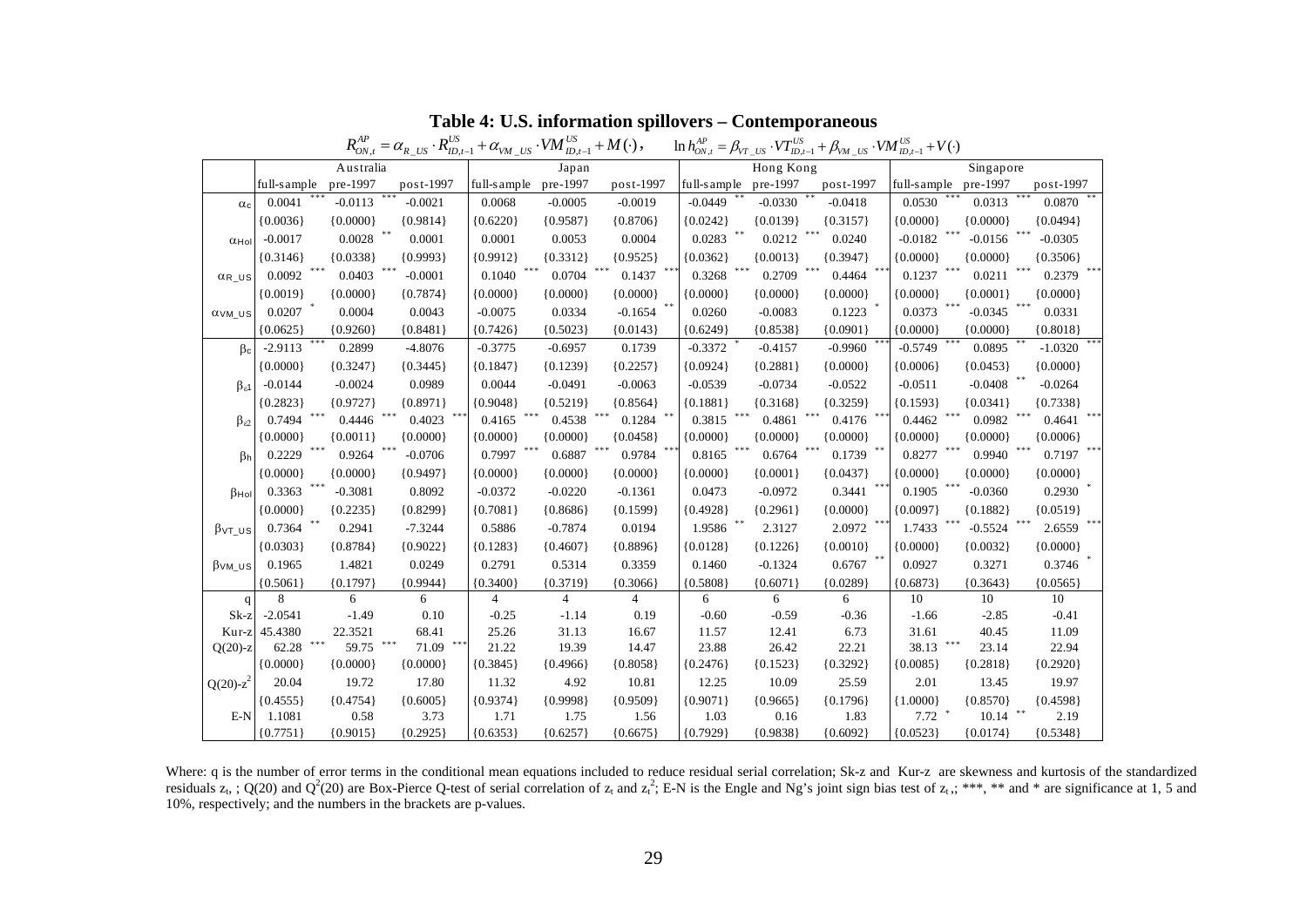|                         |                      |                      | For the U.S.: $R_{ON,t}^{US}$ |                    |                      | $=\alpha_{R\_JP}\cdot R_{ID,t}^{JP}+\alpha_{VM\_JP}\cdot VM_{ID,t}^{JP}+M(\cdot),\quad \ln h_{ON,t}^{US}=\beta_{VT\_JP}\cdot VT_{ID,t}^{JP}+\beta_{VM\_JP}\cdot VM_{ID,t}^{JP}+V(\cdot)$ |                    |                      |                    |                    |                      |                    |
|-------------------------|----------------------|----------------------|-------------------------------|--------------------|----------------------|------------------------------------------------------------------------------------------------------------------------------------------------------------------------------------------|--------------------|----------------------|--------------------|--------------------|----------------------|--------------------|
|                         |                      | Australia            |                               |                    | Hong Kong            |                                                                                                                                                                                          |                    | Singapore            |                    |                    | U.S.                 |                    |
|                         |                      | Full-sample Pre-1997 | Post-1997                     |                    | Full-sample Pre-1997 | Post-1997                                                                                                                                                                                |                    | Full-sample Pre-1997 | Post-1997          |                    | Full-sample Pre-1997 | Post-1997          |
| $\alpha_c$              | 0.0181               | 0.0287               | 0.0037                        | 0.1047             | 0.1675               | $-0.0788$                                                                                                                                                                                | 0.0307             | 0.0194               | $-0.0190$          | $-0.0196$          | 0.0003               | 0.0022             |
|                         | ${0.4248}$           | ${0.3955}$           | ${0.9207}$                    | ${0.0062}$         | ${0.0002}$           | ${0.3054}$                                                                                                                                                                               | ${0.0295}$         | ${0.2495}$           | ${0.7287}$         | ${0.0000}$         | ${0.4765}$           | ${0.5371}$         |
| $\alpha$ Hol            | 0.0090               | 0.0008               | 0.0191                        | $-0.0266$          | $-0.0377$            | 0.0132                                                                                                                                                                                   | $-0.0167$          | $-0.0137$            | $-0.0068$          | 0.0001             | $-0.0002$            | $-0.0007$          |
|                         | ${0.5587}$           | ${0.9748}$           | ${0.4628}$                    | ${0.2853}$         | ${0.1336}$           | ${0.7564}$                                                                                                                                                                               | ${0.0435}$         | ${0.0109}$           | ${0.7928}$         | ${0.3736}$         | ${0.4510}$           | ${0.3950}$         |
| $\alpha$ R JP           | 0.1842               | 0.1621               | 0.2217                        | 0.2686             | 0.2211               | 0.3533                                                                                                                                                                                   | 0.0061             | 0.0019               | 0.2673             | $-0.0054$          | $-0.0007$            | 0.0022             |
|                         | ${0.0000}$           | ${0.0000}$           | ${0.0000}$                    | ${0.0000}$         | ${0.0000}$           | ${0.0000}$                                                                                                                                                                               | ${0.0213}$         | ${0.4497}$           | ${0.0000}$         | ${0.0000}$         | ${0.1050}$           | ${0.3827}$         |
| <b>OVM JP</b>           | $-0.0531$            | $-0.0082$            | $-0.0962$                     | 0.0569             | 0.0647               | 0.0821                                                                                                                                                                                   | $-0.0255$          | $-0.0014$            | 0.0859             | 0.0112             | $-0.0023$            | $-0.0016$          |
|                         | ${0.2895}$           | ${0.8909}$           | ${0.0421}$                    | ${0.2303}$         | ${0.3124}$           | ${0.3941}$                                                                                                                                                                               | ${0.0411}$         | ${0.9097}$           | ${0.2040}$         | ${0.7478}$         | ${0.0701}$           | ${0.0189}$         |
| $\beta$ c               | $-0.4523$            | $-0.2974$            | $-0.4499$                     | $-0.0961$          | $-0.2248$            | $-0.0256$                                                                                                                                                                                | $-0.0068$          | $-0.0354$            | $-0.1519$          | 2.3114             | 4.3041               | 4.0076             |
|                         | ${0.0732}$           | ${0.0595}$           | ${0.0243}$                    | ${0.0120}$         | ${0.0067}$           | ${0.6400}$                                                                                                                                                                               | ${0.8969}$         | ${0.9325}$           | ${0.0780}$         | ${0.0000}$         | ${0.0000}$           | ${0.0000}$         |
| $\beta_{\epsilon}$ 1    | $-0.0626$            | $-0.0293$            | $-0.0944$                     | $-0.0330$          | $-0.0389$            | $-0.0440$                                                                                                                                                                                | $-0.0723$          | $-0.1911$            | $-0.0652$          | $-0.0100$          | $-0.1795$            | $-1.4100$          |
|                         | ${0.0844}$           | ${0.2132}$           | ${0.0532}$                    | ${0.0082}$         | ${0.1002}$           | ${0.0171}$                                                                                                                                                                               | ${0.0000}$         | ${0.4948}$           | ${0.0024}$         | ${0.0012}$         | ${0.0202}$           | ${0.0000}$         |
| $\beta_{\epsilon2}$     | 0.2329               | 0.1441               | 0.2548                        | 0.1810             | 0.2117               | 0.1623                                                                                                                                                                                   | 0.3714             | 0.6906               | 0.2394             | 0.7913             | 0.1264               | 2.6590             |
|                         | ${0.0134}$           | ${0.0065}$           | ${0.0033}$                    | ${0.0000}$         | ${0.0000}$           | ${0.0000}$                                                                                                                                                                               | ${0.0000}$         | ${0.0284}$           | ${0.0000}$         | ${0.0000}$         | ${0.0012}$           | ${0.0000}$         |
| $\beta h$               | 0.7308               | 0.9075               | 0.6554                        | 0.9689             | 0.9474               | 0.9773                                                                                                                                                                                   | 0.9771             | 0.9665               | 0.9639             | 0.9053             | 0.9880               | 0.5499             |
|                         | ${0.0084}$           | ${0.0000}$           | ${0.0017}$                    | ${0.0000}$         | ${0.0000}$           | ${0.0000}$                                                                                                                                                                               | ${0.0000}$         | ${0.0000}$           | ${0.0000}$         | ${0.0000}$         | ${0.0000}$           | ${0.0000}$         |
| $\beta$ Hol             | 0.1462               | 0.1508               | 0.1015                        | 0.0725             | 0.1562               | 0.0248                                                                                                                                                                                   | 0.0330             | 0.0838               | 0.1110             | $-1.6632$          | $-3.0270$            | $-2.8396$          |
|                         | ${0.0015}$           | ${0.0352}$           | ${0.0817}$                    | ${0.0096}$         | ${0.0070}$           | ${0.5130}$                                                                                                                                                                               | ${0.3786}$         | ${0.7919}$           | ${0.0559}$         | ${0.0000}$         | ${0.0000}$           | ${0.0000}$         |
| $\beta$ VT_JP           | 0.7567               | 0.1461               | 1.1960                        | 0.0782             | 0.1195               | 0.0835                                                                                                                                                                                   | $-0.2624$          | $-0.6283$            | 0.2237             | $-0.0707$          | 0.1996               | $-0.2804$          |
|                         | ${0.2358}$           | ${0.4090}$           | ${0.0212}$                    | ${0.1320}$         | ${0.2047}$           | ${0.3216}$                                                                                                                                                                               | ${0.0077}$         | ${0.0036}$           | ${0.0654}$         | ${0.0765}$         | ${0.2474}$           | ${0.5683}$         |
| $\beta$ VM_JP           | $-0.0036$            | 0.0809               | $-0.0112$                     | 0.2523             | 0.3806               | 0.1244                                                                                                                                                                                   | 0.7300             | 1.3828               | 0.2765             | $-1.0569$          | $-2.6937$            | $-3.4014$          |
|                         | ${0.9709}$           | ${0.5309}$           | ${0.9382}$                    | ${0.1302}$         | ${0.0727}$           | ${0.4050}$                                                                                                                                                                               | ${0.0000}$         | ${0.1934}$           | ${0.0780}$         | ${0.0041}$         | ${0.0000}$           | ${0.0000}$         |
| $\mathbf{q}$            | 6                    | 6                    | 6                             | 4                  | 4                    | 4                                                                                                                                                                                        | 10                 | 10                   | 10                 | 6                  | 6                    | 6                  |
| $Sk-z$                  | $-0.1344$            | $-0.19$              | $-0.11$                       | $-0.25$            | $-0.40$              | 0.08                                                                                                                                                                                     | 3.34               | 5.09                 | 0.41               | $-1.31$            | $-5.65$              | 3.25               |
| Kur-z                   | 0.6193               | 1.0001               | 0.24                          | 2.27               | 2.76                 | 0.53                                                                                                                                                                                     | 66.79              | 105.31               | 1.83               | 117.96             | 111.40               | 86.06              |
| $Q(20)$ -z              | 21.42                | 19.76                | 16.10                         | 16.68              | 16.49                | 10.62                                                                                                                                                                                    | 54.47              | 185.89               | 16.54              | 12.36              | 38.45                | 24.01              |
|                         | ${0.3728}$           | ${0.4730}$           | ${0.7107}$                    | ${0.6734}$         | ${0.6860}$           | ${0.9556}$                                                                                                                                                                               | ${0.0000}$         | ${0.0000}$           | ${0.6826}$         | ${0.9033}$         | ${0.0078}$           | ${0.2420}$         |
| $Q(20)$ -z <sup>2</sup> | 27.93                | 12.09                | 14.94                         | 12.08              | 12.60                | 17.51                                                                                                                                                                                    | 0.31               | 0.25                 | 18.64              | 5.13               | 25.54                | 29.10              |
| $E-N$                   | ${0.1111}$<br>1.0510 | ${0.9128}$           | ${0.7798}$                    | ${0.9134}$         | ${0.8941}$           | ${0.6195}$                                                                                                                                                                               | ${1.0000}$         | ${1.0000}$           | ${0.5456}$<br>2.09 | ${0.9997}$<br>8.24 | ${0.1817}$           | ${0.0857}$         |
|                         | ${0.7889}$           | 1.01<br>${0.7997}$   | 4.16<br>${0.2446}$            | 2.21<br>${0.5302}$ | 2.38<br>${0.4974}$   | 1.11<br>${0.7744}$                                                                                                                                                                       | 0.38<br>${0.9448}$ | 1.93<br>${0.5874}$   | ${0.5543}$         | ${0.0414}$         | 2.19<br>${0.5346}$   | 1.70<br>${0.6364}$ |
|                         |                      |                      |                               |                    |                      |                                                                                                                                                                                          |                    |                      |                    |                    |                      |                    |

## **Table 5: Japanese information spillovers – Contemporaneous**  For Australia, HK and SP:  $R_{m}^{AP} = \alpha_{R} P_{m} \cdot R_{m}^{IP} + \alpha_{VM} P_{m} \cdot VM_{m,t}^{IP} + M(\cdot)$ ,  $\ln h_{m,t}^{AP} = \beta_{VT} P_{m} \cdot VT_{m,t}^{IP} + \beta_{VM} P_{m} \cdot VM_{m,t}^{IP} + V(\cdot)$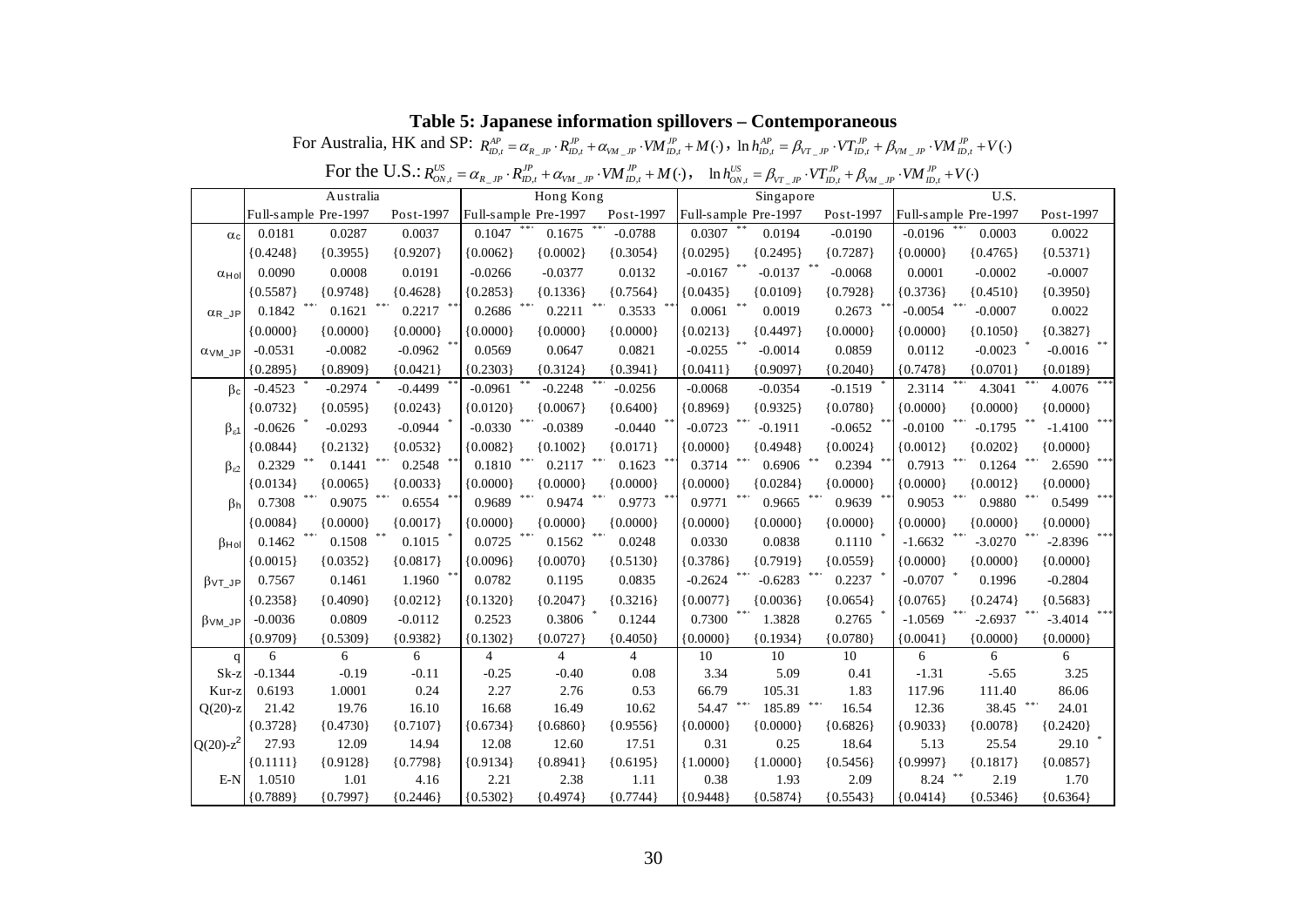|                          | $R^{AP}_{ID,t}$<br>$= \alpha_{R_{U}} R_{ID,t-1}^{US} + \alpha_{VM_{U}} R_{ID,t-1}^{US} + M(\cdot)$ ,<br>$\ln h_{ID,i}^{AP} = \beta_{VT\_US} \cdot VT_{ID,i-1}^{US} + \beta_{VM\_US} \cdot VM_{ID,i-1}^{US} + V(\cdot)$ |                |               |                |                       |                      |              |            |                 |                     |            |                   |  |
|--------------------------|------------------------------------------------------------------------------------------------------------------------------------------------------------------------------------------------------------------------|----------------|---------------|----------------|-----------------------|----------------------|--------------|------------|-----------------|---------------------|------------|-------------------|--|
|                          |                                                                                                                                                                                                                        | Australia      |               | Japan          |                       |                      |              | Hong Kong  |                 |                     | Singapore  |                   |  |
|                          | full-sample                                                                                                                                                                                                            | pre-1997       | post-1997     |                | full-sample pre-1997  | post-1997            | full-s ample | pre-1997   | $post-1997$     | full-s ample        | pre-1997   | post-1997         |  |
| $\alpha$ <sub>c</sub>    | $-0.0168$                                                                                                                                                                                                              | $-0.0166$      | $-0.0143$     | 0.0034         | 0.0121                | 0.0060               | 0.0926       | 0.1511     | $-0.0988$       | $-0.0285$           | 0.0000     | $-0.0444$         |  |
|                          | ${0.4342}$                                                                                                                                                                                                             | ${0.5055}$     | ${0.7229}$    | ${0.9003}$     | ${0.7531}$            | ${0.9199}$           | ${0.0210}$   | ${0.0005}$ | ${0.1949}$      | ${0.0035}$          | ${0.9981}$ | ${0.5148}$        |  |
| $\alpha$ Hol             | 0.0168                                                                                                                                                                                                                 | 0.0156         | 0.0172        | $-0.0463$      | $-0.0554$             | $***$<br>$-0.0293$   | $-0.0364$    | $-0.0490$  | 0.0173          | 0.0140              | 0.0000     | $-0.0079$         |  |
|                          | ${0.1820}$                                                                                                                                                                                                             | ${0.3129}$     | ${0.5478}$    | ${0.0114}$     | ${0.0088}$            | ${0.4365}$           | ${0.1181}$   | ${0.0621}$ | ${0.7162}$      | ${0.0133}$          | ${0.9930}$ | ${0.8539}$        |  |
| $\alpha_{R\_US}$         | 0.3255                                                                                                                                                                                                                 | 0.3442         | 0.3148        | 0.1923         | $***$<br>0.2136       | 0.1799               | 0.2370       | 0.3033     | 0.1735          | $-0.0015$           | 0.0000     | 0.0363            |  |
|                          | ${0.0000}$                                                                                                                                                                                                             | ${0.0000}$     | ${0.0000}$    | ${0.0000}$     | ${0.0000}$            | ${0.0000}$           | ${0.0000}$   | ${0.0000}$ | ${0.0000}$      | ${0.0002}$          | ${0.9988}$ | ${0.1385}$        |  |
| $\alpha$ vm $\upsilon$ s | 0.0252                                                                                                                                                                                                                 | 0.0859         | $-0.0652$     | 0.0730         | 0.0624                | $-0.2165$            | 0.0442       | $-0.0085$  | 0.1448          | 0.0174              | 0.0000     | 0.0194            |  |
|                          | ${0.5517}$                                                                                                                                                                                                             | ${0.1073}$     | ${0.3934}$    | ${0.4800}$     | ${0.6074}$            | ${0.0742}$           | ${0.5689}$   | ${0.9171}$ | ${0.5161}$      | ${0.0012}$          | ${0.9929}$ | ${0.8304}$        |  |
| $\beta_c$                | $-0.5341$                                                                                                                                                                                                              | $-0.5086$      | $-0.1015$     | $-0.1811$      | $***$ \$<br>$-0.1387$ | $-0.3349$            | $-0.0956$    | $-0.1623$  | $-0.0279$       | 0.0604              | 0.1703     | $-0.2044$         |  |
|                          | ${0.0007}$                                                                                                                                                                                                             | ${0.0011}$     | ${0.4763}$    | ${0.0008}$     | ${0.0390}$            | ${0.0003}$           | ${0.0469}$   | ${0.0507}$ | ${0.4902}$      | ${0.3595}$          | ${0.0207}$ | ${0.0068}$        |  |
| $\beta_{\epsilon}$ 1     | $-0.0220$                                                                                                                                                                                                              | 0.0068         | $-0.1012$     | $-0.0876$      | $-0.1053$             | $-0.0357$            | $-0.0450$    | $-0.0590$  | $-0.0438$       | $-0.0666$           | $-0.2762$  | $-0.0642$         |  |
|                          | ${0.4549}$                                                                                                                                                                                                             | ${0.8057}$     | ${0.0005}$    | ${0.0000}$     | ${0.0001}$            | ${0.1872}$           | ${0.0200}$   | ${0.0365}$ | ${0.0266}$      | ${0.0001}$          | ${0.0000}$ | ${0.0005}$        |  |
| $\beta_{\epsilon2}$      | 0.2468                                                                                                                                                                                                                 | 0.2301         | 0.0441        | 0.2344         | $***$<br>0.2397       | 0.1786               | 0.1772       | 0.1901     | 0.1440          | 0.3092              | 0.4057     | 0.1890            |  |
|                          | ${0.0000}$                                                                                                                                                                                                             | ${0.0000}$     | ${0.3215}$    | ${0.0000}$     | ${0.0001}$            | ${0.0000}$           | ${0.0000}$   | ${0.0000}$ | ${0.0015}$      | ${0.0000}$          | ${0.0000}$ | ${0.0000}$        |  |
| B <sub>h</sub>           | $***$<br>0.6747                                                                                                                                                                                                        | 0.6933         | ***<br>0.9686 | 0.9496         | ***<br>0.9660         | $***$<br>0.8654      | 0.9637       | 0.9511     | $***$<br>0.9789 | 0.9727              | 0.9843     | $* * *$<br>0.9668 |  |
|                          | ${0.0000}$                                                                                                                                                                                                             | ${0.0000}$     | ${0.0000}$    | ${0.0000}$     | ${0.0000}$            | ${0.0000}$           | 0.0000       | ${0.0000}$ | ${0.0000}$      | ${0.0000}$          | ${0.0000}$ | ${0.0000}$        |  |
| $\beta$ Hol              | $\ast \ast \ast$<br>0.1414                                                                                                                                                                                             | 0.1183         | 0.0490        | 0.1224         | ***<br>0.0999         | $\ast\ast$<br>0.2207 | 0.0721       | 0.1234     | 0.0252          | $-0.0236$           | 0.1851     | 0.1430            |  |
|                          | ${0.0041}$                                                                                                                                                                                                             | ${0.0196}$     | ${0.5758}$    | ${0.0005}$     | ${0.0234}$            | ${0.0004}$           | ${0.0410}$   | ${0.0373}$ | ${0.3618}$      | ${0.6049}$          | ${0.0000}$ | ${0.0057}$        |  |
| $\beta$ vt_us            | ***<br>0.9877                                                                                                                                                                                                          | 1.8398         | ***<br>0.0568 | 0.2009         | $-0.0160$             | 0.4231               | 0.1388       | $-0.2266$  | 0.0815          | $-0.1095$           | $-7.4512$  | $0.1914$ **       |  |
|                          | ${0.0097}$                                                                                                                                                                                                             | ${0.0066}$     | ${0.4858}$    | ${0.0467}$     | ${0.9470}$            | ${0.0139}$           | ${0.1786}$   | ${0.2142}$ | ${0.3526}$      | ${0.3005}$          | ${0.0000}$ | ${0.0295}$        |  |
| $\beta$ vm_us            | 0.4808                                                                                                                                                                                                                 | 0.4365         | 1.2551        | 0.3106         | 0.2188                | 0.8312               | 0.3893       | 0.6548     | 0.2122          | 0.6923              | 1.9712     | 1.0919            |  |
|                          | ${0.0223}$                                                                                                                                                                                                             | ${0.0647}$     | ${0.0001}$    | ${0.0136}$     | ${0.1973}$            | ${0.0002}$           | ${0.0012}$   | ${0.0151}$ | ${0.3594}$      | ${0.0000}$          | ${0.0000}$ | ${0.0002}$        |  |
| $\mathbf q$              | 8                                                                                                                                                                                                                      | $\overline{4}$ | 6             | $\overline{4}$ | $\overline{4}$        | $\overline{4}$       | 12           | 12         | 12              | 10                  | 10         | 10                |  |
| $Sk-z$                   | $-0.1052$                                                                                                                                                                                                              | $-0.07$        | $-0.19$       | 0.17           | 0.32                  | 0.01                 | $-0.35$      | $-0.46$    | 0.02            | 0.32                | 0.20       | 0.32              |  |
| Kur-z                    | 0.9022                                                                                                                                                                                                                 | 0.6641         | 1.17          | 1.77           | 2.44                  | 0.80                 | 3.15         | 3.79       | 0.53            | 3.45                | 93.04      | 1.82              |  |
| $Q(20)$ -z               | 5.58                                                                                                                                                                                                                   | 15.58          | 9.23          | 19.64          | 8.88                  | 25.61                | 9.28         | 12.07      | 4.16            | ***<br>43.81        | 29.95 *    | 14.61             |  |
|                          | ${0.7424}$                                                                                                                                                                                                             | ${0.7424}$     | ${0.9801}$    | ${0.4808}$     | ${0.9842}$            | ${0.1791}$           | ${0.9794}$   | ${0.9137}$ | ${0.9999}$      | ${0.0016}$<br>***   | ${0.0707}$ | ${0.7981}$<br>*** |  |
| Q(20)- $z^2$             | 18.53                                                                                                                                                                                                                  | 18.53          | 20.21         | 18.33          | 17.34                 | 21.94                | 6.31         | 7.44       | 17.98           | 62.65               | 71.44      | 24.94             |  |
|                          | ${0.5522}$                                                                                                                                                                                                             | ${0.5522}$     | ${0.4451}$    | ${0.5655}$     | ${0.6311}$            | ${0.3438}$           | ${0.9984}$   | ${0.9950}$ | ${0.5885}$      | ${0.0000}$<br>$***$ | ${0.0000}$ | ${0.2037}$        |  |
| $E-N$                    | 2.3034                                                                                                                                                                                                                 | 2.30           | 3.73          | 1.58           | 2.62                  | 0.39                 | 0.83         | 1.51       | 1.54            | 10.42               | 1.23       | 1.58              |  |
|                          | ${0.5119}$                                                                                                                                                                                                             | ${0.5119}$     | ${0.2923}$    | ${0.6647}$     | ${0.4541}$            | ${0.9414}$           | ${0.8423}$   | ${0.6794}$ | ${0.6732}$      | ${0.0153}$          | ${0.7456}$ | ${0.6637}$        |  |

#### **Table 6: U.S. information spillovers – Dynamic**